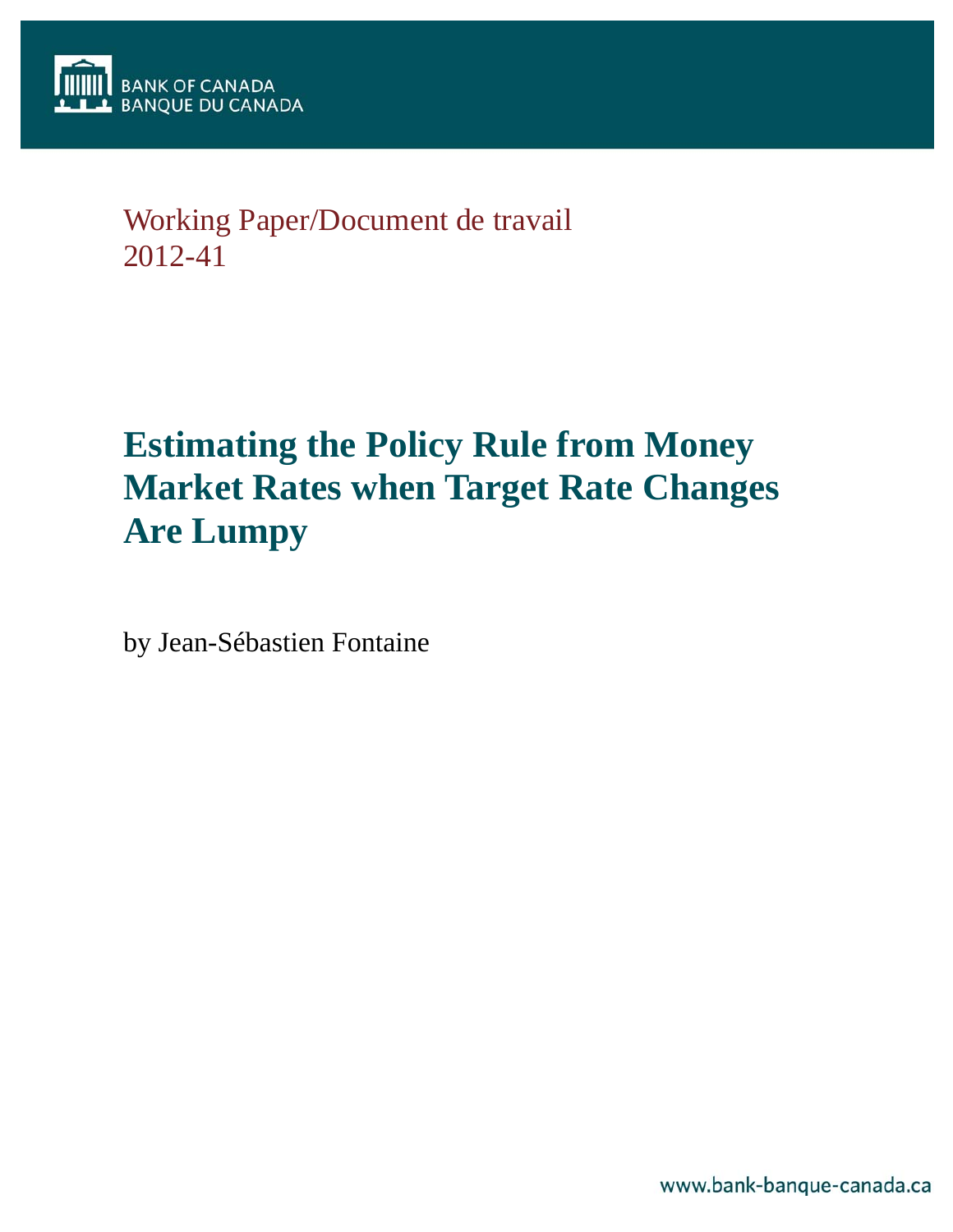Bank of Canada Working Paper 2012-41

December 2012

# **Estimating the Policy Rule from Money Market Rates when Target Rate Changes Are Lumpy**

**by** 

# **Jean-Sébastien Fontaine**

 Financial Markets Department Bank of Canada Ottawa, Ontario, Canada K1A 0G9 jsfontaine@bankofcanada.ca

2 No responsibility for them should be attributed to the Bank of Canada. Bank of Canada working papers are theoretical or empirical works-in-progress on subjects in economics and finance. The views expressed in this paper are those of the author.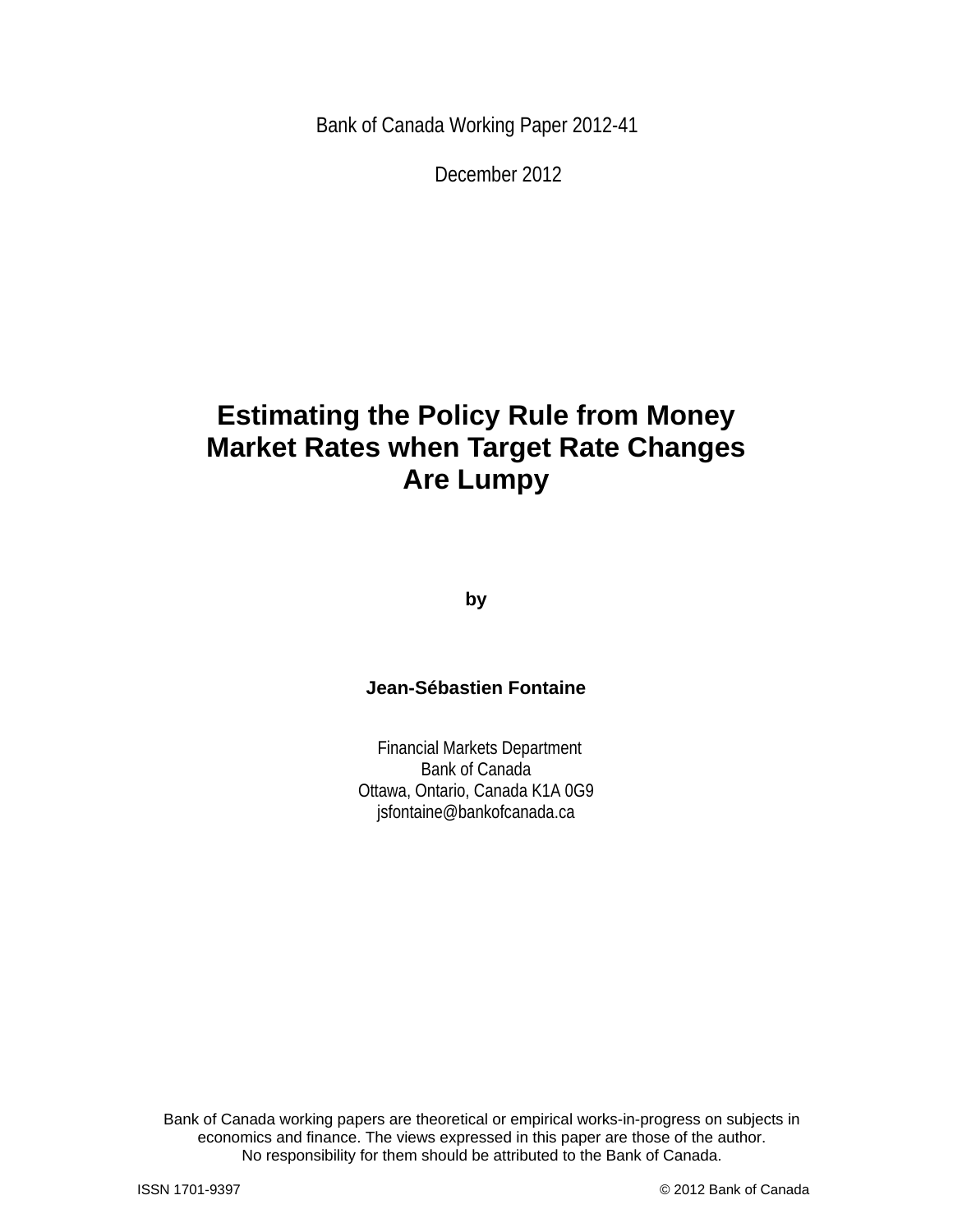# **Acknowledgements**

I thank Greg Bauer, Jagjit Chadha, Hans Dewachter, Antonio Diez, Bruno Feunou, Rodrigo Guimares, Jame Hamilton, Scott Hendry, Sean Holly, Glenn Rudebusch, Peter Smith, and participants at the CIMF/IESEG conference "The Yield Curve and New Developments in Macro-finance" for their comments and suggestions.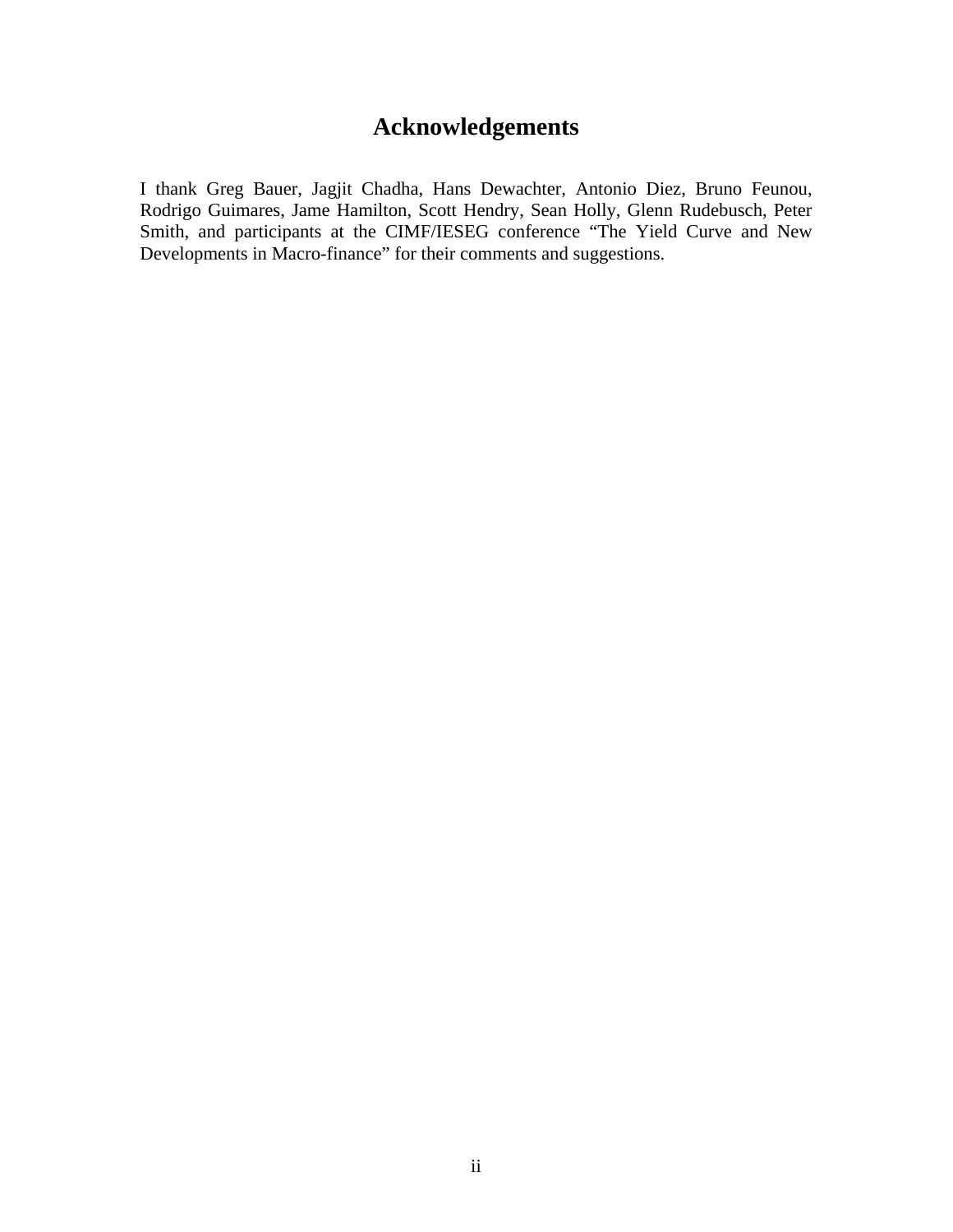# **Abstract**

Most central banks effect changes to their target or policy rate in discrete increments (e.g., multiples of 0.25%) following public announcements on scheduled dates. Still, for most applications, researchers rely on the assumption that the policy rate changes linearly with economic conditions and they do not distinguish between dates with and without scheduled announcements. This assumption is not innocuous when estimating the policy rule based on daily frequency. For the 1994-2011 period, and using an otherwise standard term structure model, I find that accounting for discrete changes leads to economically different estimates. Only the model based on discrete changes depicts a picture that is consistent with existing evidence on the monetary policy rule and risk premium. I study the information content of key policy announcements in the period from the end of 2008, where the policy rate reached a lower bound in the US, until the end of 2011.

*JEL classification: E43, E44, E47, G12, G13 Bank classification: Asset pricing; Financial markets; Interest rates* 

# **Résumé**

Le taux cible ou directeur de la majorité des banques centrales fait l'objet de modifications discrètes plutôt que continues (par multiples de 25 points de base par exemple), annoncées publiquement à des dates préétablies. La plupart du temps, toutefois, les chercheurs partent de l'hypothèse que le taux directeur varie linéairement avec les conditions économiques, sans établir de distinction entre les dates d'annonce prévues au calendrier et les autres jours. Cette hypothèse n'est pas sans conséquence lorsque la règle de politique monétaire est estimée à partir de données quotidiennes. Pour la période 1994-2011, et dans le cadre d'un modèle de structure par terme par ailleurs standard, l'auteur montre que la prise en compte du caractère discret des changements du taux directeur aboutit à des estimations différentes du point de vue économique. Le modèle intégrant des changements discrets est le seul dont les résultats cadrent avec ceux existant quant à la règle de politique monétaire et à la prime de risque. L'auteur étudie aussi le contenu informatif des principales annonces effectuées par la Réserve fédérale entre la fin de 2008, où le taux directeur est tombé à un plancher aux États-Unis, et la fin de 2011.

*Classification JEL : E43, E44, E47, G12, G13 Classification de la Banque : Évaluation des actifs; Marchés financiers; Taux d'intérêt*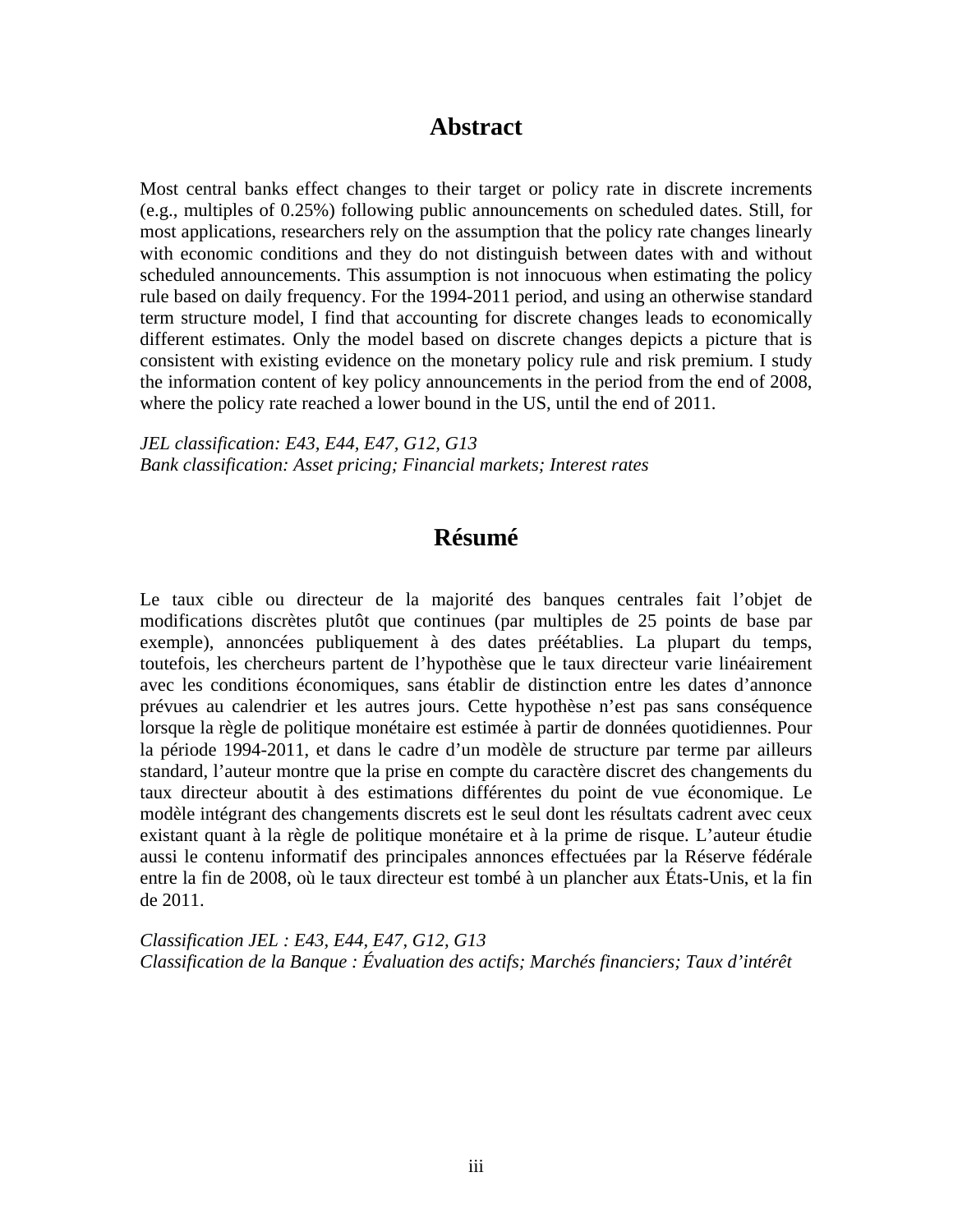# **I Introduction**

Many central banks change their target (or policy) rates via discrete increments, typically multiples of 0.25%. Moreover, these changes almost always occur following scheduled meetings and the schedule of meetings is known well in advance to market participants. The intent behind this operational procedure is, or is understood to be, to increase the transparency surrounding the central bank's actions and to reduce unnecessary variations in interest rates. Presumably, transparency increases the predictability of future policy rates, tightens the relationship of short-term yields to policy decisions and enhances the effectiveness of the monetary policy transmission mechanism. Indeed, a large literature has shown that short-term interest rates and, in the case of the US, Fed funds futures rates, provide the best forecasts of future target rates and can be used to estimate monetary policy shocks.

An accurate description of expectations as measured from short-term interest rates is crucial for policy makers and market participants. In the following, I compare dynamic term structure models for short-term interest rates that take into account the known schedule of policy meetings. In a first set of results, I compare the implications from a model based on a discrete support, consistent with the fact that target changes take discrete increments, to the implications from the standard Gaussian approximation.<sup>1</sup> The sample is daily and runs until the end of 2011. A second set of results analyzes the information content of futures rates around key policy announcements and, more generally, throughout the period where the target reached its lower bound in the US.<sup>2</sup>

Specifically, I ask the following questions. First, does the Gaussian approximation to discrete changes affect policy rule estimates? The answer is yes. Maximum Likelihood estimates based on the discrete distribution are substantially different from Quasi Maximum Likelihood estimates based on the Gaussian distribution. Target rate innovations are far from normal, and in particular, exhibit significant conditional skewness. Second, does the Gaussian approximation affect the estimation of the term structure model? Again, the answer yes. Unsurprisingly, using futures data alters the estimates of the policy rule substantially for each model. More importantly, the estimates from the discrete-support model are consistent with others found in the literature (e.g., Clarida, Galí, and Gertler 2000). The discrete-support model implies substantially more mean-reversion in the target rate than estimates from the Gaussian model. The role of the lagged target rate for future target rates is less important and, consequently, the role of the other variables is more important in the discrete-support model. Moreover, consistent with theory and existing evidence, the discrete-support model produces estimates of the price of macro risk that remain positive and

<sup>&</sup>lt;sup>1</sup>Neglecting the schedule of meetings leads to grossly misspecified models. I do not discuss this case.

<sup>&</sup>lt;sup>2</sup>The lower bound is typically considered to be zero but the effective lower bound has been  $0.25\%$  so far in the US.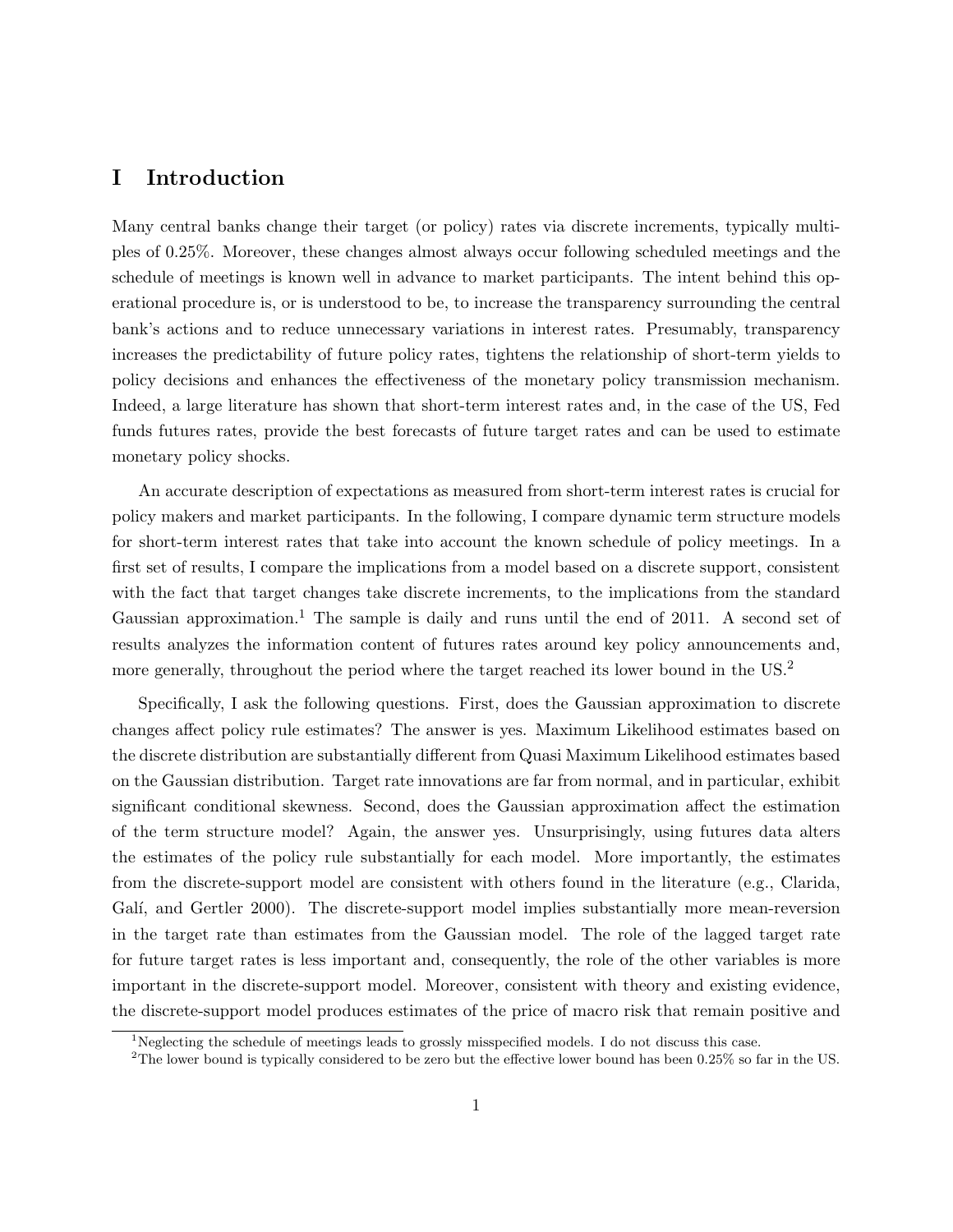evolve smoothly over time. In contrast, using a Gaussian approximation yields unreasonable risk premium variations.

In a third exercise, I measure and summarize the effect of monetary policy announcements (e.g., press releases following FOMC meetings) on interest rates between the end of 2008, where the target rate reached its lower bound, until the end of 2011. The model is estimated using *daily* data. I find that every announcement led to a decline in the macro factor. In the model, this translates in a lower risk premium and in lower expected future rates. However, the proximity to the lower bound causes variations in the futures rates to be subdued. This introduces an asymmetry in the information content of the macro factor. It still captures improvements in perceived economic conditions but does not capture further deteriorations. This chapter ends with a discussion of ongoing developments in the literature to address the challenge of the lower bound for existing models of short-term interest rates.

Each model takes into account the known meeting schedule. Each uses the current target rate and a latent macro indicator to drive policy decisions. In each case, the policy rule is linear and variance parameters are constant, with different parameters for days with or without a scheduled policy meeting. In fact the different specifications are identical except for one aspect: the distribution of target rate innovations. The benchmark uses the Gaussian distribution to model target changes. In the alternative models, target rate changes have a discrete distribution, as in the data. In particular, the discrete distribution has fat tails and time-varying skewness. In a first set of comparisons, I impose that the price of risk associated with unexpected target changes is zero. Otherwise, a non-Gaussian model has more flexibility to fit futures data relative to a Gaussian model. I also estimate a variant of the model where the (constant) price of target rate risk is unrestricted. This parameter is significant statistically and economically. Economically, the constant price of target risk induces substantial risk premium variations as well as time-varying volatility in yields.

The existing asset pricing literature focuses on long-term yields or has mostly ignored the facts that target changes take discrete increments and typically occur on known dates.<sup>3</sup> A substantial econometric literature has studied Federal Funds futures and document their ability to predict future target changes.<sup>4</sup> However, the evidence suggests that the risk premium in Fed funds futures rates exhibits significant variations.<sup>5</sup> This calls for a dynamic term structure model that combines

<sup>3</sup>Notable exceptions include Rudebusch (1995), Balduzzi et al. (1997), Hamilton and Jord`a (2002), Piazzesi (2005a) and, recently, Fontaine (2011), Feunou and Fontaine (2012) and Renne (2012).

<sup>4</sup>See Krueger and Kuttner (1996), Cochrane and Piazzesi (2002), Gurkaynak et al. (2007), Ferrero and Nobili (2008), and Hamilton (2009). See also Bhundia and Chadha (1998) for the UK, and Diez de los Rios and Reid (2008) for Canada.

 ${}^{5}$ See Sack (2004), Piazzesi and Swanson (2006), and Hamilton and Okimoto (2010)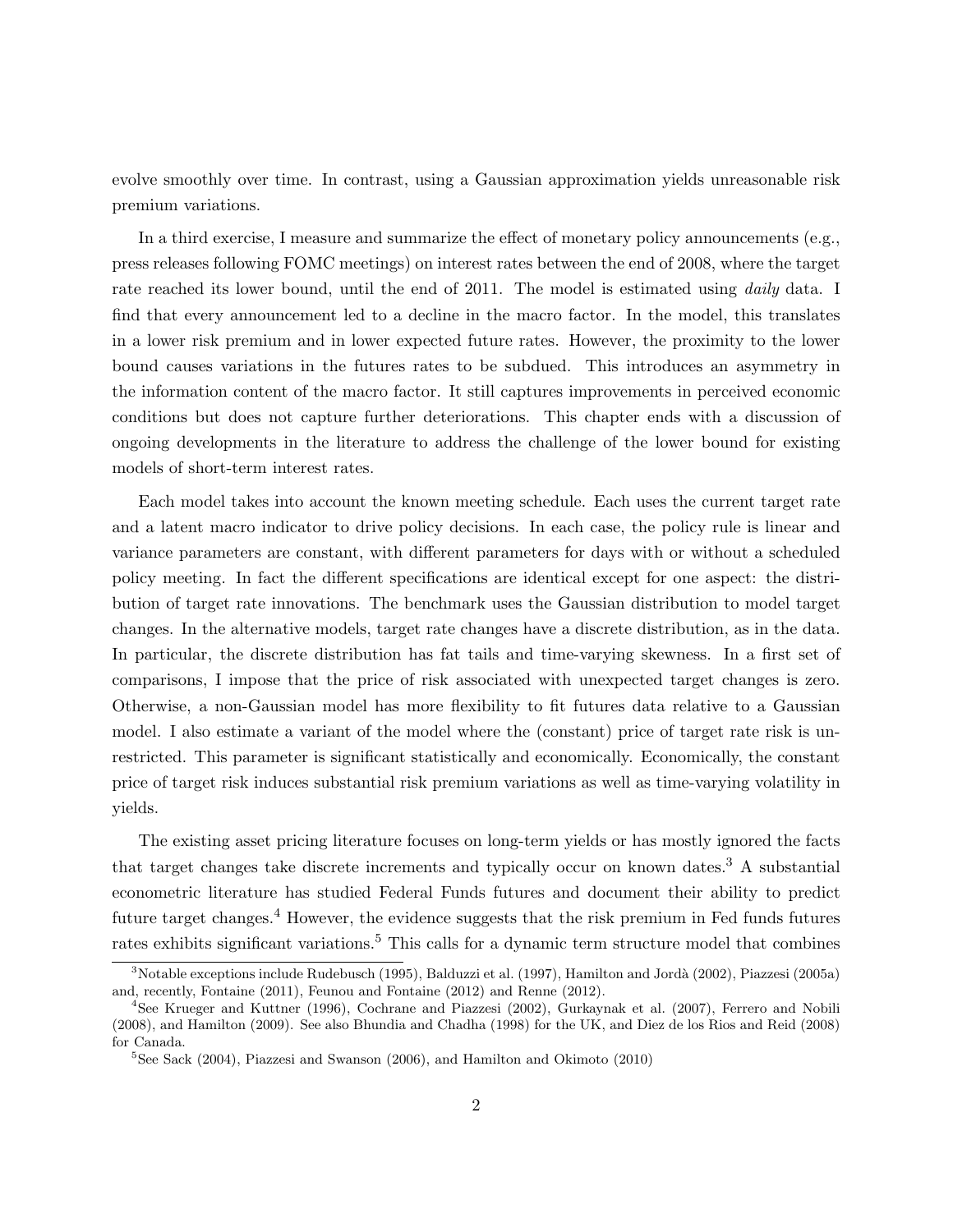the information in the cross-section of interest rates and sweeps away the effect of risk premium variations on measures of expectations.

Although it is not the objective of this paper, a target rate specification that accounts for the schedule of policy meeting and for the lumpy changes is applicable in the context of a structural VAR. In particular, one can use the occurrence of policy meetings to obtain a high-frequency identification scheme of monetary policy shocks (Cochrane and Piazzesi, 2002). In addition, one can also use the difference in variance between days with and without meetings to identify the structural shocks (Sentana and Fiorentini 2001, Rigobon 2003). The common identification assumption that monetary policy shocks do not affect macro-economic variables contemporaneously can be implemented easily. I discuss these issues briefly.

Section II introduces the model of the target rate. Section III introduces the corresponding models of the term structure. Section IV discusses the data and the estimation method. Section V presents the estimation results. Section VI studies the futures market from the end of 2008 until the end of 2011. Section VII concludes.

## **II Modeling Short-Term Interest Rates**

## *A Policy Rules in Practice*

The policy rule followed by the monetary authority to set its target interest rate, *r<sup>t</sup>* , can be generically defined by,

$$
r_{t+1} = r_t + \delta_r (r_t - \bar{r}) + \delta'_z (z_{t+1} - \bar{z}) + \epsilon_{t+1}^r,
$$
\n(1)

for a given set of state variables,  $z_t$ , where  $\bar{r}$  is interpreted as the natural interest rate, and where  $\epsilon_{t+1}^r = r_{t+1} - E_t[r_{t+1}]$ . The expectation is taken using the information set of market participants or that of the econometrician so that  $\epsilon_{t+1}^r$  is the unanticipated target change. Equation 1 is often interpreted as the representation of an abstract policy rule. For instance, the celebrated Taylor rule (Taylor, 1993) relates the target Federal Funds rate in the US to deviations of inflation and real GDP from some targets. This is not to say that actual policy decisions follow Equation 1. In Taylor's own words, we should "preserve the concept of a policy rule even in an environment where it is practically impossible to follow mechanically the algebraic formulas economists write down to describe their preferred policy rules." Indeed, the typical central bank does not change its target policy rate mechanically with every change in the state of the economy. Most central banks have instead elected to change their targets only infrequently and then, to use a coarse grid when choosing a new target (i.e. with intervals of 25 bps). Figure 1 contrasts the evolution of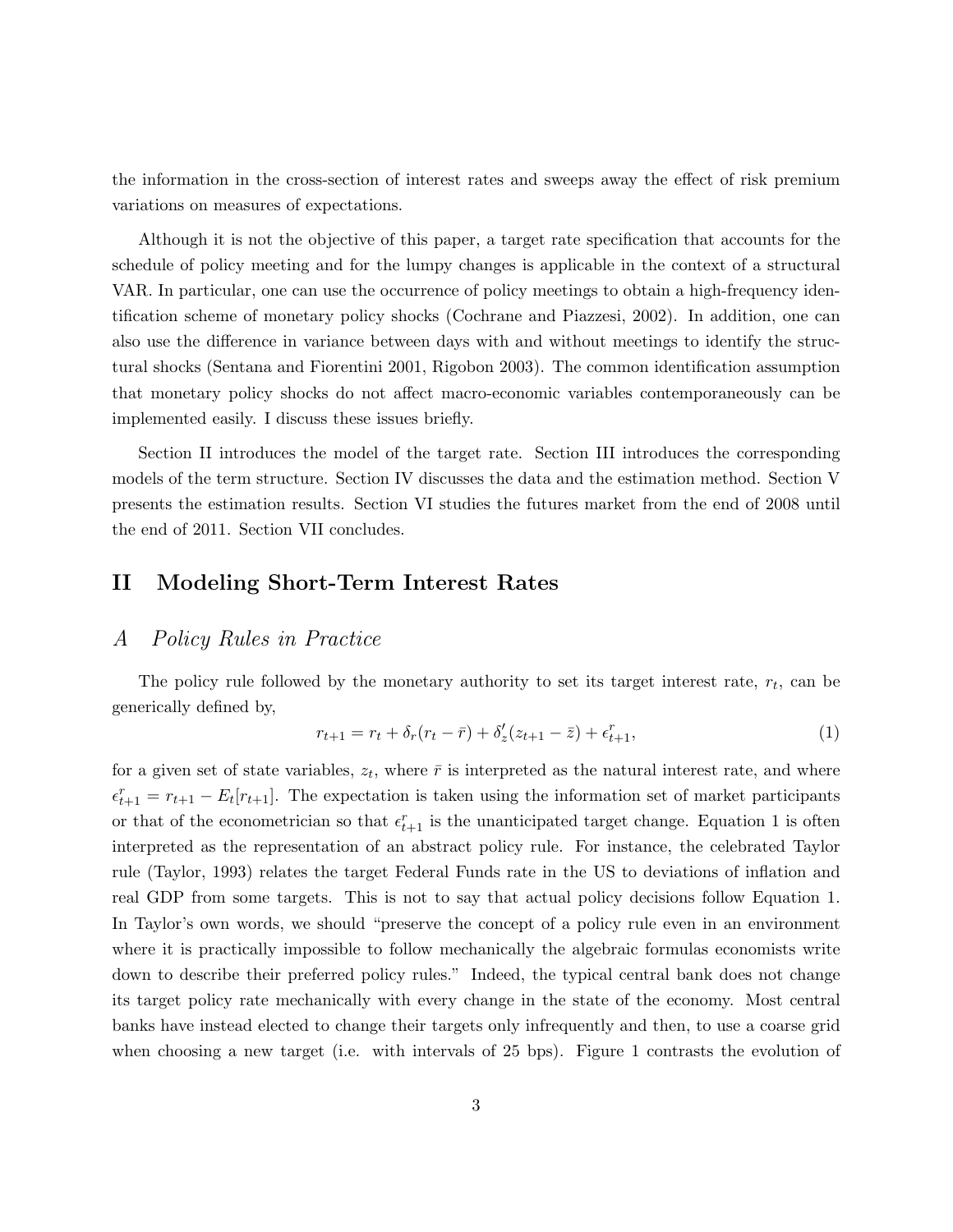the target overnight Federal Funds rate and the 6-month Federal Funds futures rate. Changes to the target rate are lumped together and the evolution of the target rate follows a step function. These properties of target changes have significant implications for the distribution of  $\epsilon_{t+1}^r$ , which we discuss in the next Section.<sup>6</sup>

A central assumption of a typical interest rate model is that the short rate, and yields, evolves smoothly over a continuous support. Therefore, most policy rules studied in the literature do not describe the evolution of the actual policy instrument - the step function in Figure 1 - but instead use a smoother interest rate with a longer maturity. Yields on instruments with very short maturities are often neglected altogether.<sup>7</sup>

The target rate may be a pure jump process but, nonetheless, the evolution of the futures rate appears smooth to our eyes. $8$  But the data say otherwise: changes in yields are are much larger not as smooth - on days with a policy meeting (see the Appendix). The Gaussian approximation may be sufficiently accurate for many research questions related to the evolution of long-term yields. But it is costly in other applications. The approximation affects estimation of the monetary policy rule and of monetary shocks from short term money market instruments (Rudebusch 1995, Cochrane and Piazzesi 2002, Hamilton and Jord`a 2002). In turn, different policy rule estimates lead to different measures of the risk premium.<sup>9</sup> More generally, the standard linear Gaussian approximation creates a tension between capturing the evolution of long-term yields and estimating the policy rule at relatively high frequency (i.e., daily). Indeed, models estimated on yields with long maturities perform poorly for yields with short maturities and imply non-realistic dynamics for the policy rate (see Piazzesi (2005a)).

## *B Target rate models*

This Section introduces a representation of the policy rule based on the distribution of policy shocks and the timing of policy decisions to address the empirical features of target rate changes. I consider a discrete-time model where the sampling frequency (e.g., daily or weekly), is faster than

<sup>6</sup>The European Central Bank, the Bank of Canada, the Bank of England, the Bank of Japan, the Federal Reserve, the Reserve Bank of Australia, the Reserve Bank of New Zealand, among others, all use an overnight rate as policy instrument. In each case, changes are multiples of 25 bps (including 0), and are announced publicly on scheduled announcement dates or follow scheduled policy meetings.

<sup>7</sup>Liquidity effects are also often cited when excluding short-term Treasury bills from estimation (see e.g., Duffee (1996)).

<sup>8</sup>See Appendix A. Futures and interest rates correspond to risk-neutral expectations over all possible realizations of futures target rates. The probability associated with any of these possible realization and, a fortiori, the corresponding expectation can evolve smoothly as new information arrives.

<sup>&</sup>lt;sup>9</sup>See Equation 24 in the Appendix.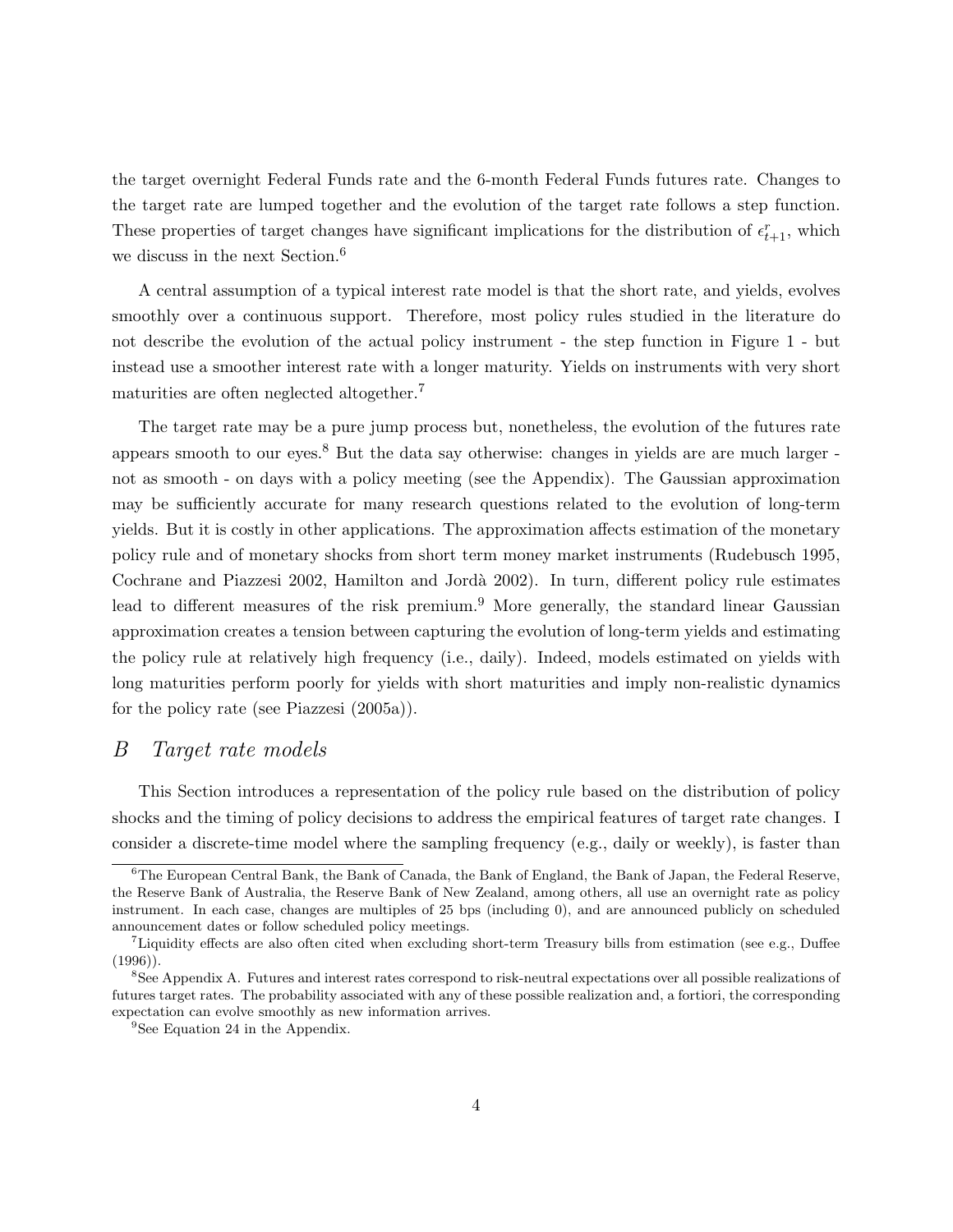the frequency of scheduled meetings. The target for the overnight rate is given by

$$
r_{t+1} - r_t | r_t, z_{t+1}, I_{t+1} \sim \mathcal{D}\left(\mu(r_t, z_{t+1}, I_{t+1}), \sigma^2(r_t, z_{t+1}, I_{t+1})\right)
$$
(2)

for some parametric distribution family,  $D$ , conditional on the state variable  $z_{t+1}$ . The indicator function  $I_{t+1}$  is equal to 1 if a policy meeting is scheduled to occur at date  $t+1$  and zero otherwise. Therefore, the conditional mean and conditional variance  $\mu(\cdot)$  and  $\sigma(\cdot)$  can depend on calendar time via the schedule of policy meetings. The policy rate is driven by its own shocks,  $\epsilon_{t+1}^r$  and by the state variables, *zt*+1. In the following, I contrast models based where the support of the distribution,  $\mathcal{D}$ , is continuous,  $n_t \in \mathbb{R}$ , or discrete,  $n_t \in (\ldots, -2, -1, 0, 1, 2, \ldots)$ .

#### **Model I : Normal-Markov**

The standard linear-Gaussian policy rule approximation is nested in Equation 2 but where the mean function,  $\mu(\cdot)$ , does not depend on calendar time and where the variance is constant. I consider the more general alternative where the schedule of policy meetings affects the distribution of policy shocks. Specifically, the specification of the conditional mean  $\mu(\cdot)$  different for days that followed by a scheduled meeting (i.e.,  $I_{t+1} = 1$ ) than for days that are not followed by a scheduled meeting  $(i.e.,, I_{t+1} = 0)$ . Hence, we have two cases :

$$
r_{t+1} - r_t | r_t, z_{t+1}, (I_{t+1} = 0) \sim \mathcal{N} (0, \sigma_0^2)
$$
  

$$
r_{t+1} - r_t | r_t, z_{t+1}, (I_{t+1} = 1) \sim \mathcal{N} (\delta_r (r_t - \bar{r}) + \delta_z' (z_{t+1} - \bar{z}), \sigma_1^2).
$$
 (3)

Following Piazzesi (2005a) and Fontaine (2011), the expected target change is state-dependent on days with a scheduled policy meeting but zero otherwise. The variance differs between days with or without a scheduled meeting but it is constant otherwise.

#### **Model II : Skellam-Homoscedastic**

Next, I follow Fontaine (2011) who uses the Skellam distribution (Skellam, 1946) to confine target rate changes to a discrete support. Heuristically, this distribution corresponds to the difference between two Poisson random variables. If  $n_{t+1}^u$  and  $n_{t+1}^d$  have independent conditional Poisson distributions with parameters  $\lambda^u(r_t, z_{t+1}, I_{t+1})$  and  $\lambda^d(r_t, z_{t+1}, I_{t+1})$ , respectively, then  $n_{t+1} = n_{t+1}^u - n_{t+1}^d$  has a Skellam distribution, *SK*. Then, discrete target changes can be written as,

$$
r_{t+1} - r_t = \Delta n_{t+1} = \Delta (n_{t+1}^u - n_{t+1}^d),
$$

where  $\Delta = 0.25\%$  is known. I assume that the intensity parameters on days without a scheduled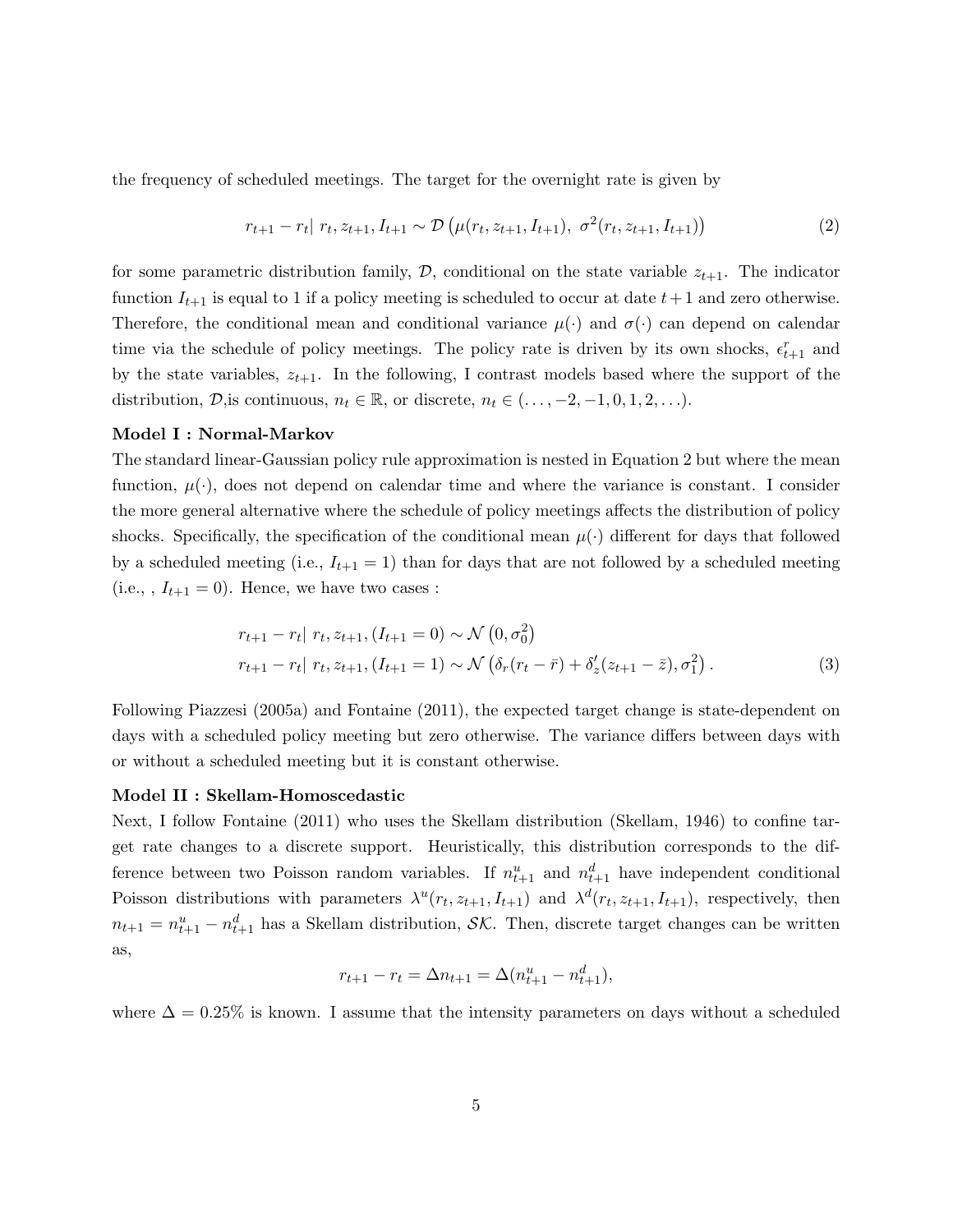meeting are given by,

$$
\lambda^{u}(r_{t}, z_{t+1}, 0) = \lambda_{0} \qquad \lambda^{d}(r_{t}, z_{t+1}, 0) = \lambda_{0}, \qquad (4)
$$

to allow for target rate change following unscheduled FOMC meetings, and by

$$
\lambda^{u}(r_{t}, z_{t+1}, 1) = \lambda_{1} + \lambda_{r}(r_{t} - \bar{r}) + \lambda_{z}(z_{t+1} - \bar{z})
$$
  

$$
\lambda^{d}(r_{t}, z_{t+1}, 1) = \lambda_{1} + \lambda_{r}(r_{t} - \bar{r}) + \lambda_{z}(z_{t+1} - \bar{z}),
$$
\n(5)

when there is a meeting. Then, target changes are characterized by

$$
r_{t+1} - r_t | r_t, z_{t+1}, (I_{t+1} = 0) \sim \mathcal{SK} (0, \sigma_0^2),
$$
  

$$
r_{t+1} - r_t | r_t, z_{t+1}, (I_{t+1} = 1) \sim \mathcal{SK} (\delta_r (r_t - \bar{r}) + \delta_z (z_{t+1} - \bar{z}), \sigma_1^2),
$$
 (6)

with

$$
\sigma_0^2 = 2\lambda_0 \Delta^2 \quad \sigma_1^2 = 2\lambda_1 \Delta^2
$$

$$
\delta_r = 2\lambda_r \Delta \quad \delta_z = 2\lambda_z \Delta \tag{7}
$$

Model I and Model II have linear mean function, constant variance, the same number of parameters and can be compared directly. The only difference between Equations 3 and 6 is the distribution of policy innovations. The Skellam distribution imposes that the probability of observing a target change which is not a multiple of 0.25% is zero. Moreover, this distribution inherits features of the Poisson distribution. Importantly, it allows for time-varying asymmetry (i.e., skewness) in policy innovations, given by

$$
Skew[r_{t+1} - r_t | r_t, z_{t+1}, (I_{t+1} = 1)] = \frac{1}{\sigma_1} (\delta_r (r_t - \bar{r}) + \delta_z (z_{t+1} - \bar{z})). \tag{8}
$$

In other words, the asymmetry in the distribution of policy innovations is proportional to the mean. The shape of the distribution of target rates also changes when its mean changes. For instance, following an increase in the expected target changes, the probability of specific target hikes (e.g., 0.25%, 0.50%) increases more than the probability of the corresponding target cuts with the same magnitude (e.g., -0.25%, -0.50%). The Skellam distribution also has fat tails. Its excess kurtosis is inversely proportional to the variance,

$$
Kurt[r_{t+1} - r_t] = 3 + \frac{\Delta^2}{\sigma^2}.
$$
\n(9)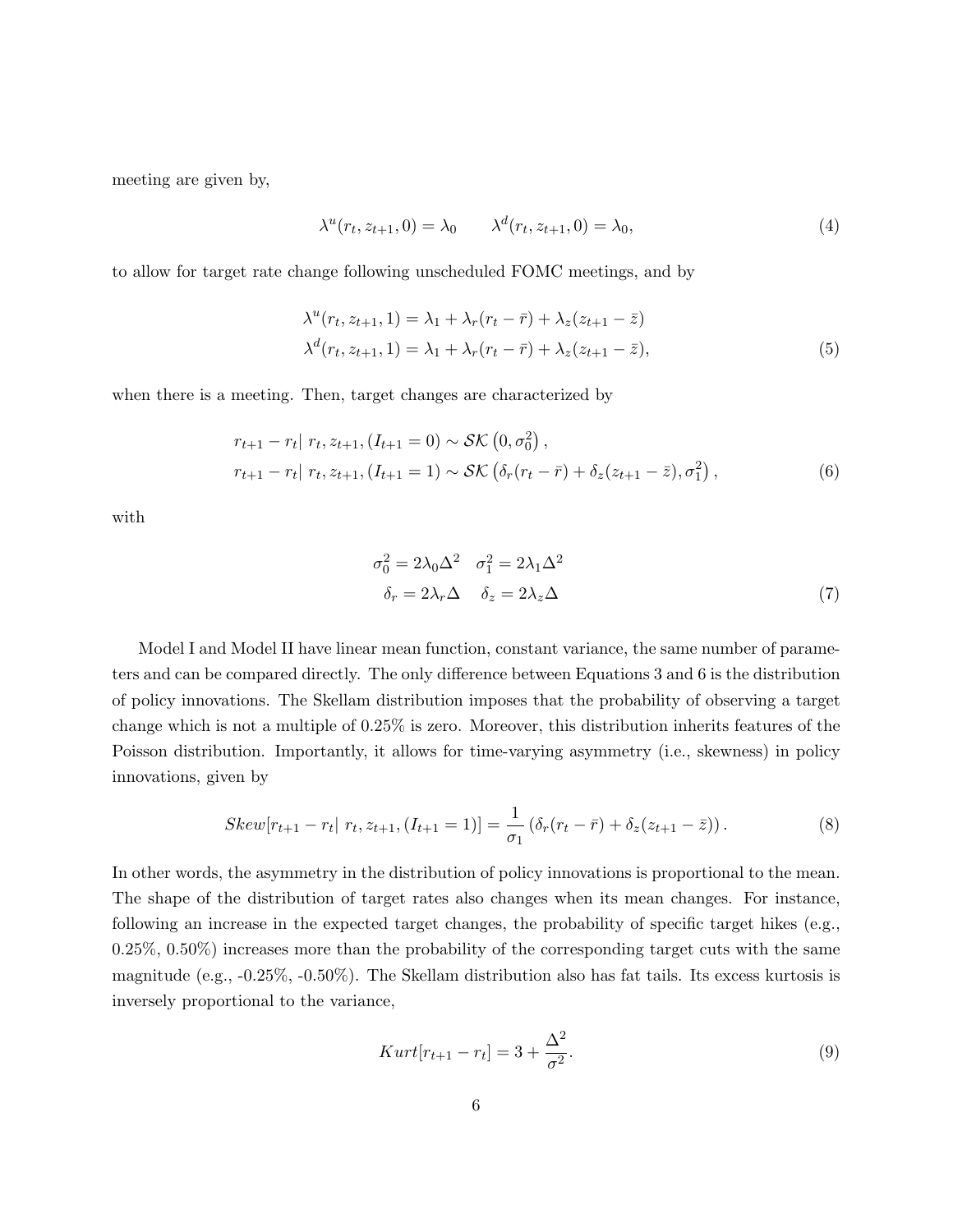## **III Term Structure Models**

This Section specifies the dynamics of *z<sup>t</sup>* and of the pricing kernel to complete the term structure models. These additional assumptions are identical across short rate specifications and remain unchanged throughout the empirical investigation below. Note that all the models considered below belong to the family of 2-factor dynamic affine term structure models (Piazzesi, 2005b).

## *A State Variables*

In the spirit of standard macro-finance models, I assume the state-vector,  $z_{t+1}$ , has a stationary auto-regressive representation,

$$
z_{t+1} - \bar{z} = \phi(z_t - \bar{z}) + \epsilon_{t+1},\tag{10}
$$

where  $\epsilon_{t+1} \sim N(0, \sigma_z^2)$ . As in Piazzesi (2005a) and Fontaine (2011), this latent process is intended to capture variations in the economy relevant to the FOMC. Next, I introduce the spread between the target overnight rate and the effective market rate,  $s_t = \tilde{r}_t - r_t$ . The effective spread is included for completeness since observed yields and Federal Funds futures depend on the realization of the market overnight rate (see below). In practice, however, *s<sup>t</sup>* plays no significant role in expectations (Balduzzi et al., 1997) since it exhibits little persistence. In addition, it does not affect the evolution of  $r_t$  or other macro variables.<sup>10</sup> The target spread  $s_t$  follows a leptokurtic process,

$$
s_{t+1} - \bar{s} = \phi_s(s_t - \bar{s}) + \epsilon_{t+1}^s + J_{t+1}^s,\tag{11}
$$

where  $\epsilon_t^s$  is i.i.d with distribution  $N(0, \sigma_s)$  and  $J_{t+1}^s$  is i.i.d. compound Poisson with number of jumps  $n_{t+1}^s \sim P(\lambda_s^J)$  and jump size  $\nu_{t+1}^s \sim N(\nu_s, \omega_s^2)$ , conditional on the number of jumps. The asymmetry and fat tails of the target spread are well documented and large shocks typically occur around the maintenance period for required reserve (e.g., Hamilton 1996, Piazzesi 2005a).

To summarize, the state vector  $X_t = [r_t z_t s_t]$  combines the target rate, a latent macro factor and the effective spread. Equations 10 11 can be combined with any of the short-rate specifications above into an auto-regressive representation for  $X_t$  (i.e., the mean functions are all linear.),

$$
X_{t+1} - \bar{X} = \phi(I_{t+1})(X_t - \bar{X}) + \eta_{t+1},
$$
\n(12)

where the innovations  $\eta_{t+1}$  are independent through time, with  $E_t[\eta_{t+1}] = 0$ . The parameters corresponding to the short-rate rule - the first line of the matrix  $\Phi(\cdot)$  - change with  $I_{t+1}$ . Equation 12

 $10$ The evidence of a liquidity effect between reserves and macro variables is weak and subject to controversial identification assumptions (Hamilton, 1997). Thornton (2006) discusses the relation between reserve (supply) management operations by the Fed, reserve (demand) forecast errors by the Fed, and the effective overnight Federal Funds rate.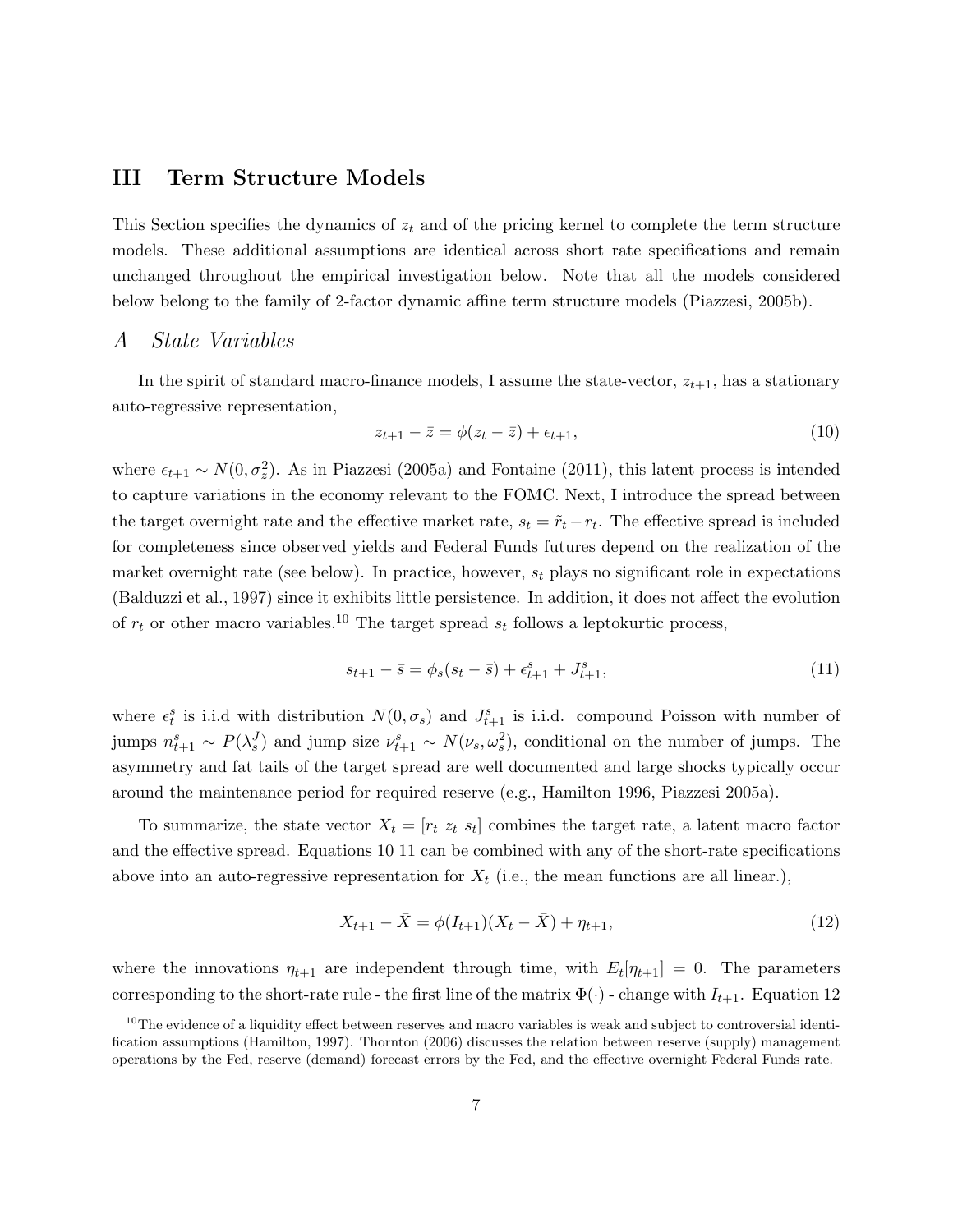corresponds to the state equation in the state-space system below.

The auto-regressive representation implies that the policy response function is applicable in the context of a structural VAR. In particular, one can use the occurrence of policy meetings to obtain a high-frequency identification scheme of monetary policy shocks (Cochrane and Piazzesi, 2002). In addition, one can also use the difference in variance between days with and without meetings to identify the structural shocks (Sentana and Fiorentini 2001, Rigobon 2003). A common assumption to identify the structural shock is that monetary policy shocks do not affect macroeconomic variables contemporaneously. This can be easily implemented here. Moreover, innovations in any of the state variables affect  $r_{t+1}$  on FMOC days only via the policy rule parameters.<sup>11</sup>

#### *B Pricing kernel*

I consider a standard exponential-affine kernel,  $M_{t+1}$ ,

$$
M_{t+1} = \frac{\exp(\lambda_s \epsilon_{t+1}^s + \lambda_{t,z} \epsilon_{t+1}^z)}{E_t \left[ \exp\left(\lambda_s \epsilon_{t+1}^s + \lambda_{t,z} \epsilon_{t+1}^z\right) \right]}.
$$
\n(13)

where  $\lambda_s$  is the price of risk associated with innovation in the effective spread  $s_t$  and  $\lambda_{t,z}$  is the price of risk associated with innovation in the macro factor  $z_t$ . Following Duffee (2002), the price of macro risk is linear ,

$$
\lambda_{t,z} = \lambda_0 + \lambda_{z,r} r_t + \lambda_{z,z} z_t.
$$
\n(14)

This specification embodies several restrictions on the prices of risk. First, and most importantly, the price of risk associated with innovations to  $z_{t+1}$  varies with the latent economic indicator,  $z_t$ , and with the current target rate, *r<sup>t</sup>* . This introduces business cycle variations in the risk premium implicit in futures rates that has been documented by Piazzesi and Swanson (2006). There is no other source of risk premium variations. Second, the price of target rate risk to zero. This implies that the policy rule is the same under the risk-neutral and the historical probability measures.<sup>12</sup> It also maintains the comparability between different models. Otherwise, the effect of risk on the autoregressive matrix would not be the same whether the short rate is Gaussian or Skellam (see Section C). I relax this assumption in Section C. Finally, the price of risk associated with  $\epsilon_{t+1}^s$  is constant and induces a constant risk premium. The effective spread is highly volatile and shows no

$$
\Sigma(I_{t+1}) = \begin{bmatrix} \sigma_r^2(I_{t+1}) & \sigma_{r,Y}(I_{t+1}) \\ 0 & \Sigma_z \end{bmatrix}.
$$

and  $\sigma_{r,Y}(I_{t+1})$  depends on primitive parameters of  $\lambda_t^u$  and  $\lambda_{t+1}^d$ .

 $12$ Fontaine (2011) discuss the parameter shifts between the historical and the risk-neutral measures.

<sup>&</sup>lt;sup>11</sup>Another way to see the implicit structural restriction is by approximating  $\eta_{t+1}$  with  $\Sigma(I_{t+1})u_{t+1}$  where  $u_{t+1}$  are uncorrelated white noises and the matrix  $\Sigma(I_{t+1})$  is of the form,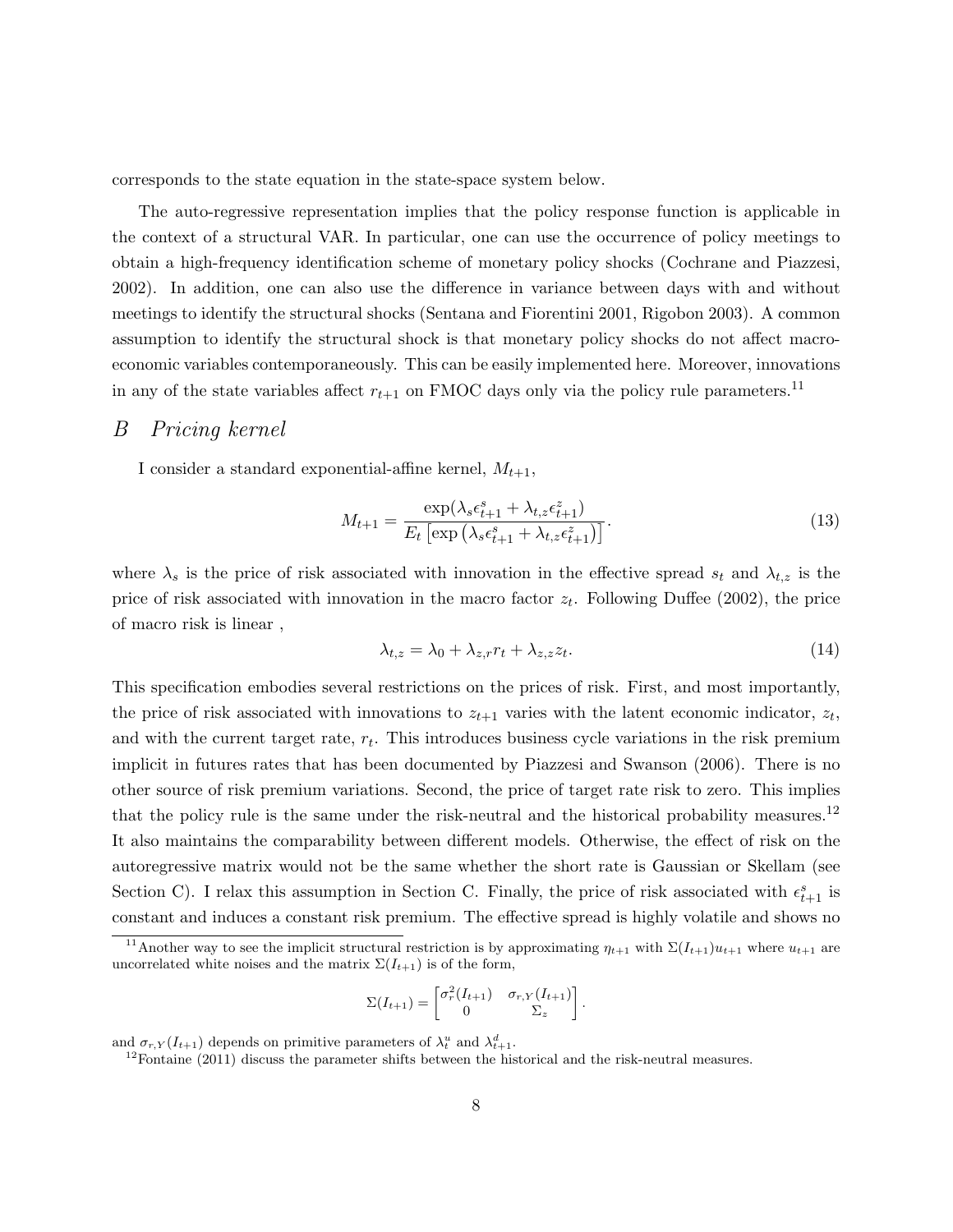persistence and it makes little sense to allow the risk premium to vary accordingly. Overall, these restrictions on the price of risk parameters simplify the interpretation of risk premium variations. Moreover, affine models with unrestricted prices of risk tend to over-fit the data and often produce astronomically high Sharpe ratios (Duffee, 2009).

## **IV Estimation**

## *A Data*

I use a daily sample from February 4th 1994 until the end of 2011. This period covers 144 scheduled meetings. The FOMC effected changes to its target rate following 53 of these scheduled meetings and, also, following 7 unscheduled meetings. The data include the target and effective overnight funds rates, available from the Federal Board of Governors, and Fed Funds futures data, available from the CME. I use contracts with horizons from 1 to 6 months. Contracts with longer horizons are illiquid for most of the sample - days with no transactions on the exchange are a common occurrence.<sup>13</sup> Table I(a) presents summary statistics of the futures rates. The average term structure of futures rates is upward sloping. Table I(a) presents summary statistics of target rate changes following schedule FOMC meetings as well as for the effective spread *s<sup>t</sup>* on all days. Target changes averaged zero with standard deviation close to 25 bps in this sample. There is also some evidence of negative skewness and of kurtosis in the distribution of target rate change – consistent with a specification based on the Skellam distribution. The effective spread exhibits a distribution skewed to the right and with substantial fat tails. The estimate of its kurtosis is 32.6!.

## *B Measurement Equations*

The measurement equation includes the target rate, which is observed without error. The corresponding conditional log-likelihood is based on one of the Gaussian density or the Skellam probability mass function,

$$
r_t|r_{t-1}, z_t \sim \mathcal{N}\left(\mu_{I_t}(r_{t-1}, z_t), \sigma_{I_t}^2\right)
$$
\n
$$
(15)
$$

$$
r_t|r_{t-1}, z_t \sim \mathcal{SK}\left(\mu_{I_t}(r_{t-1}, z_t), \sigma_{I_t}^2\right). \tag{16}
$$

or

<sup>&</sup>lt;sup>13</sup>The Fed changed its operational policy starting with the February 1994 meeting and has since announced any target changes following its policy meeting. The history of target rate changes is available at http://www.newyorkfed.org/markets/statistics/dlyrates/fedrate.html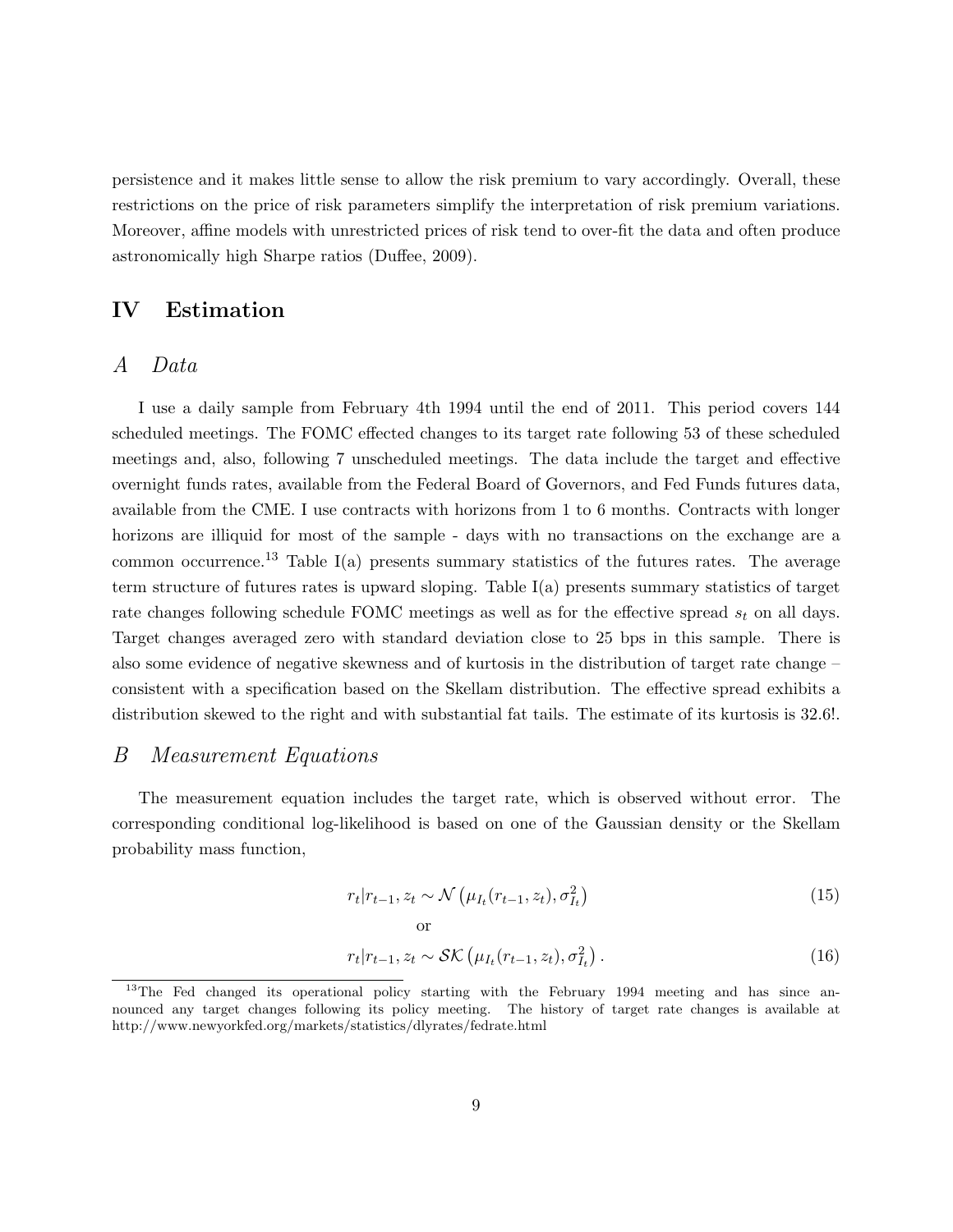#### Table I: **Summary Statistics**

*Panel (a) provides the averages and standard deviations of futures rates for horizons from 1 to 6 months. Panel (b) provides summary statistics for target rate changes following scheduled FOMC meeting and for the spread s<sup>t</sup> between the effective overnight rate and the target rate (for all days). Statistics include the average, µ, standard deviation, σ, skewness, kurtosis and auto-correlation of order 1, ρ*(1)*. Annualized basis points. Daily data from Jan. 3rd, 1994 to Dec. 30th, 2011.*

| (a) Futures rates |      |                 |          |      |          |      |  |  |
|-------------------|------|-----------------|----------|------|----------|------|--|--|
| Horizon           |      |                 |          |      | ŧ.       |      |  |  |
| $\mu$             | 3.40 | 3.41            | 3.44     | 3.46 | $3.50\,$ | 3.53 |  |  |
| $\sigma$          |      | $\Omega$<br>.18 | $2.19\,$ | 2.20 | 2.20     | റ റ1 |  |  |

(b) Overnight rate and effective spread

|            |          |          | skew      | kurt              |            |  |
|------------|----------|----------|-----------|-------------------|------------|--|
| $-r_{t-1}$ |          | 22.5     | -0.5      | $\epsilon$<br>ບ.∠ | 0.55       |  |
| $S_t$      | <b>.</b> | $18.0\,$ | $\rm 0.8$ | 32.6              | $\rm 0.51$ |  |

Next, the measurement vector includes futures rates, stacked in vector  $F_t$ <sup>14</sup> I assume that futures rates are measured with errors,  $F(t, n) = F(X_t, n) + \nu_t$ , where  $F(X_t, n)$  is the model-implied futures rate and *ν<sup>t</sup>* is a vector of i.i.d zero-mean uncorrelated Gaussian measurement errors with variance given by

$$
\xi(T_n)^2 = (\xi_0 + \xi_1 T_n)^2,\tag{17}
$$

where  $T_n > 0$  is the number of days until the end of the reference contract. Hence the log-likelihood of the futures rates is based on the Gaussian density,

$$
F_t|X_t \sim \mathcal{N}\left(F(X_t), \xi^2\right).
$$

The model-implied formula for futures rate can be derived from its payoff. With no loss of generality, I standardize the notional of the contract to 1. A futures contract settles at the end of a reference calendar month, *n*. The Federal Funds futures contract is essentially a swap between a variable rate and a fixed rate. The variable leg is the average overnight Fed Funds rate in the reference calendar month,  $\bar{r}_n$ . With no cash exchange at inception, the fixed rate of the contract,

<sup>&</sup>lt;sup>14</sup>The quoted price of this contract,  $P(t, n)$ , is given by  $P(t, n) = 100 - F(t, n) \times 3600$ . Due to weekends or holidays, the settlement date may not coincide with the last day of the month. For simplicity, this possibility is not visible in Equation 18 but I use CME's "Following Business Days" in the following.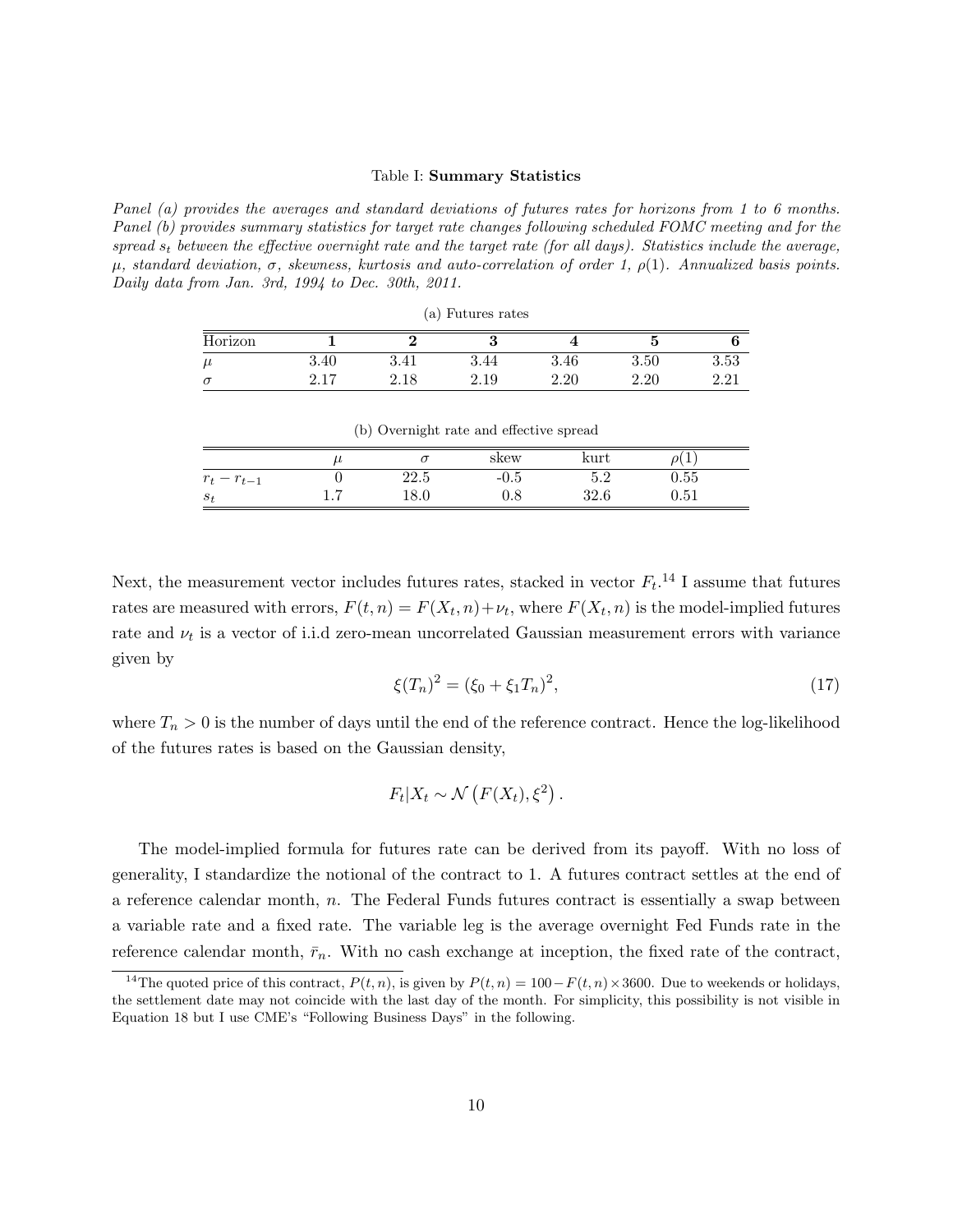$F(t, n)$ , must equal to expectation of average overnight rate under the risk-neutral measure,

$$
F(t,n) = E_t \left[ M_{t,t+T_n} \bar{r}_n \right] = E_t \left[ M_{t,t+T_n} D_n^{-1} \sum_{i=T_n - D_n}^{T_n} r_{t+i} \right]
$$
  

$$
= D_n^{-1} \sum_{i=T_n - D_n}^{T_n} E_t \left[ M_{t,t+T} r_{t+i} \right]
$$
  

$$
= D_n^{-1} \sum_{i=T_n - D_n}^{T_n} f(t,i,T_n), \qquad (18)
$$

where  $T_n$  is the number of days between t and the end of the reference month and  $D_n$  is the number of days in that month. In turn, the rate on a singleton futures contract,  $f(t, h, T)$ , for the reference day  $t + h$  and settling at date  $t + T$ , with  $0 \leq h \leq T$ , is given by

$$
f(t, h, T) = \exp (d_0(t + h, T - h) + c_0(u^*, t, h)) + c (u^*, t, h)' X_t)
$$
  
 
$$
\times \left[ c'_0(u^*, t, h) C_r + X'_t c'(u^*, t, h) C_r \right],
$$
 (19)

where  $u^* = d(t + h, T - h)$  and  $C_r = [1 \ 0 \ 0]'$ . Note that the coefficient recursions have two dimensions. They depend on the maturity, *h*, and also on calendar time, *t*, via the schedule of policy meetings. See Fontaine (2011) for the derivation of futures rates and the computation of the corresponding coefficient recursions.

## *C Filter and Likelihood*

Equation 12 provides the transition equation of the state-space system. However, *z<sup>t</sup>* is not observed and must be filtered from the data. I use the Unscented Kalman Filter [UKF] since the measurement equation of futures rates is not linear in  $X_t$  (see Equation 19). The UKF is an approximate filter that matches the first two moments of the state distribution. A QML estimator is feasible but the variance in the log-likelihood of the  $F_t$  and  $r_t$  must be adjusted for the uncertainty associated with the filter for  $z_t$ <sup>15</sup> Conditional on values of the latent state variables, the joint

 $15$ This adjustment is standard in linear models and exact when the density is Gaussian (see e.g. Hamilton, 1994). However, the measurement equation is not linear (but Gaussian) in the case of futures and it is not Gaussian (but linear) in the case of the target rate. See Fontaine (2011) for details.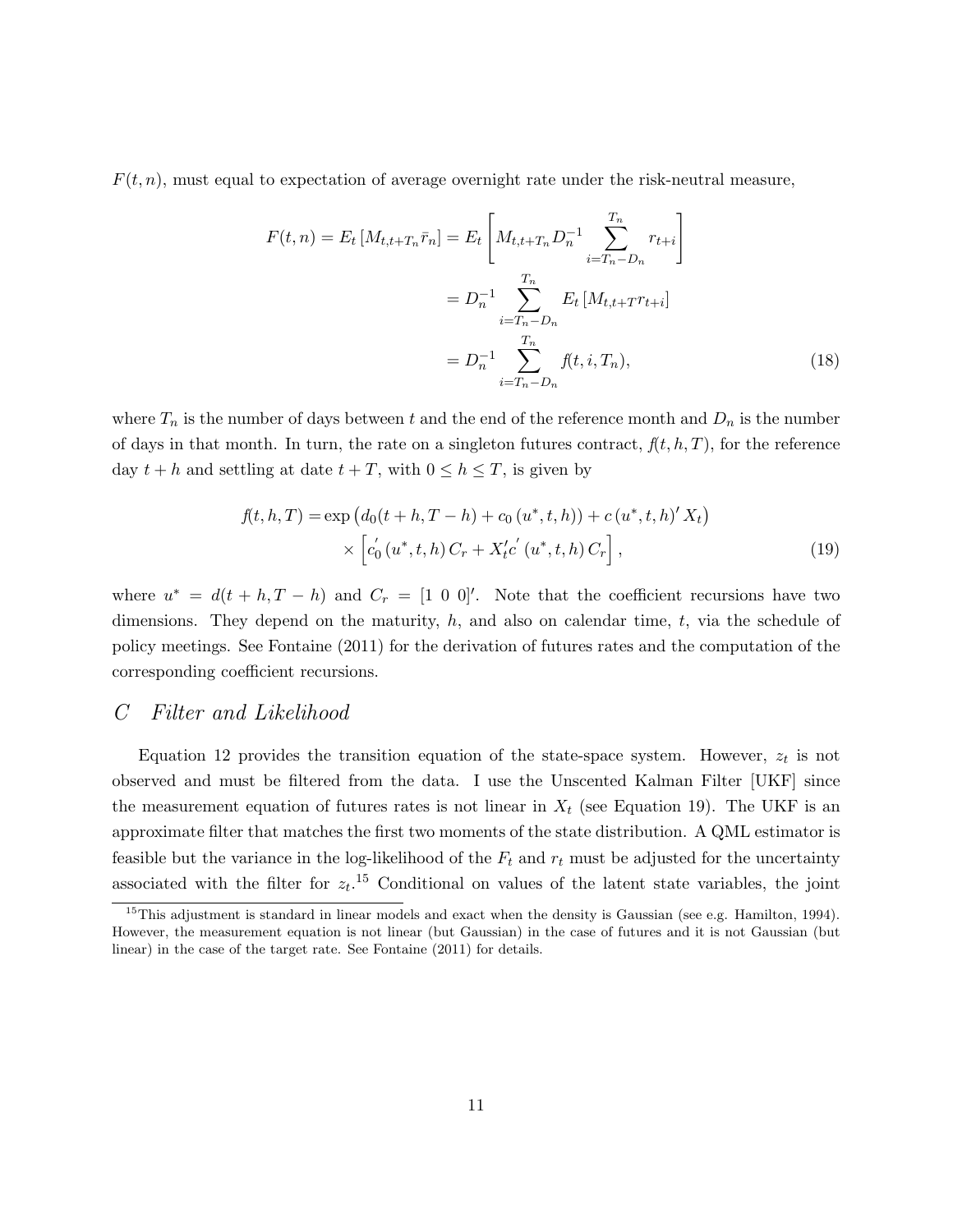(quasi) log-likelihood is given by

$$
L(\Theta;Y) = \sum_{t=1}^{T} \log \left( f_t \left( \tilde{Y}_t | \tilde{Y}_{t-1}, I_t; \theta \right) \right)
$$
  
= 
$$
\sum_{t=1}^{T} \log \left( f(Y_t | \tilde{Y}_{t-1}, r_t, s_t, I_t) f(r_t | \tilde{Y}_{t-1}, I_t) f(s_t | s_{t-1}) \right)
$$

where all model parameters are grouped in the vector  $\Theta,$  and  $\tilde{Y}_t$  summarizes the history of observable variables for  $t = 1, \ldots, t$ . The conditional likelihood of  $Y_t$  depends on  $t$  through the deterministic FOMC schedule. I use the following assumptions to identify the location, the scale and the sign of the latent factor,  $z_t$ :  $\bar{z} = 0$ ,  $\sigma_z = 1/360$  bps and  $\delta_z \ge 0$ . These are standard in the term structure. In practice, these assumptions imply that the latent indicator is centered around zero, that it has the same unit than a daily interest rate, and that an increase in  $z_t$  is associated with an increase of the expected target rate and should corresponds to improving economic conditions. Finally, we have that  $|\phi_z| < 1$  and  $-2 < |\delta_r| < 0$  so that  $z_t$  and the target rate are stationary.

## **V Results**

# *A Effective Spread*

The restrictions above imply the separation of the marginal likelihood of *s<sup>t</sup>* and, therefore, its dynamics can be estimated separately. Table II presents maximum likelihood estimates of Equation 11. Panel (a) presents the estimates based on data until Dec. 15th 2008 when the FOMC set the interest rates on required reserve balances and on excess balances at 25 basis points. I present results based on the earlier sample separately to document the change in the behavior of the effective spread since the Fed scaled up its liquidity intervention and started paying interest on reserves in the fall of 2008 to implement its policy rate target. Bech and Klee (2009) discusses the changes to the Federal Reserve's operation framework. Figure 2 makes evident the change in behavior in 2008. Persistent downward pressures on the effective spread started early in the fall of 2008. The Fed started paying interest on reserves in early October 2008. The results are similar for different starting dates. Panel (b) presents the estimates based on all the data until Dec. 30th 2011.

All parameters are precisely estimated. The effective spread exhibits little persistence and its unconditional mean is close to zero in the first sample. This reflects the Fed's ability to counter-act predictable deviation of the market rate from its target. The innovations to the effective spread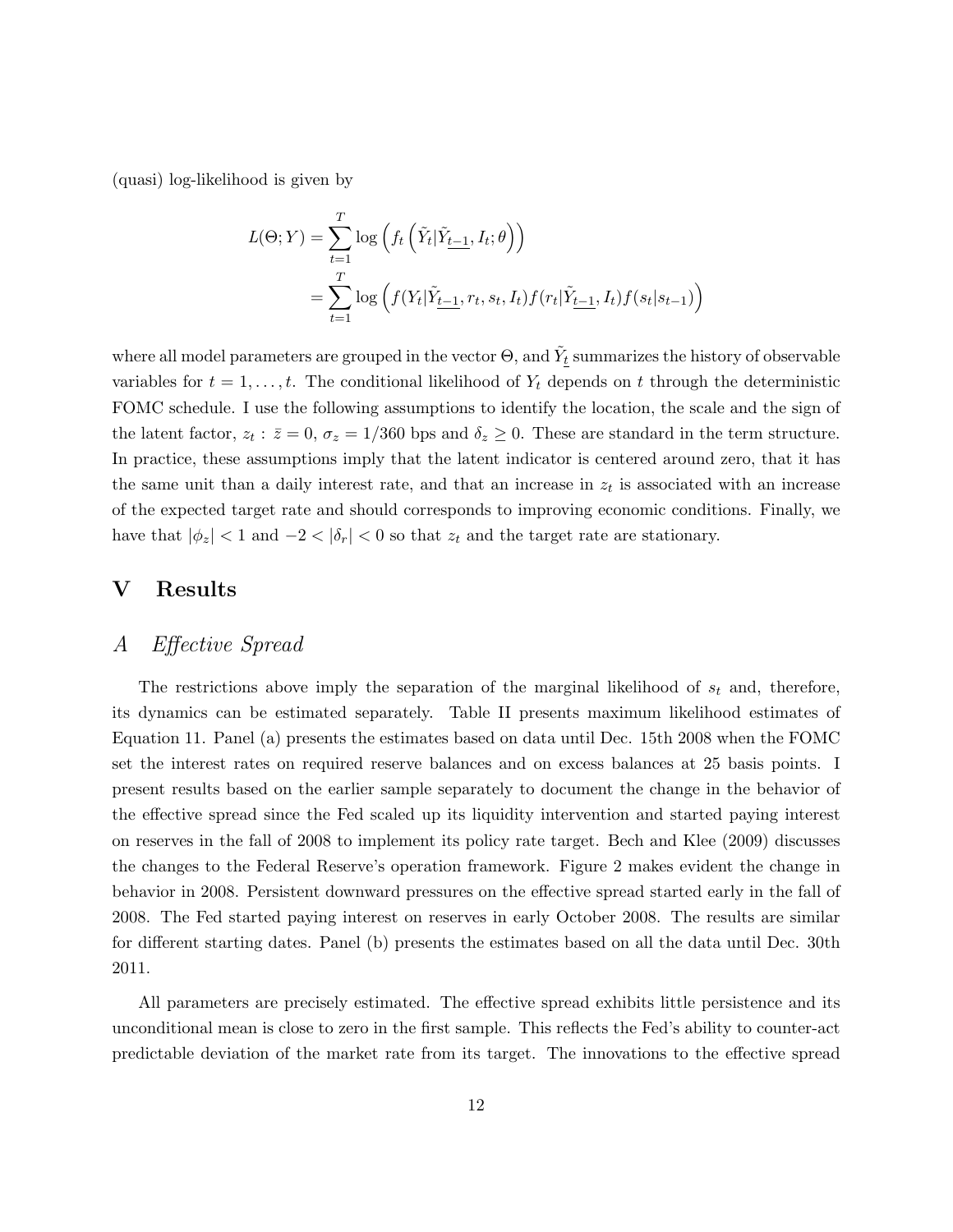have an asymmetric distribution with fat tails. The estimate of the jump intensity parameter,  $\lambda_s^J$ , is 0.25. Innovations to the effective spread mix two Gaussian distributions on average 1 day out of four. When no jump occurs, the distribution is Gaussian with zero mean and with a volatility of 5bps. Otherwise, the distribution is mixed with another Gaussian distribution with a mean of 2 bps and a much wider volatility of 30 bps. When we include data after 2008, the innovation distribution remains broadly unchanged. However, the effective spread becomes more persistent and its mean becomes more negative. In other words, deviations of the market rate are more negative and more persistent in the later part of the sample. This reflects the Fed's emphasis on the provision of liquidity and, later, the effect of quantitative easing. The Fed now rely on interest paid on reserves to maintain the market rate close to its target (Bech and Klee, 2009).

#### Table II: **Effective Spread Parameters**

*Maximum likelihood estimates of dynamics of the effective spread,*  $s_t = \tilde{r}_t - r_t$ 

$$
s_{t+1} = \mu_s + \phi_s s_t + \epsilon_{t+1}^s + J_{t+1}^s,
$$

where  $s_t$  is in annualized percentage,  $\epsilon_t^s$  is i.i.d with distribution  $N(0, \sigma_s)$  and  $J_{t+1}^s$  is i.i.d. compound Poisson with number of jumps  $n_{t+1}^s \sim P(\lambda_s^J)$  and jump size  $\nu_{t+1}^s \sim N(\nu_s, \omega_s^2)$ , conditional on the number of jumps. *Panel (a) displays the estimates in a daily sample from Feb. 3rd, 1994 to Dec. 15th, 2008. Panel (b) displays the estimates in a daily sample from Feb. 3rd, 1994 to Dec. 30th, 2011.*

| (a) 1994-2008 Sample  |                     |                     |                      |                     |                        |  |  |
|-----------------------|---------------------|---------------------|----------------------|---------------------|------------------------|--|--|
| $\mu_s$<br>$-0.003$   | $\varphi_s$<br>0.23 | $\sigma_s$<br>0.051 | $\nu_s$<br>0.019     | $\omega_s$<br>0.305 | $\lambda_s^J$<br>0.248 |  |  |
| (0.00008)             | (0.002)             | (0.0005)            | (0.0027)             | (0.0012)            | (0.0028)               |  |  |
|                       |                     |                     | (b) 1994-2011 Sample |                     |                        |  |  |
| $\mu_s$               | $\varphi_s$         | $\sigma_s$          | $\nu_s$              | $\omega_s$          | $\lambda_s^J$          |  |  |
| $-0.0138$<br>(0.0004) | 0.56<br>(0.011)     | 0.052<br>(0.002)    | 0.031<br>(0.002)     | 0.280<br>(0.07)     | 0.222<br>(0.011)       |  |  |

## *B Policy Rules*

This Section estimate the policy rule equation based on target rate date *only* – excluding futures rates data. I compare policy rule estimates based on different distributional assumptions for the policy shocks (i.e., Equation 3 and Equation 6). Importantly, the Gaussian policy rule and the discrete policy rule have the same linear conditional mean specification, the same number of parameters and a constant variance. The Gaussian policy rule approximates the distribution of target rate changes with a continuous support over the real line. In contrast, the discrete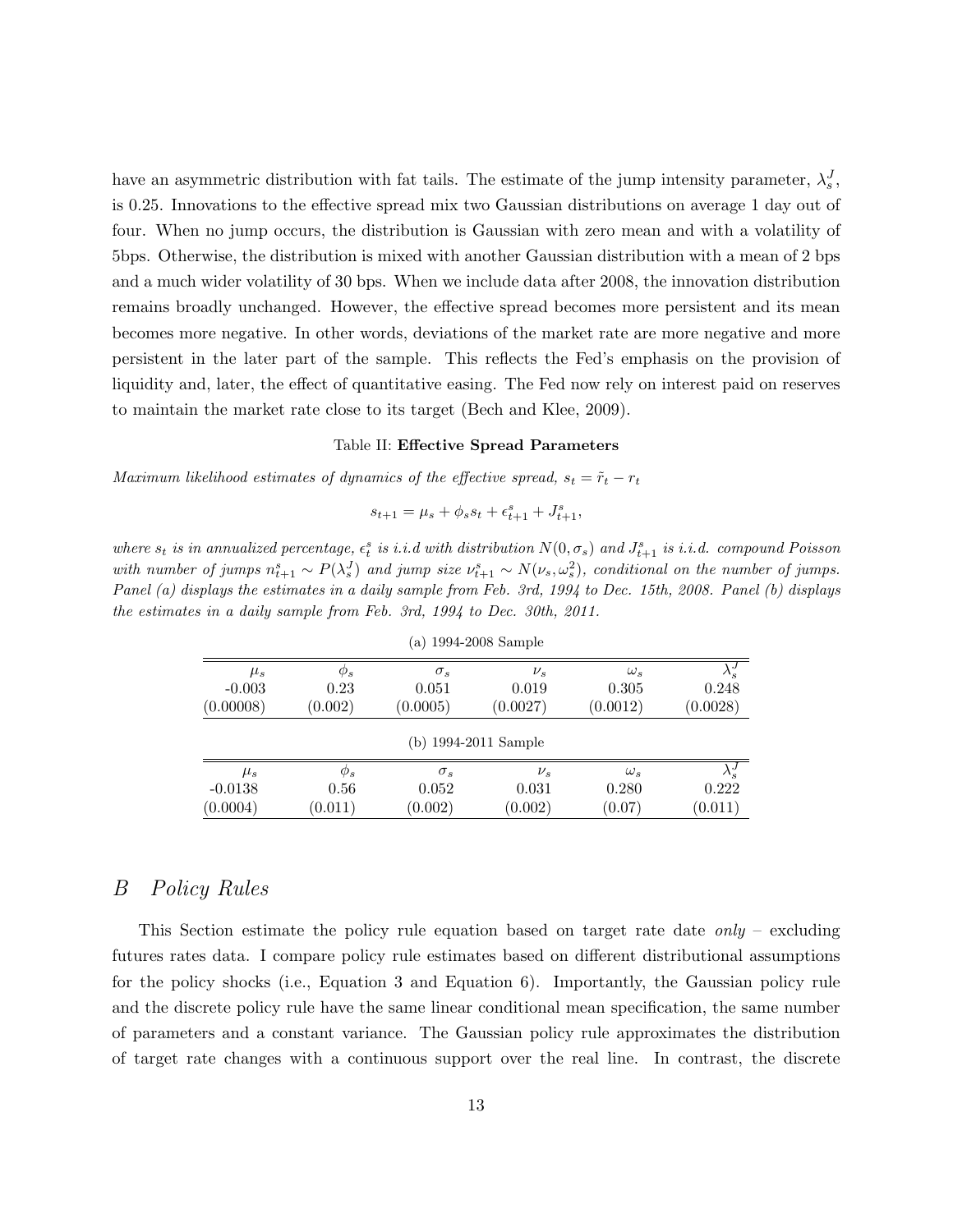distribution imposes that the target rate can only take discrete values (i.e., multiples of 0.25%). The results show that changing the distribution affects the estimates of policy rule coefficients significantly.

Table III presents results for each models. Using a discrete distribution yields a higher likelihood value than using a continuous distribution (1533.3 vs 1504.5). Clearly, these models are not nested and a standard likelihood ratio test is not applicable. Nonetheless, ranking the log-likelihoods remains a consistent basis for model selection (Sin and White, 1996) and, therefore, I conclude that the data favour the Skellam distribution.<sup>16</sup>

#### Table III: **Policy Rule Parameters**

Maximum likelihood (or Quasi maximum likelihood) estimates of the policy rule,

$$
r_{t+1} - r_t | r_t, z_{t+1}, I_{t+1} = 1 \sim \mathcal{D} \left( \delta_r (r_t - \bar{r}) + \delta_z (z_{t+1} - \bar{z}), \sigma_1^2 \right),
$$

using target rate observations only, excluding futures rates data, on days with FOMC meetings (i.e.,  $I_{t+1} = 1$ ) where  $r_t$  is the target rate,  $z_t$  is a latent economic indicator, and  $\mathcal{D}(\cdot, \cdot)$  is the distribution of the policy rate target innovations, *etat*. Panel (a) displays results based on a Gaussian (continuous) distribution for the policy innovation and Panel (b) displays results based on a Skellam (discrete) distribution. The estimate of  $\sigma_1$  for each model is reported in annualized basis point units. The persistence of  $z_t$  is fixed at  $\phi_z = 0.995$  in each case. Daily data from Feb. 3rd, 1994 to Dec. 30th, 2011. Standard errors in parenthesis.

|                          | (a) Gaussian Innovations |            |        |  |  |  |
|--------------------------|--------------------------|------------|--------|--|--|--|
| $\delta_r$               | $\delta_z$               | $\sigma_1$ | QML    |  |  |  |
| $-0.014$                 | 0.031                    | 0.161      | 1504.5 |  |  |  |
| (0.006)                  | (0.003)                  | (0.013)    |        |  |  |  |
| (b) Discrete Innovations |                          |            |        |  |  |  |
| $\delta_r$               | $\delta_z$               | $\sigma_1$ | МL     |  |  |  |
| $-2\times10^{-12}$       | 0.006                    | 0.208      | 1533.3 |  |  |  |
| $(1\times10^{-4})$       | (0.0018)                 | (0.015)    |        |  |  |  |

Each model attributes a different role to  $z_t$ . The estimates of the coefficient  $\delta_z$  is 0.03 in the Gaussian model and 0.006 in the Skellam model. Both estimates are significant (they are nonnegative by construction). Moreover, in the case of the Gaussian model, the target rate plays a significant role in its own mean-reversion,  $\hat{\delta}_r = -0.014$ , but it is insignificant in the discrete model. In fact, the point estimate is trivially small (i.e., *−*2*e <sup>−</sup>*12). Therefore, a specification where the lag

 $16A$  poorly specified model with discrete support could be rejected in favour of a model with a continuous support.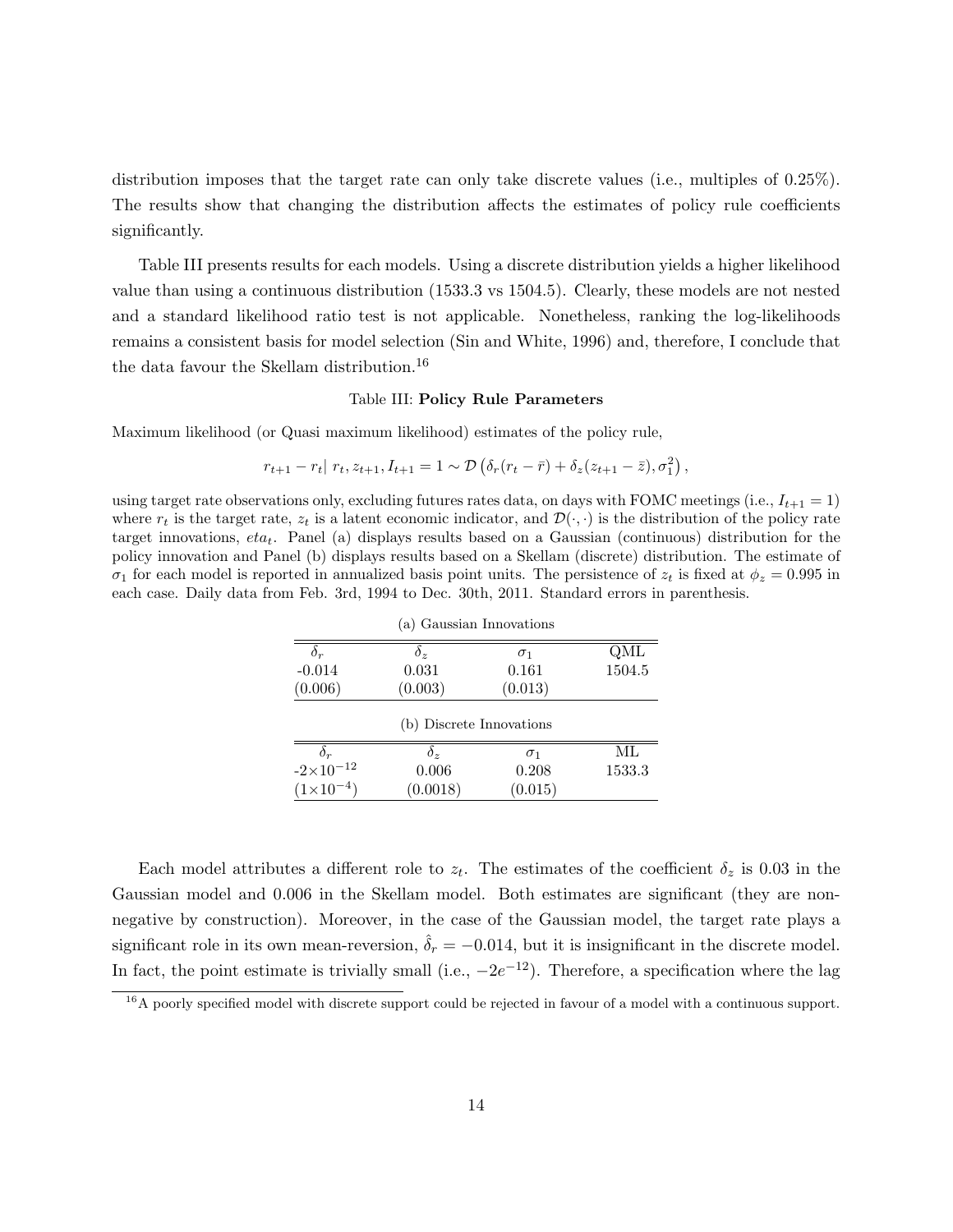target rate plays no role,

$$
r_{t+1} - r_t | r_t, z_{t+1}, I_{t+1} = 1 \sim \mathcal{SK} (\delta_z (z_{t+1} - \bar{z}), \sigma_1^2)
$$

cannot be rejected on the basis of target rate data only when we use the Skellam distribution but not otherwise. In other words, variations in  $z_t$  are sufficient. But why are the estimates different? The answer must follow from the only difference between the two models.<sup>17</sup> In the discrete-support model, the asymmetry in the distribution of target changes is proportional to its mean in the discrete model. In the discrete model, the coefficient  $\delta_z$  drives variation in the expected target changes. Since this coefficient is positive, improving economic conditions implies that the *likelihood* of a target hike increases by more than the decrease in the *likelihood* of a target cut with the same magnitude. In contrast, the likelihood changes are symmetric in the Gaussian case. Then, one way to shift the distribution function is to also include the target rate as a conditioning variable. In this case, similar economic conditions, as measured by  $z_t$ , will be associated with different distribution of future target changes depending on the current value of the target rate.

Finally, target innovations have a relatively large standard deviation in both models. This is not surprising since these simple policy rules do not use any conditioning variable beyond the current target rate and the filtered value of the latent factor, *z<sup>t</sup>* . In turn, the latent factor is filtered only based on past target rate changes. The objective of this section is not too provide a good fit of target rate changes but to highlight the consequences different distributional assumptions on the coefficient estimates. The following Section uses term structure data as conditioning data.

## *C Term Structure Models*

This Section presents estimation results for the full dynamic term structure model in Section III using futures rates and the target rate data, jointly. Parameters of the effective spread dynamics are fixed at their values estimated in the entire sample (see Section A above). I first compare term structure models based on the Gaussian or the Skellam distribution but where target rate risk is not priced (Model I vs. Model II). These models have identical parametric specification and the same number of parameters. The only difference is the distribution of the policy shocks. Clearly, the results below differ from those in Table III since a much richer information set is used here. The term structure of futures rates brings forward-looking information about the path of future target rates and helps estimate the policy rule reliably.

<sup>&</sup>lt;sup>17</sup>More formally, these estimates were obtained from minimizing different objective functions (i.e., different estimator). There is no reason why these should be equal in a finite sample. In addition, the convergence of the QML estimator based on the Gaussian distribution to the parameters of interest only holds asymptotically and if the distribution is symmetric.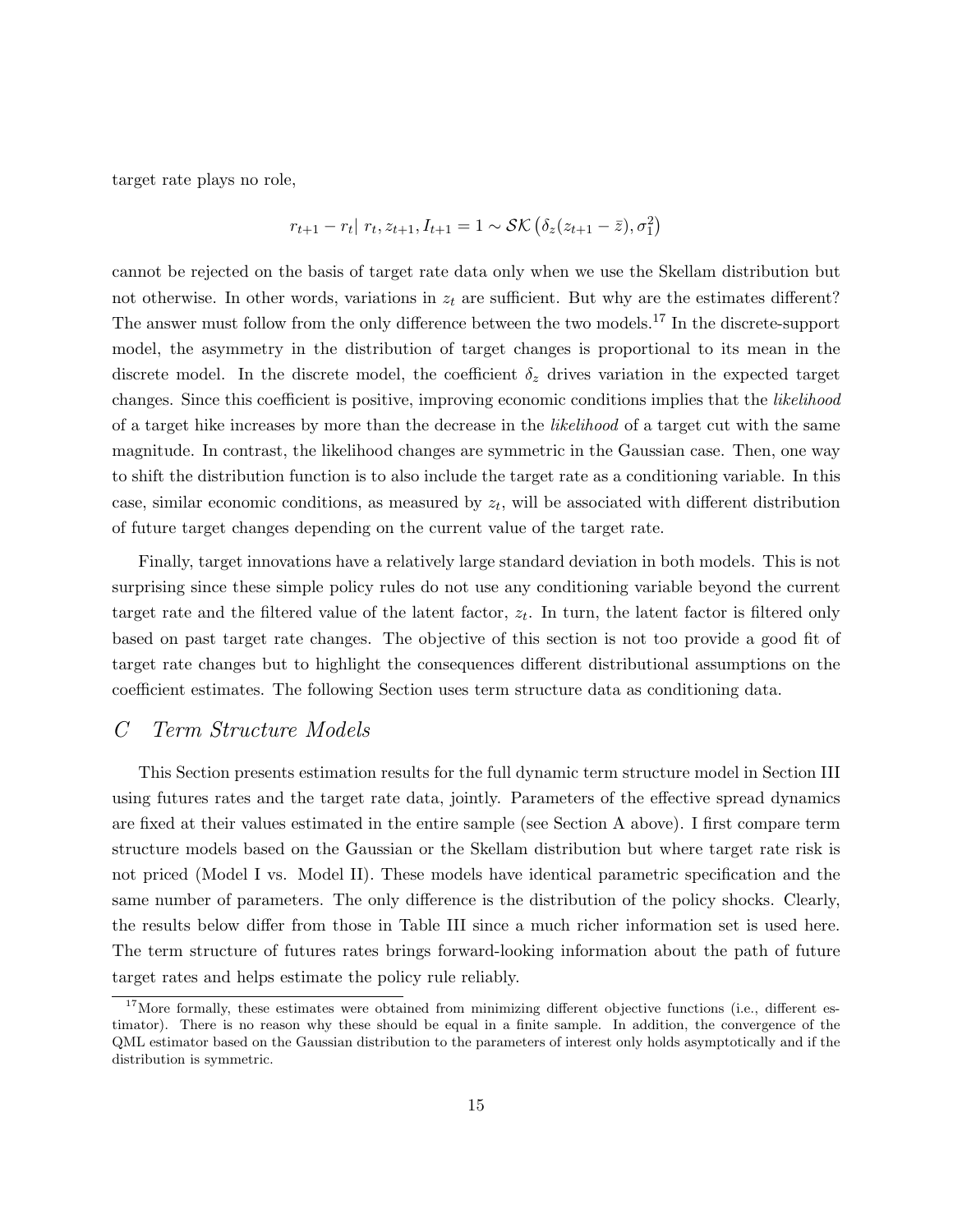#### **Pricing errors**

Table IV compares the Root Mean Squared pricing Error (RMSE), as well as the estimates of standard deviations,  $\xi(n)$ . All are reported in annualized basis points. Panel (a) and Panel (b) displays results for the Gaussian model and the discrete model, respectively. Each model provides a good fit of futures rates.<sup>18</sup> Moreover, these models cannot be distinguished on the basis of the RMSEs. But this should not come as a surprise. Futures rates only depends on the the variance and conditional mean of future target rates. The first two moments have identical parametric specification in each model. The asymmetry in the Skellam distribution does not affect the modelimplied futures rates since target rate risk is not priced.

#### Table IV: **Pricing Errors**

*Root Mean Squared pricing Errors (RMSE) and standard deviations of measurement errors ξ*(*Tn*)*for futures rates with one to six months to maturity in annualized basis points. Panel IV(a) presents results for the Gaussian model. Panel IV(b) presents results for the Discrete model. Daily data from Feb. 3rd, 1994 to Dec. 30th, 2011.*

|          |          |          | (a) I Heing Eirors - Gaussian Moder |      |      |      |  |  |  |
|----------|----------|----------|-------------------------------------|------|------|------|--|--|--|
|          | Maturity |          |                                     |      |      |      |  |  |  |
|          |          | $\Omega$ | 3                                   | 4    | 5    | 6    |  |  |  |
| RMSE     | 4.38     | 6.67     | 4.99                                | 3.53 | 2.29 | 4.04 |  |  |  |
| $\xi(n)$ | 5.33     | 4.99     | 4.65                                | 4.31 | 3.97 | 3.63 |  |  |  |
|          |          |          | (b) Pricing Errors - Discrete Model |      |      |      |  |  |  |
|          |          |          | Maturity                            |      |      |      |  |  |  |
|          |          | $\Omega$ | 3                                   |      | 5    | 6    |  |  |  |
| RMSE     | 4.43     | 6.65     | 4.92                                | 3.58 | 2.26 | 4.12 |  |  |  |
| $\xi(n)$ | 5.28     | 5.06     | 4.84                                | 4.62 | 4.40 | 4.18 |  |  |  |

(a) Pricing Errors - Gaussian Model

#### **Parameter estimates**

Table V and Table VI display parameter estimates for the Gaussian and discrete models, respectively. Unsurprisingly, both sets of results imply that the daily evolution of the target rate is very persistent. In fact, it is statistically indistinguishable from a unit root. But the models differ substantially in how they build the persistence into the target rate equation.

 $^{18}$ Piazzesi (2005a) obtains average absolute pricing errors above 7 bps for LIBOR rates with comparable maturities, Feldhtter and Lando (2008) obtains an RMSE of 22 bps for 3-mth LIBOR rates. These author fit a broader set of maturities and of instruments.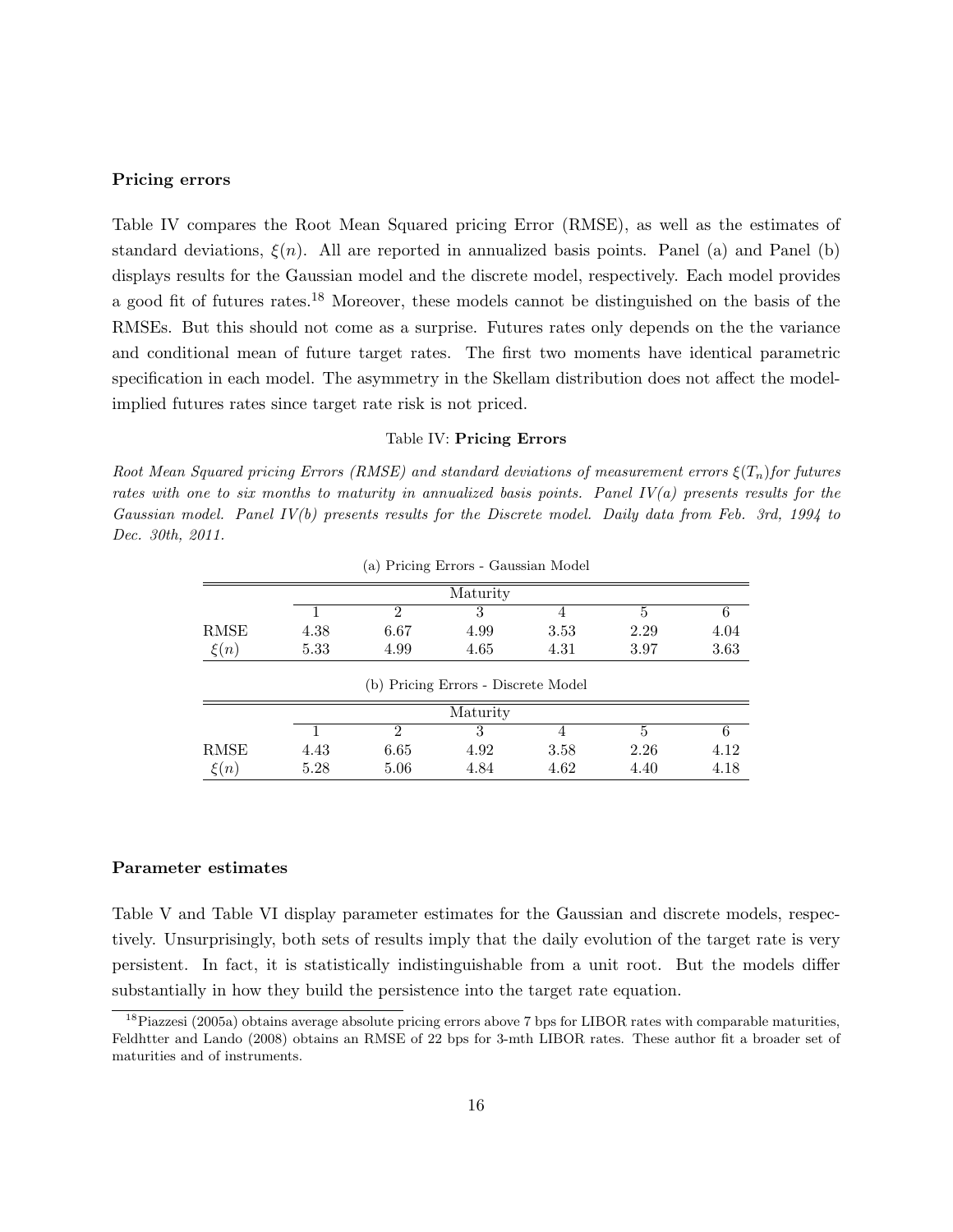Estimates of policy rule parameters from the Gaussian model are  $\hat{\delta}_r \sim 0$  and  $\hat{\phi}_z = 0.9948$ . In contrast, the estimates from the discrete model are  $\hat{\delta}_r = 0.30$  and  $\hat{\phi}_z = 0.9999$ . Consider first the persistence of the macro factor. The two point estimates have very different forecasting implications. At a 6-month horizon we have  $0.9948^{180} = 0.40$  and  $0.9999^{180} = 0.98$  (the frequency is daily). Hence, in the Gaussian model,  $60\%$  of  $z_t$  innovations dissipate within six months relative to only 2% in the model based on the Skellam distribution. Therefore, the effect of current innovations in  $z_t$  on future target rate changes is much smaller in the Gaussian model since estimates of the  $z_t$ coefficients  $\delta_z$  are similar (0.016 vs 0.023).

Next, consider the estimate of  $\delta_r$ . This measures the degree of mean-reversion in the target rate.<sup>19</sup> The target is nearly a unit root in the Gaussian model. There is no significant meanreversion when  $z_t = \bar{z}$ . In contrast, the discrete-support model imparts substantial mean-reversion to the target rate. If the macro factor is held at its mean  $(z_t = \bar{z})$  then the target rate is expected to retrace 30% of the path toward its unconditional mean at each scheduled meeting. Clarida et al. (2000) find estimates of the autocorrelation coefficient on the lag short rate between 0.73 and 0.88 in the post-Volcker era. For comparison, the corresponding coefficient estimate obtained here is  $\hat{\rho}$  = 1 − 0.30 = 0.70. These estimates are not directly comparable since they were obtained from a different sample period and using different instruments. Moreover, the estimates from Clarida et al. (2000) correspond to quarterly dynamics while the estimates obtained here correspond to the frequency of scheduled meetings. Nonetheless, this rough comparison suggests that the level of mean-reversion estimated from the Gaussian model is inconsistent with the data (biased) while the estimate from the model based on the Skellam distribution offers a consistent picture.

Looking back at Section B, we see that estimates of  $\delta_r$  and  $\delta_z$  in Table III differ substantially from those obtained here. Again, estimates from the full no-arbitrage model use forward-looking information from futures rates. Using futures data changes the description of the policy rule drawn by each model. Moreover, the more realistic model, based on a discrete distribution, appears consistent with existing results and with economic intuition. Estimates from the discrete-support allow for a rapid reversion of the policy rate when economic conditions returns to a normal state. On the other hand, estimates from the Gaussian model implies fast mean-reversion of economic conditions and a very persistent process for the target rate.

<sup>&</sup>lt;sup>19</sup>The stationarity of  $r_t$  demands that  $\delta_r < 0$  and that  $|\phi_z| < 1$  (if  $\delta_z \neq 0$ ). The stationarity of  $z_t$  only demands the second condition.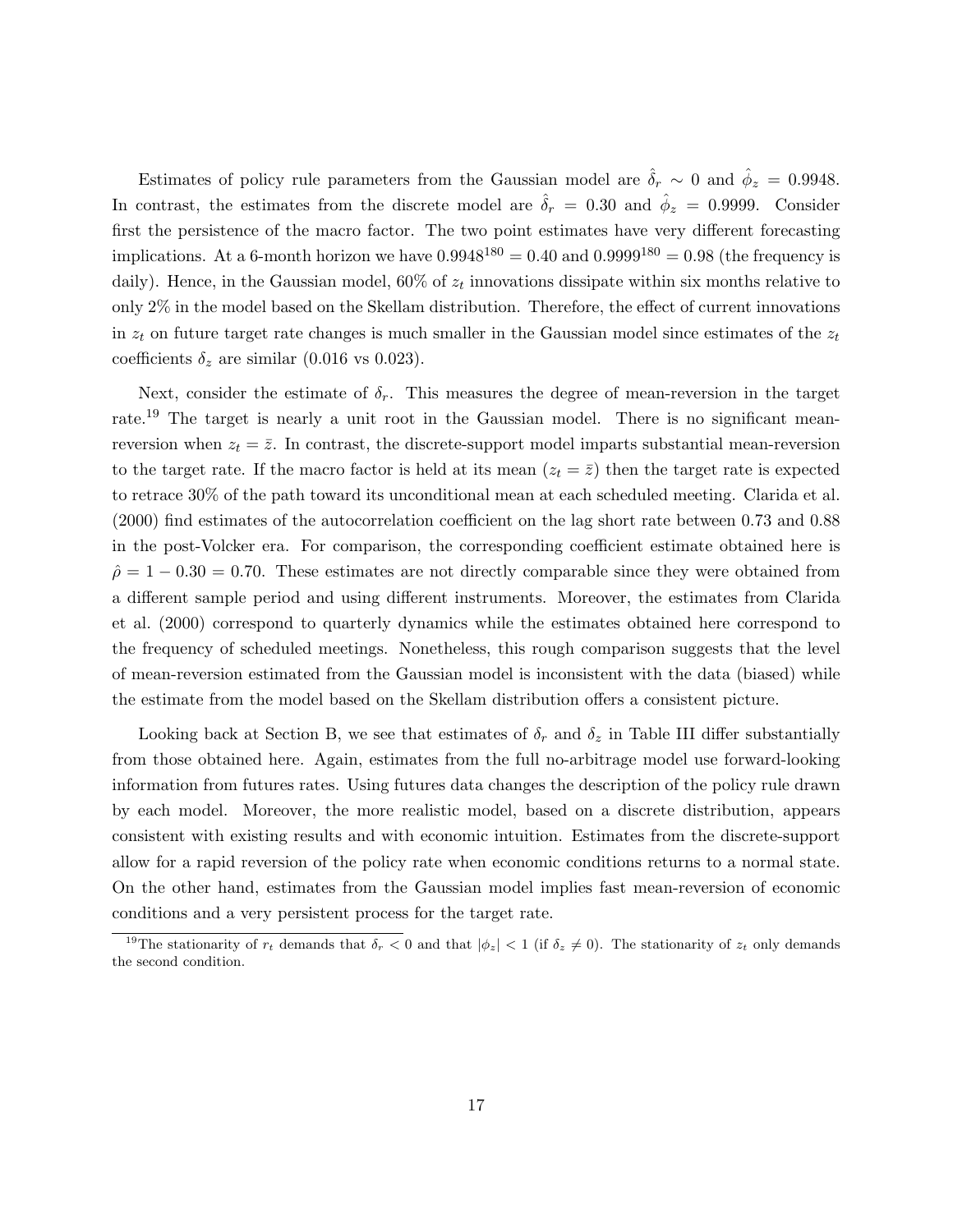#### Table V: **Gaussian Term Structure Model**

*Parameter estimates for the Gaussian term structure model. Panel (a) reports estimates of the policy rule,*

$$
r_{t+1} - r_t | r_t, z_{t+1}, (I_{t+1} = 1) \sim \mathcal{D} \left( \delta_r (r_t - \bar{r}) + \delta_z (z_{t+1} - \bar{z}), \sigma_1^2 \right),
$$

 $(i.e., I_{t+1} = 1)$  where  $r_t$  is the target rate,  $z_t$  is a latent economic indicator, and  $\mathcal{D}(\cdot, \cdot)$  is the distribution of *the policy rate target innovations. It also reports the estimate of*  $\phi_z$ *. Panel (b) displays the estimates of the price of risk coefficients (see Equations 13 and 14). Estimation uses daily data including the target rate, the effective spread and futures rates, from Feb. 4rd, 1994 to Dec. 30th, 2011.*

| (a) Policy Rule |                    |                               |                 |                    |  |  |  |  |
|-----------------|--------------------|-------------------------------|-----------------|--------------------|--|--|--|--|
| $\sigma_0$      | $\sigma_1$         | $\delta_r$                    | δ,              | $\varphi_{\bm{z}}$ |  |  |  |  |
| 3.09            | $5e^{-5}$          | $1.84e - 4$                   | 0.023           | 0.995              |  |  |  |  |
| (0.04)          | (0.04)             | (0.36)                        | (0.0004)        | (0.0001)           |  |  |  |  |
|                 | (b) Prices of Risk |                               |                 |                    |  |  |  |  |
| $\lambda_s$     |                    |                               | $\lambda_{z,r}$ | $\lambda_{z,z}$    |  |  |  |  |
| $8.20e^4$       |                    | $\lambda_{0,z}$<br>1.81 $e^3$ | $-1.01e^7$      | $-1.82e^{6}$       |  |  |  |  |
| $(0.31e^4)$     |                    | $(0.15e^{3})$                 | $(0.04e^7)$     | $(0.08e^6)$        |  |  |  |  |

#### Table VI: **Discrete Term Structure Model**

*Parameter estimates for the Skellam term structure model. Panel (a) reports estimates of the policy rule,*

$$
r_{t+1} - r_t | r_t, z_{t+1}, (I_{t+1} = 1) \sim \mathcal{D} \left( \delta_r (r_t - \bar{r}) + \delta_z (z_{t+1} - \bar{z}), \sigma_1^2 \right),
$$

*where*  $r_t$  *is the target rate,*  $z_t$  *is a latent economic indicator, and*  $\mathcal{D}(\cdot, \cdot)$  *is the distribution of the policy rate target innovations. It also reports the estimate of ϕz. Panel (b) displays the estimates of the price of risk coefficients (see Equations 13 and 14). Estimation uses daily data including the target rate, the effective spread and futures rates, from Feb. 4rd, 1994 to Dec. 30th, 2011. Standard errors in parenthesis.*

| (a) Policy Rule |                    |                 |                 |                    |  |  |  |  |
|-----------------|--------------------|-----------------|-----------------|--------------------|--|--|--|--|
| $\sigma_0$      | $\sigma_1$         | $\delta_r$      | $\delta_z$      | $\varphi_{\bm{z}}$ |  |  |  |  |
| 1.39            | 96.33              | $-0.30$         | 0.016           | 0.999              |  |  |  |  |
| (0.10)          | (3.70)             | (0.006)         | (0.0002)        | (0.0001)           |  |  |  |  |
|                 | (b) Prices of Risk |                 |                 |                    |  |  |  |  |
| $\lambda_s$     |                    | $\lambda_{0,z}$ | $\lambda_{z,r}$ | $\lambda_{z,r}$    |  |  |  |  |
| $-1.54e^{3}$    |                    | $2.61e^3$       | $-4.11e^7$      | $1.73e^{6}$        |  |  |  |  |
| $(0.79e^3)$     |                    | $(0.05e^{3})$   | $(0.51e^7)$     | $(0.24e^6)$        |  |  |  |  |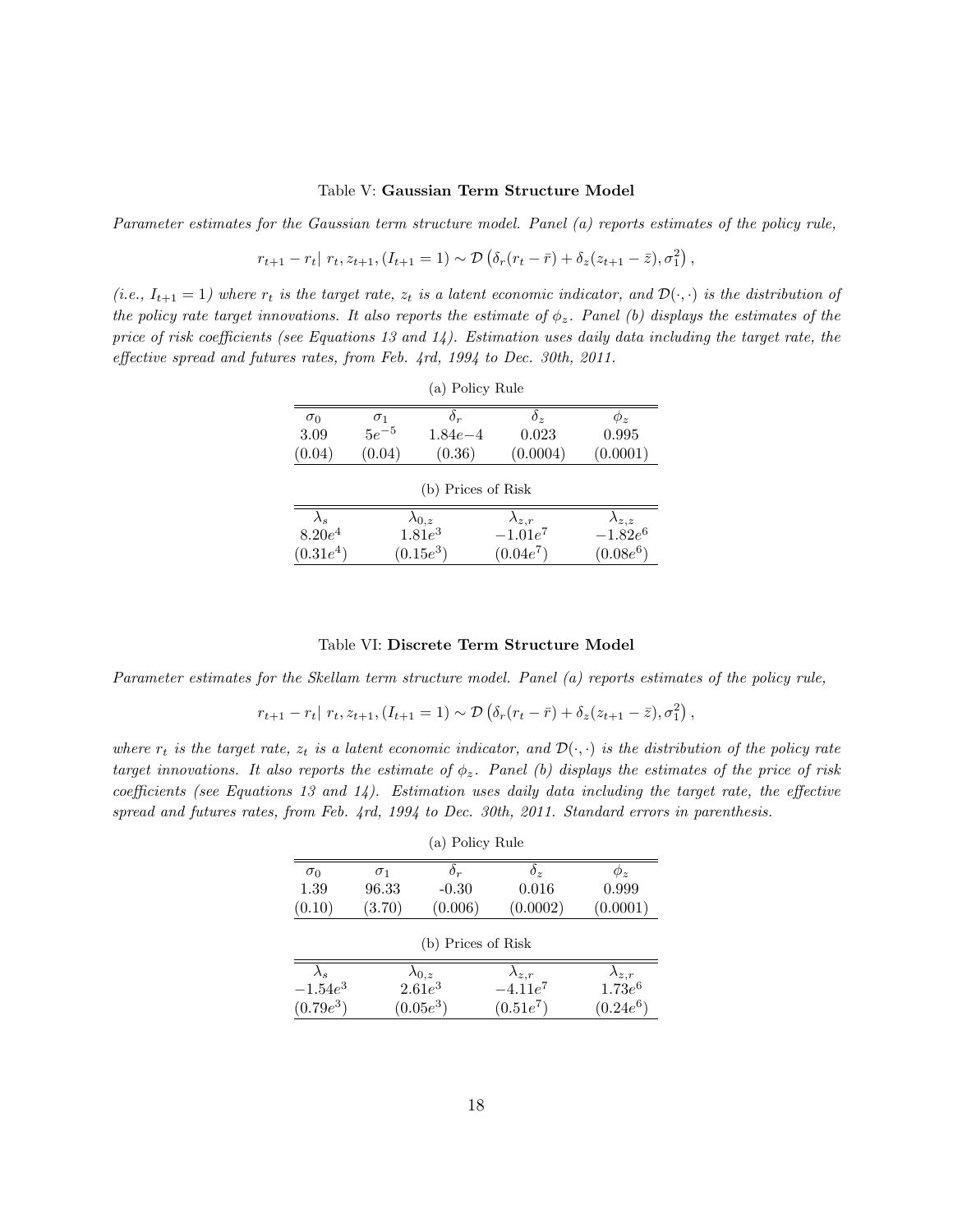#### **Is target rate risk priced?**

This Section relaxes the restriction that target rate innovations are not priced. Instead of Equation 13, the pricing kernel is now given by:

$$
M_{t+1} = \frac{\exp(\lambda_r \eta_{t+1} + \lambda_s \epsilon_{t+1}^s + \lambda_{t,z} \epsilon_{t+1}^s)}{E_t \left[ \exp\left(\lambda_r \eta_{t+1} + \lambda_s \epsilon_{t+1}^s + \lambda_{t,z} \epsilon_{t+1}^s \right) \right]},
$$
\n(20)

where  $\lambda_r$  is the constant price of target risk. Table VII reports pricing error RMSE and parameter estimates. Adding a single parameter increases the log-likelihood by 494. In other words, the statistical evidence is overwhelmingly in favour of allowing target rate innovations to be priced. This addition also leads to small decreases of the pricing error RMSEs and of the standard deviation estimates.

More importantly, changes in the parameter estimates are economically significant. Introducing a constant price of target rate risk introduces risk premium variations that are associated with target rate innovations. In contrast, a constant price of risk only contributes a constant to the risk premium in the Gaussian case. The difference arises because a constant price of target risk affects all the parameters of the policy rule (not only the constant as in the Gaussian case). Fontaine (2011) shows that the intensity parameters of the Skellam distribution (see Equation 5) are shifted as follows,

$$
\lambda_{u,r}^Q = \lambda_r e^{\lambda_r \Delta} \qquad \qquad \lambda_{d,r}^Q = \lambda_r e^{-\lambda_r \Delta} \qquad \qquad \lambda_{d,z}^Q = \lambda_z e^{-\lambda_r \Delta} \Delta. \tag{21}
$$

where, as before,  $\Delta = 0.25\%$ . In particular, the loadings of  $\lambda^u(r_t, z_{t+1}, I_{t+1})$  and  $\lambda^d(r_t, z_{t+1}, I_{t+1})$ on  $r_t$  and  $z_{t+1}$  are the same under the historical probability but they are not the same under  $\mathbb{Q}$ . The corresponding policy rule parameters for the distribution of the target rate are given by (compare with Equation 7)

$$
\delta_r^Q = (\lambda_{u,r}^Q + \lambda_{d,r}^Q) \Delta = \lambda_r (e^{\lambda_r \Delta} + e^{-\lambda_r \Delta}) \Delta
$$
  

$$
\delta_z^Q = (\lambda_{u,z}^Q + \lambda_{d,z}^Q) \Delta = \lambda_z (e^{\lambda_r \Delta} + e^{-\lambda_r \Delta}) \Delta.
$$
 (22)

The parameters  $\delta_r$  and  $\delta_z$  determine the policy rate dynamics under the historical measure and are used to compute the likelihood of observed policy rate changes. In contrast, the parameters  $\delta_r^Q$  and  $\delta_z^Q$ , determine expected target changes under  $\mathbb Q$  and are used to compute futures rates (and other asset prices). If  $\lambda_r = 0$ , then these parameters are the same. Therefore, the price of target rate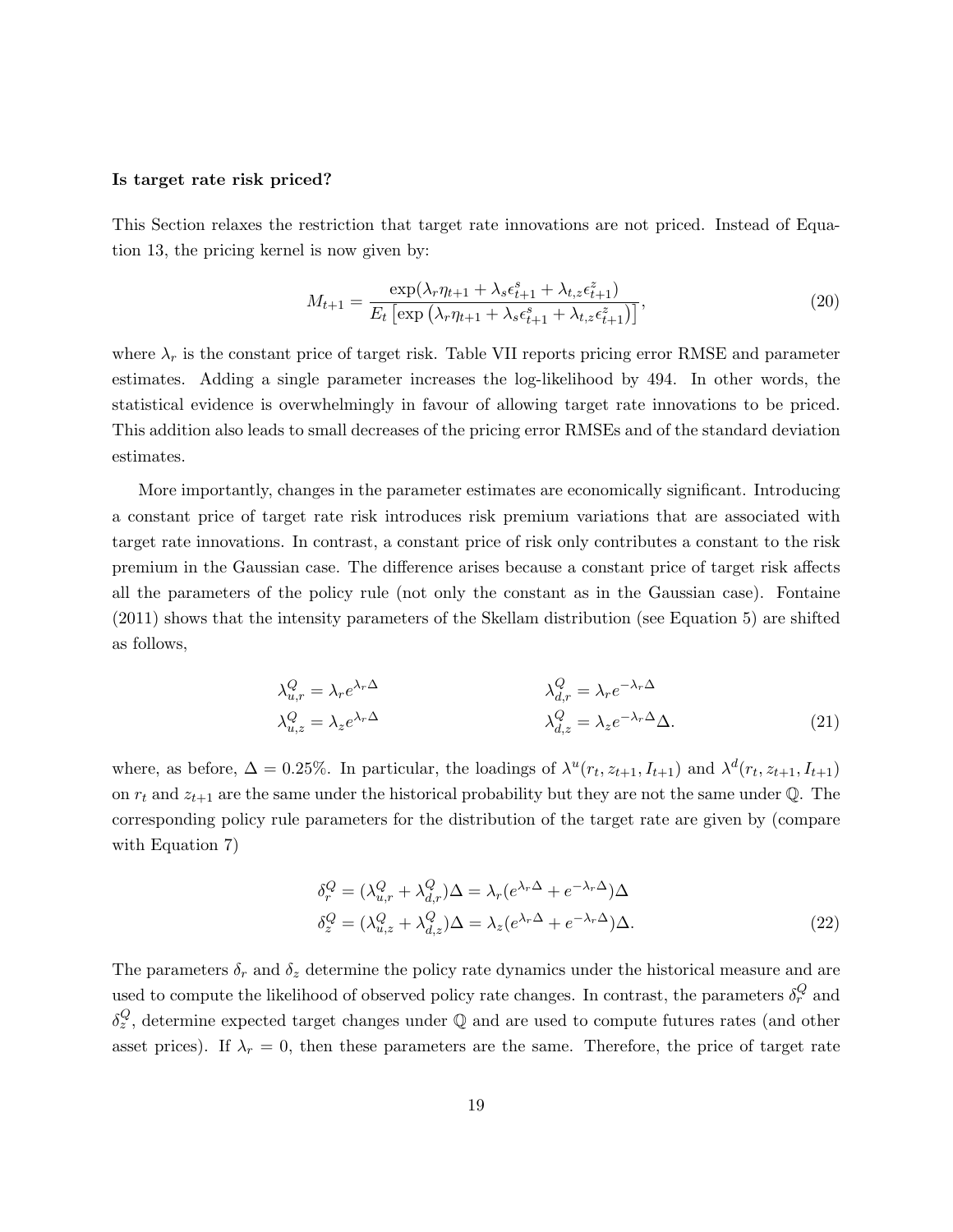#### Table VII: **Discrete Support Model - Priced Target Risk**

*Parameters estimates for the Skellam term structure model with priced target rate risk. Panel (a) reports pricing RMSE for each maturity and the corresponding estimated standard deviation parameters. Panel (a) reports estimates of the policy rule,*  $\sigma_0$  *and* 

$$
r_{t+1} - r_t | r_t, z_{t+1}, (I_{t+1} = 1) \sim \mathcal{D} \left( \delta_r (r_t - \bar{r}) + \delta_z (z_{t+1} - \bar{z}), \sigma_1^2 \right),
$$

 $(i.e., I_{t+1} = 1)$  where  $r_t$  is the target rate,  $z_t$  is a latent economic indicator, and  $\mathcal{D}(\cdot, \cdot)$  is the distribution of *the policy rate target innovations. It also reports the estimate of*  $\phi_z$ *. Panel (b) displays the estimates of the price of risk coefficients (see Equations 13 and 14) including the estimate of the (constant) price of target rate risk. Estimation uses daily data including the target rate, the effective spread and futures rates, from Feb. 4rd, 1994 to Dec. 30th, 2011. Standard errors in parenthesis.*

|             |              |                | (a) Pricing Errors |                 |                |                 |
|-------------|--------------|----------------|--------------------|-----------------|----------------|-----------------|
|             |              |                | Maturity           |                 |                |                 |
|             |              | $\overline{2}$ | 3                  | 4               | $\overline{5}$ | 6               |
| RMSE        | 4.36         | 6.57           | 4.87               | 3.49            | 2.25           | 4.01            |
| $\xi(n)$    | 5.22         | 4.89           | 4.56               | 4.24            | 3.91           | 3.59            |
|             |              |                | (b) Policy Rule    |                 |                |                 |
| $\sigma_0$  | $\sigma_1$   |                | $\delta_r$         |                 |                | $\phi_z$        |
| 0.68        | 20.98        |                | $-0.07$            |                 | 0.0032         |                 |
| (0.03)      | (1.05)       |                | (0.004)            | (0.0002)        |                | (0.0002)        |
|             |              |                | (c) Prices of Risk |                 |                |                 |
| $\lambda_r$ | $\lambda_s$  |                | $\lambda_{0,z}$    | $\lambda_{z,r}$ |                | $\lambda_{z,z}$ |
| $3.27e^{5}$ | $-1.62e^{3}$ |                | $6.76e^{3}$        |                 | $-7.06e^7$     | $3.04e^{6}$     |
| $(0.09e^5)$ | $(0.08e^3)$  |                | $(0.39e^{3})$      | $(0.21e^7)$     |                | $(0.24e^6)$     |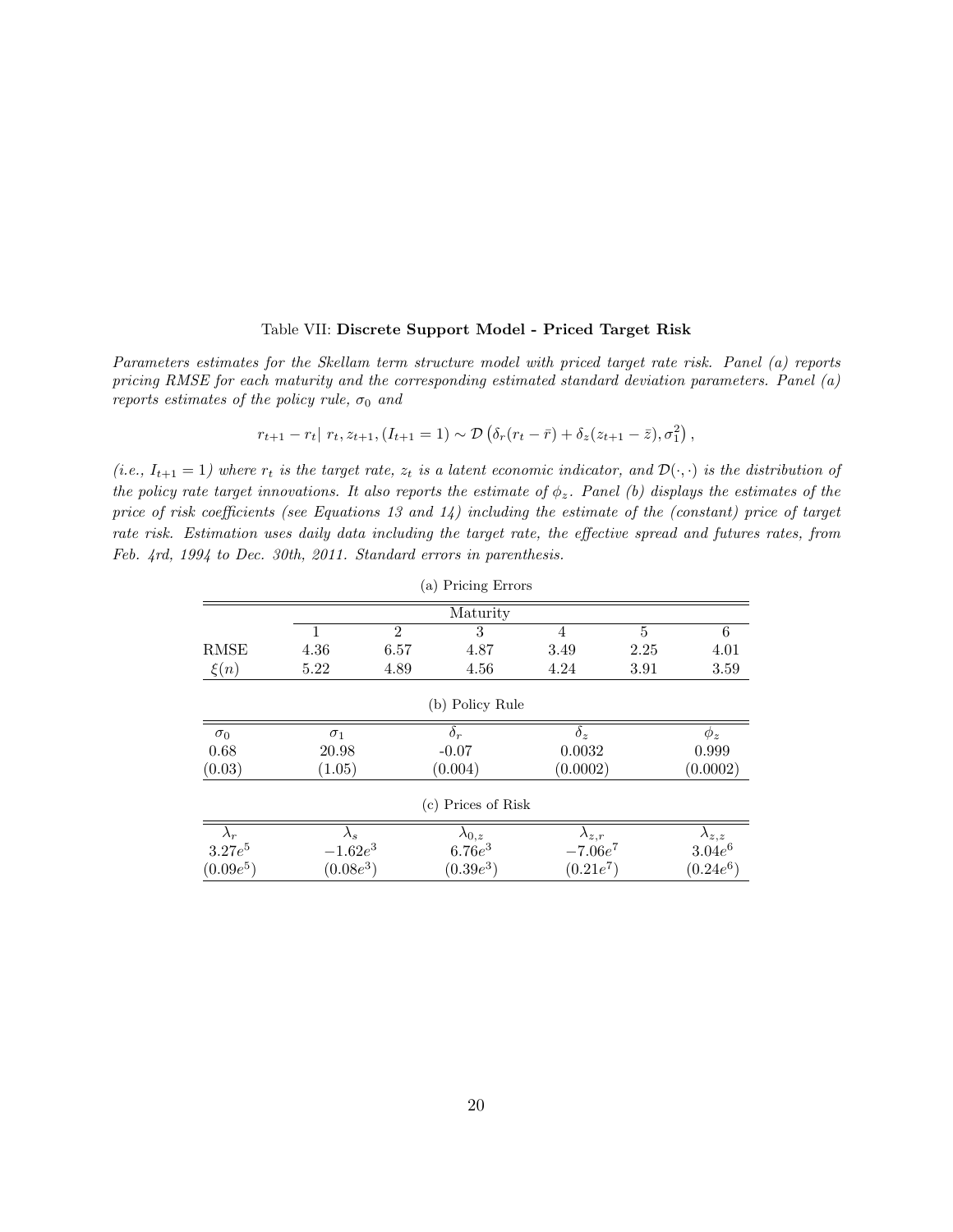risk introduces a time-varying risk premium in the dynamics of the target rate,

$$
E_t^Q[r_{t+1} - r_t] - E_t[r_{t+1} - r_t] = (\delta_r^Q - \delta_r)(r_t - \bar{r}) + (\delta_z^Q - \delta_z)E_t[z_{t+1}] + \delta_z^Q(E_t^Q[z_{t+1}] - E_t[z_{t+1}]),
$$
 (23)

where the last term is due to variation in the price of macro risk (see below). The estimate of the price of target risk is positive and significant. Unexpected increases in the target rate are considered risky - they are associated with bad states of the economy from the point view of participants in the futures markets. The implied parameter shift is substantial -  $e^{\hat{\lambda}_r\Delta} + e^{-\hat{\lambda}_r\Delta} = 9.79$ . Under the historical measure, the policy rule coefficient estimates are  $\hat{\delta}_r = -0.07$  and  $\hat{\delta}_z = 0.0032$ . Both are significantly lower than the previous estimates. However, under the risk-neutral measure, the corresponding parameters are  $\hat{\delta}^Q_r = -0.33$  and  $\hat{\delta}^Q_z = 0.015$ . These are almost identical to the estimates of  $\delta_r$  and  $\delta_z$  above (where  $\delta^Q = \delta$ ). Hence, allowing for the price of target risk makes the expected target rate less sensitive to economic conditions and with less mean-reversion under P than under  $\mathbb{Q}$ . This implies that the risk premium for target rate risk,  $E_t^Q$  $F_t^{Q}[r_{t+1} - r_t] - E_t[r_{t+1} - r_t],$ is higher when economic conditions improve and when the target rate is high.

#### **The market price of macro risk**

Figure 4 displays estimates of  $\lambda_{z,t}$ , the parameter controlling the time-varying price of risk associated with innovations in the macro factor. The correlations between the two series is significant : 0.84. However, there are important differences between the two models. The price of risk varies smoothly, and mostly at the monthly frequency. Moreover, while the price of risk almost settled around a constant values in the discrete model since the target rate reached its lower bound. In contrast, estimates from the Gaussian model still vary significantly. Also, the price of macro risk is typically positive in the Discrete model. Then, estimates of the price of macro risk from the discrete model are consistent with an established view that the risk premium implicit in futures consistent exhibit little variations at the daily frequency.

The results are also consistent with the fact that innovations in the macro factors should be associated with lower marginal rate of substitution and improved economic conditions for investors. In contrast, the estimates of price of risk from the Gaussian model exhibits significant daily variations and sometimes swing deeply in the negative territory. Moreover, the distortions is significant for policy purposes. Estimates of the price of risk in the Gaussian model reach large negative values when the target rate declines faster than expected, or when the target rate is close to its lower bound. Therefore, large negative risk premium imply estimates target rates expectations that are biased upward in periods where the Fed's intent is to loosen monetary conditions. Overall, the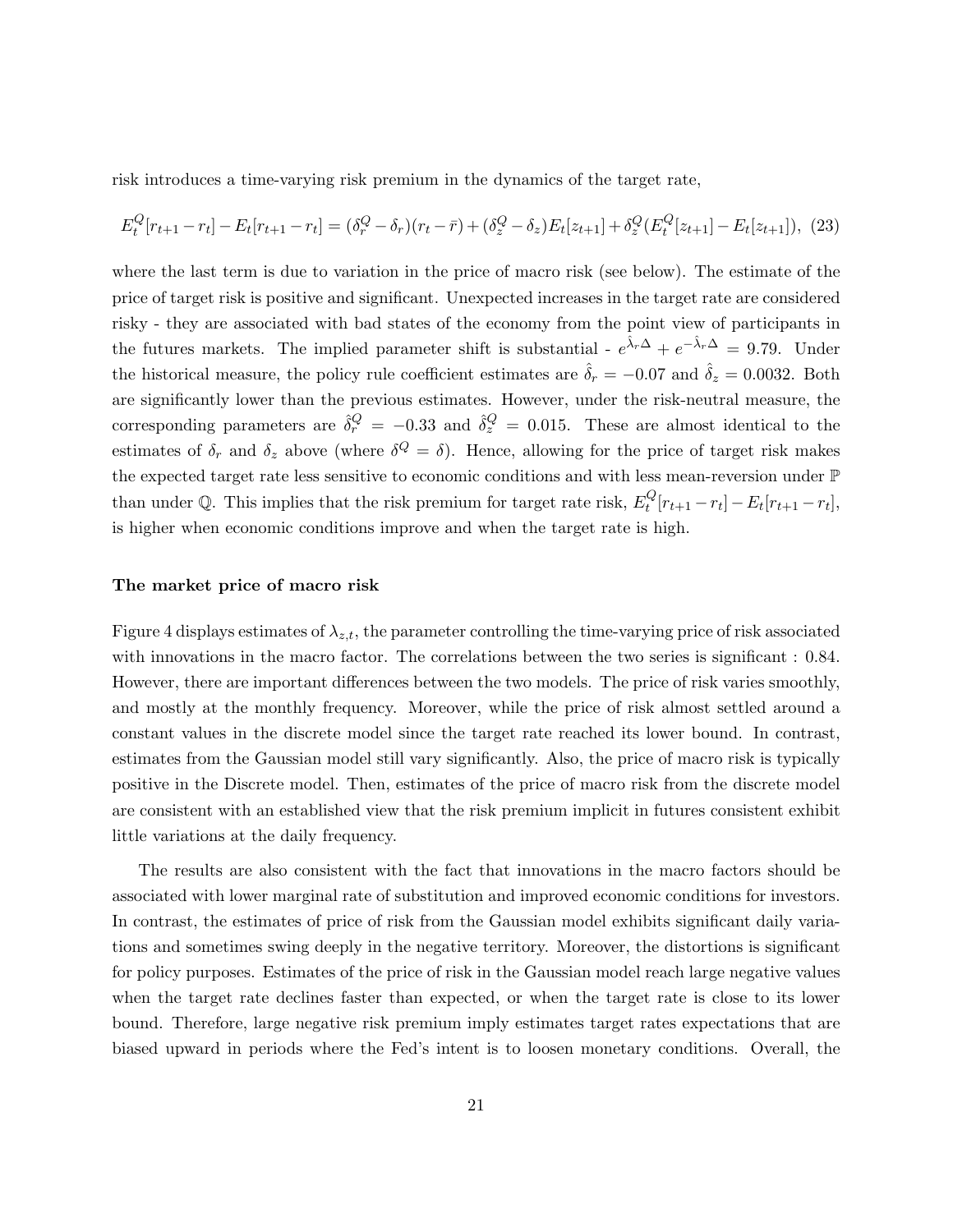evidence suggests that the mis-specification of the target rate distribution induces economically significant bias in the estimates of the prices of macro risk.

## **VI Unconventional Policy and the Challenges Ahead**

This Section shows that the filtered values of the latent macro factor can be interpreted as changes in economic conditions implicit in Fed Funds futures rates. I then use the macro factor to evaluate the effect of different policy announcements. I conclude with a discussion of recent modeling efforts to address the challenges raised by unconventional policy at the zero lower bound.

## *A Link with Economic Conditions*

The Philadelphia Fed publishes the Aruoba-Diebold-Scotti [ADS] index of U.S. real activity. The index summarizes the information content from releases of real economic variables. It does not contain information from asset prices or other nominal variables. The index is daily and is "designed to track real business conditions at high frequency.<sup>20</sup> The underlying economic variables blend highand low-frequency information and stock and flow data (weekly initial jobless claims; monthly payroll employment, industrial production, personal income less transfer payments, manufacturing and trade sales; and quarterly real GDP)".

Figure 3 draw the correlations between current ADS index and the lagged macro factor, with daily lags from zero up to six months. It also draws the converse – the correlations between current macro factor and the lagged index. The highest lag corresponds to the longest futures maturity used to filter the macro factor. The results show that the predictive content of the macro factor for future values ADS index is substantial. The correlations increase smoothly from 0.4 at low horizons to nearly 0.6 at horizons around six months. In contrast, the predictive content of the ADS index decays smoothly to just above 0.1.

Figure 5 compares the filtered values of the latent factor, *z<sup>t</sup>* with the ADS index. The relationship between  $z_t$  and the index is visually apparent. These two proxies for economic conditions are closely related. Of course, they do not overlap since futures rates combine information from a broader information set perceived by market participants to be relevant for FOMC decisions. High realization of the macro factor are associated with high values of the ADS index in the future. Figure 5 also reveals that the relationship between economic activity, as measure by the ADS index, and the macro factor, measured from futures rates changes toward the end of 2008. Figure 6 provides a close-up of this period. In fact, the macro factor appears to be bounded from below.

 $^{20}$ A similar high-frequency index of inflation is not available.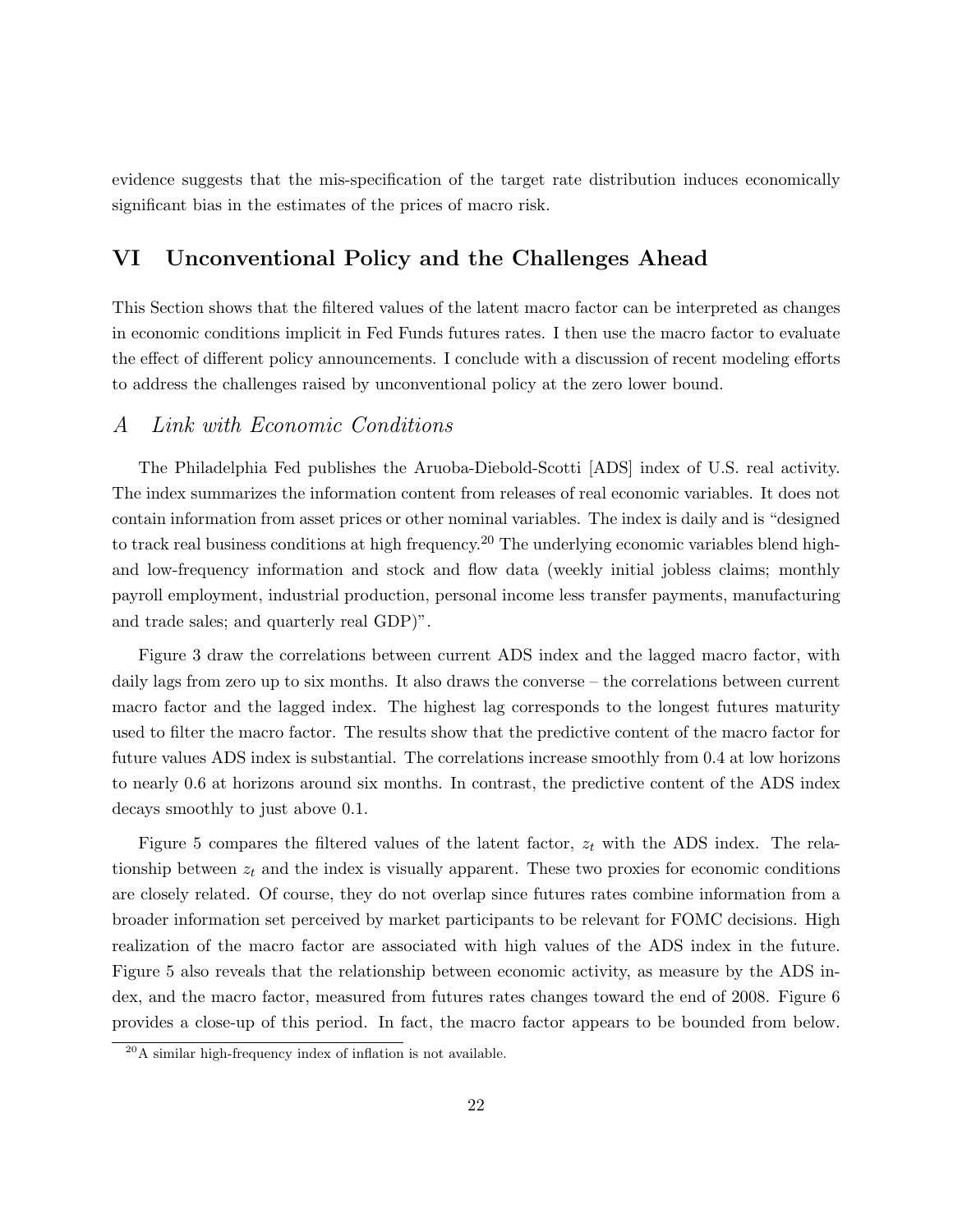This is a reflection of the Fed's decision, in December 2008, to lower its target to 0.25%, which is effectively the lower bound. The ADS index continued to deteriorate in the recession of 2009 but rates could not be lowered further. The Fed's unobserved desired effect on the economy corresponds to a negative policy rate but this cannot be implemented in practice.

On the other hand, the futures curve still measures improvements of economic conditions. On June 9th 2009, the US Labor Department reported a lower number of job losses than what was expected. This corresponds to the largest spike in the macro factor in Figure 7. Nonetheless, persistently low inflation eventually led the Fed to implement quantitative easing policy and, in addition, to implement a commitment to keep the target rate unchanged until the end of 2013. There is no lower bound in a linear model. Therefore, implementation of a linear filter through a time series of a futures rates that remains relatively unchanged leads to relatively unchanged estimates of the macro factor.

## *B Policy Announcement at the Lower Bound*

We can use the macro factor to measure the of impact of policy announcements on the expectations of participants in the futures market. Table VIII lists major monetary policy announcements by the Federal Reserve since November 2008. It builds from and extends the list in Wright (2012) until the end of 2011. It includes the date of every FOMC meetings, key speeches by Fed Chairman Bernanke, and one coordinated announcement by different central banks. We can measure the effect of an announcement on the state of economy, as perceived from market participants, from changes in futures rates. The maintained assumption is that these policy announcements are the main drivers of futures rate changes (on the announcement day).

Figure 7 draws the evolution of the macro factor since 2008 until the end of 2011 with vertical lines that indicate the announcement dates listed in Table VIII. Almost every policy announcement corresponds to a decline in the macro factor. This is consistent with the Federal Reserve signalling that the target rate would remain constant for a longer horizon. This arose either because the Fed's statement related directly to the horizon, or indirectly, as a consequence of other policy decisions (e.g., quantitative easing). These declines in the macro factor are large for this period. The mean response is close in magnitude to the standard deviation of all shocks in this period. However, the shocks show little persistence and the cumulative change of the macro factor is small. This reflects the tension between the effect of the Fed's statement on long horizon futures and the lack of variations implicit in the one-month contract.

The asymmetry in the response of futures rates implies that the usefulness of a linear model is also asymmetric. Notwithstanding episodic improvements in economic conditions, the filtered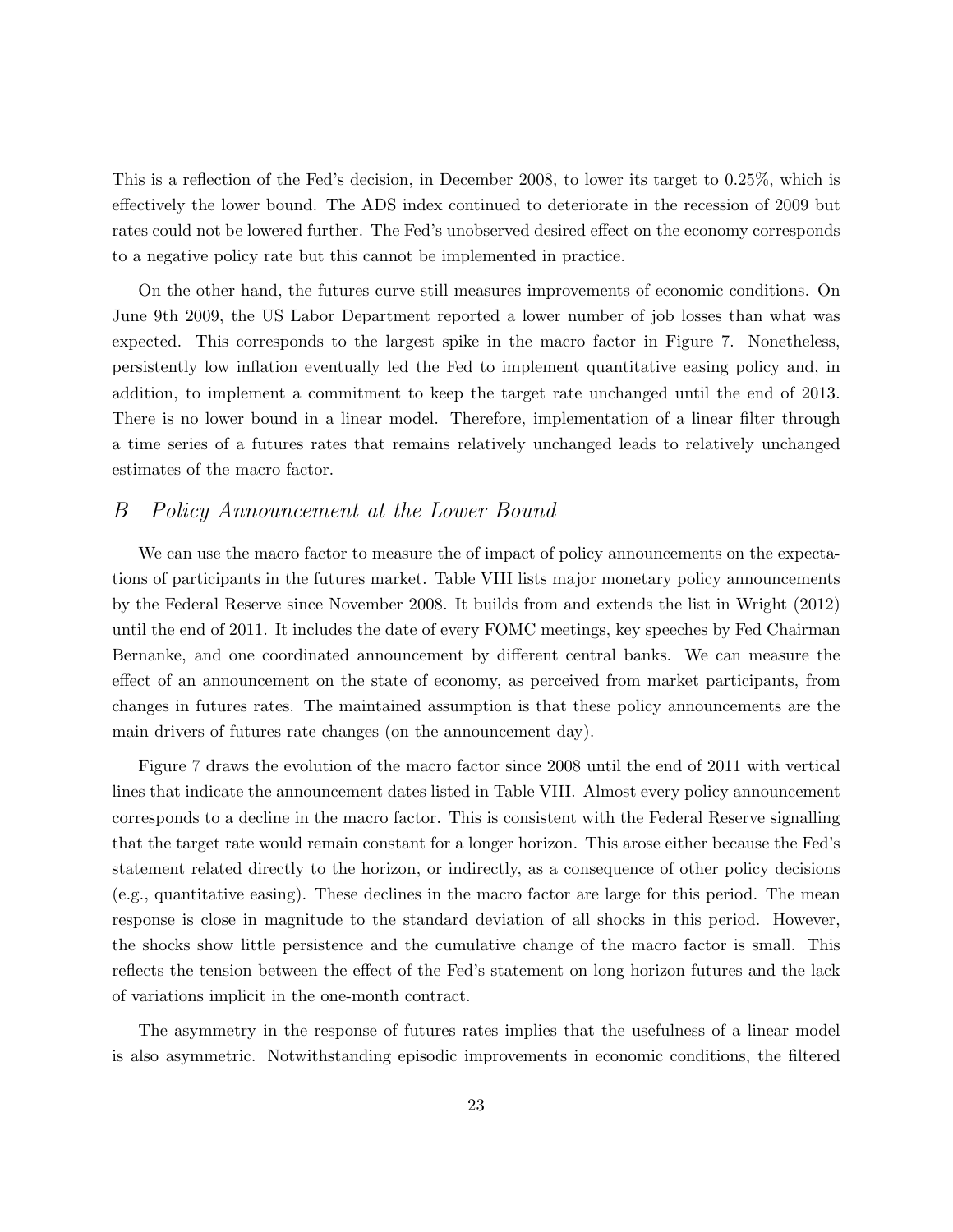|  |  |  | Table VIII: Policy Announcements 2008-2011 |  |
|--|--|--|--------------------------------------------|--|
|--|--|--|--------------------------------------------|--|

*Dates of major policy announcements by the Federal Reserve between November 2008 and December 2011. Dates until August 2009 are from Wright (2012).*

| Date       | Nature of the Announcement                      |
|------------|-------------------------------------------------|
| 11/25/2008 | Fed Announces Purchases of MBS and Agency Bonds |
| 12/1/2008  | Bernanke states Treasuries may be purchased     |
| 12/16/2008 | Scheduled FOMC Meeting                          |
| 1/28/2009  | Scheduled FOMC Meeting                          |
| 3/18/2009  | Scheduled FOMC Meeting                          |
| 4/29/2009  | Scheduled FOMC Meeting                          |
| 6/24/2009  | Scheduled FOMC Meeting                          |
| 8/12/2009  | Scheduled FOMC Meeting                          |
| 9/23/2009  | Scheduled FOMC Meeting                          |
| 11/4/2009  | Scheduled FOMC Meeting                          |
| 12/16/2009 | Scheduled FOMC Meeting                          |
| 1/27/2010  | Scheduled FOMC Meeting                          |
| 3/16/2010  | Scheduled FOMC Meeting                          |
| 4/28/2010  | Scheduled FOMC Meeting                          |
| 6/23/2010  | Scheduled FOMC Meeting                          |
| 8/10/2010  | Scheduled FOMC Meeting                          |
| 8/27/2010  | Bernanke Speech at Jackson Hole                 |
| 9/21/2010  | Scheduled FOMC Meeting                          |
| 10/15/2010 | Bernanke Speech at Boston Fed                   |
| 11/3/2010  | Scheduled FOMC Meeting                          |
| 12/14/2010 | Scheduled FOMC Meeting                          |
| 1/26/2011  | Scheduled FOMC Meeting                          |
| 3/15/2011  | Scheduled FOMC Meeting                          |
| 4/27/2011  | Scheduled FOMC Meeting                          |
| 6/2/2011   | Scheduled FOMC Meeting                          |
| 8/9/2011   | Scheduled FOMC Meeting                          |
| 8/26/2011  | Bernanke Speech at Jackson Hole                 |
| 9/21/2011  | Scheduled FOMC Meeting                          |
| 11/2/2011  | Scheduled FOMC Meeting                          |
| 11/30/2011 | Coordinated central bank announcements          |
| 12/13/2011 | Scheduled FOMC Meeting                          |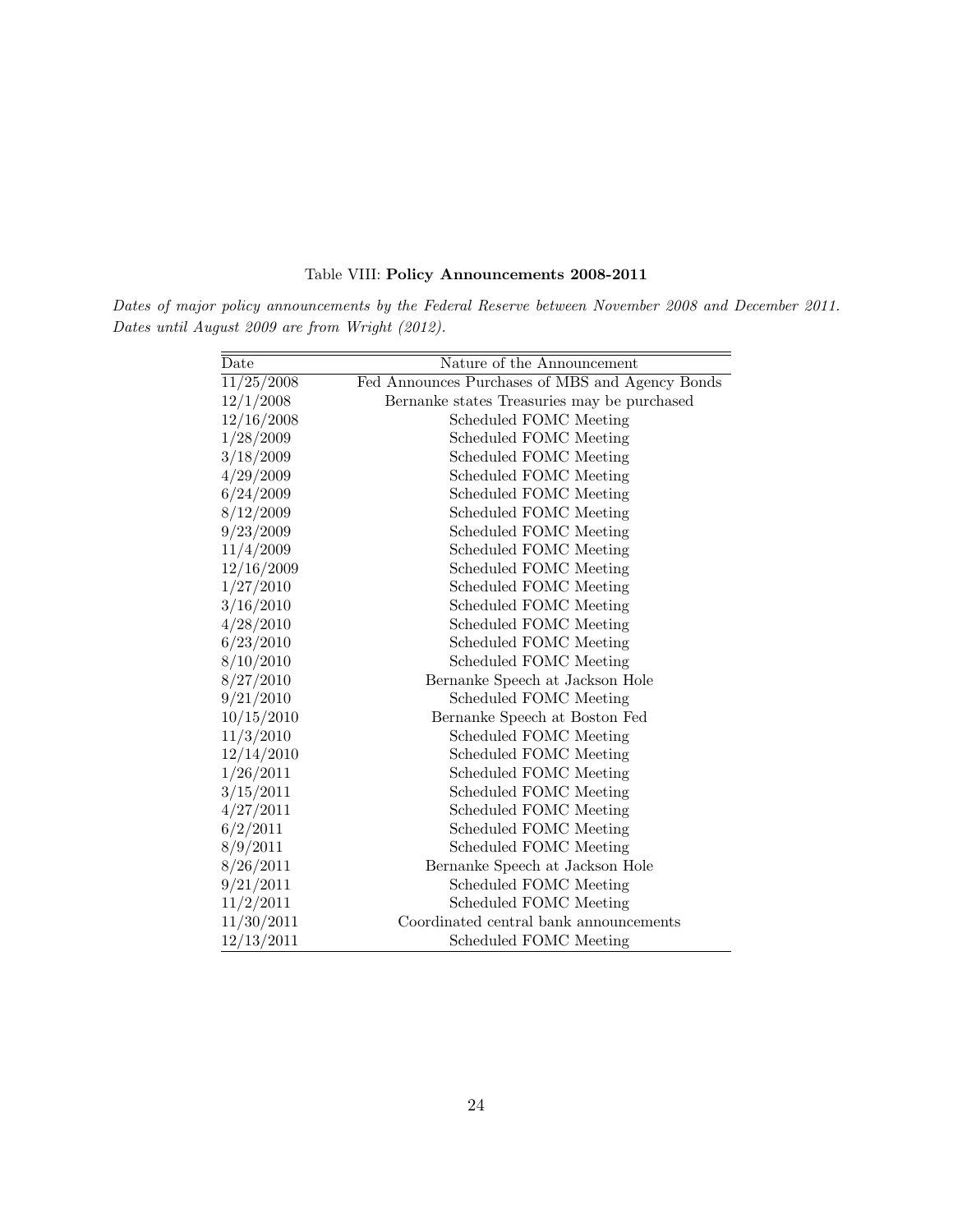macro factor indicated throughout 2010 and 2011 that these did not lead market participants to revise their expectations of policy rates upward. On the other hand, the futures rates were relatively insensitive to further deterioration of the underlying economic conditions. It is true that policy announcements by the FOMC still affected the futures market and led to declines in the macro factor. Nonetheless, this measured effect was low by historical standard given that the target rate is bounded below.

# *C The Challenges Ahead*

The lower bound on nominal interest rates is the current frontier for policy-makers and researchers studying the term structure of interest rates. Several alternative solutions exist in the literature. First, the seminal work of Cox et al. (1985) is based on "square-root" processes and maintains the positivity of yields as well as computational tractability. But note that most existing empirical applications enforce the Feller conditions. This approach is often criticized on the grounds that zero becomes a reflecting boundary - the short rate bounces off zero and never reaches it. Following this observation, Black (1995) formulated the short rate as an option,

$$
r_t = \max(0, \tilde{r}_t),
$$

where  $\tilde{r}_t$  is the "shadow" policy rate. This allows for more flexibility in the specification of  $\tilde{r}_t$  but the analyst must resort to numerical solutions for yields and other asset prices. Finally, a quadratic short rate is always positive,

$$
r_t = x_t' \Upsilon x_t
$$

and analytical results are available when  $x_t$  is Gaussian. This leads to quadratic-Gaussian term structure models (Ahn et al. 2002 and Leippold and Wu (2003)) where the solution for yields is a linear-quadratic function of *x<sup>t</sup>* .

Kim and Singleton (2011) provide an empirical study of nominal yields in Japan between 1995 and 2008. They show that the behaviour of yields is qualitatively different in this period. Empirically, they compare multi-factor square-root, shadow-rate and quadratic-Gaussian term structure models. They focus on long-maturity yields (the shortest maturity in their sample is 6 months) and find that the shadow-rate and quadratic-Gaussian models capture important stylized features of long-term interest rates in Japan. The same is not true for the square-root model.

These formulations are targeted at yields with relatively long maturity and toward relatively low sampling frequencies. They ignore the fact that changes in the target rate are lumpy and occur only rarely. As evidenced above, this omission affects estimation results if one focuses on yields with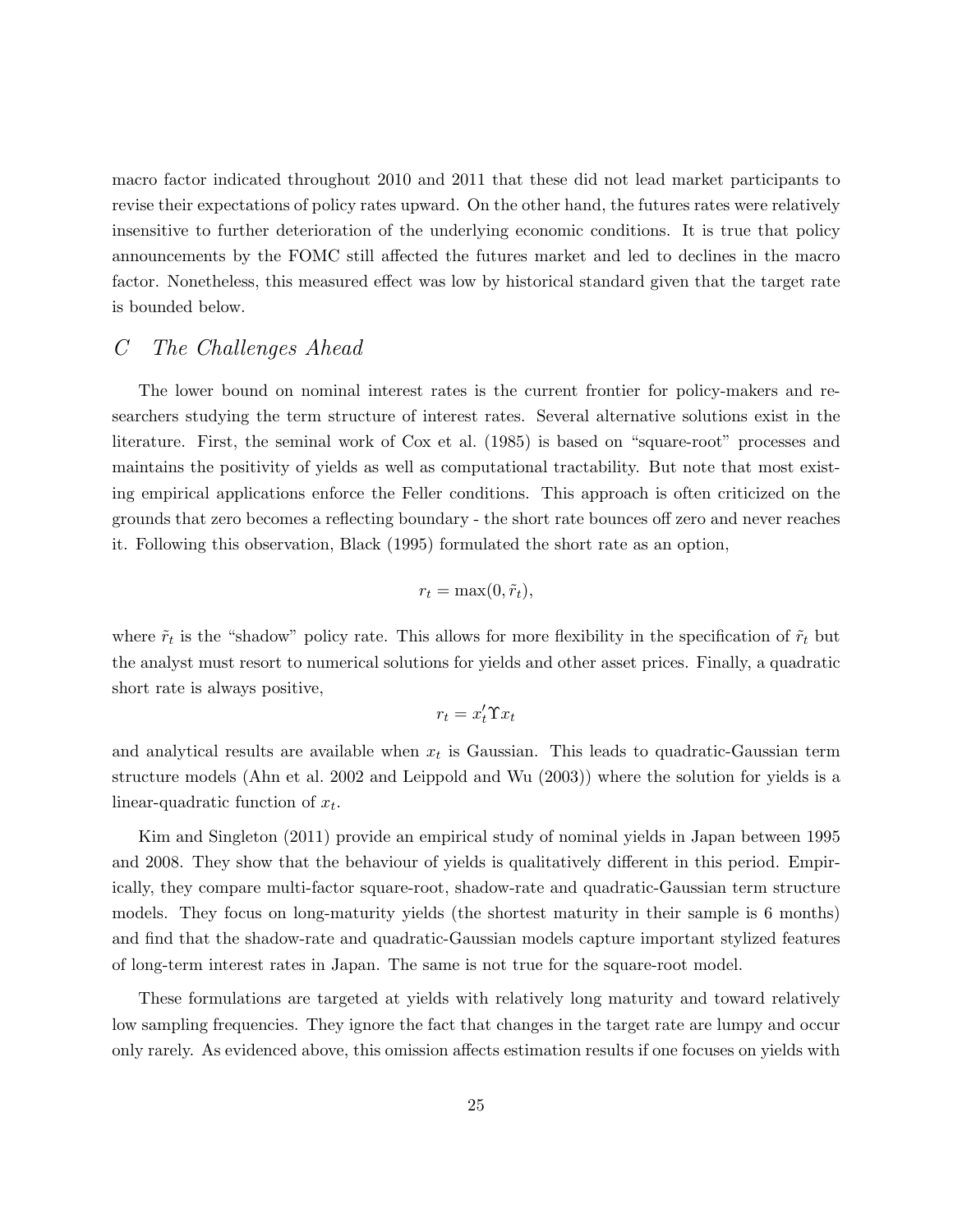short maturities at a relatively high frequency. Hence, the pervasive, and sometimes persistent, occurrences of very low policy rates nowadays calls for the development of term structure models that meet the empirical features of the target rate while also enforcing the positivity of yields.

Some recent work seeks to reach this goal. Feunou and Fontaine (2012) introduce the family of Discrete Choice Dynamics Term Structure models. They define the policy response function as an ordered discrete choice problem (McFadden, 1984) and obtains asset pricing results to develop a model of the term structure of yields. These models are flexible and allow for rich non-linearities in the relationship between yields and the underlying economic variables, including the zero bound. An ordered choice representation of the policy rule has been proposed before (Hamilton and Jordà, 2002) but implications for the term structure of yields have been ignored. Renne (2012) provides an alternative specification based on regime-switching techniques. Although the number of regimes is large, this family of models leads to a tractable affine representation of yields. Empirically, Renne (2012) applies this model to the Euro area in a daily sample between 1999 and 2012. Finally, the approach in Black (1995) is also applicable if the shadow-rate has a discrete support, as in this paper. But the model then becomes intractable.

## **VII Conclusion**

This chapter shows that different modeling assumptions yield different interpretations of the information embedded in the term structure of yields. It provides a specification of the term structure that is consistent with the operational policy of modern central banks. Policy rate changes occur infrequently, typically on scheduled dates, and they are lumpy (i.e., multiples of 0.25%). The target rate in the US has been fixed to its lower bound since the end of 2008. The positivity constraint has been addressed in the literature in the context of long-term maturities but still poses a challenge when combined with the requirement that the target rate has a discrete support. Moreover, the lower bound does not imply that the central bank takes no further action to meet its mandates. Liquidity facilities, credit easing, quantitative easing, and others, all represent monetary policy actions unrelated to the conventional target rate but that affect the term structure of interest rates. Understanding the transmission of these unconventional actions to long-term yields is the next challenge that the next generation of models must meet.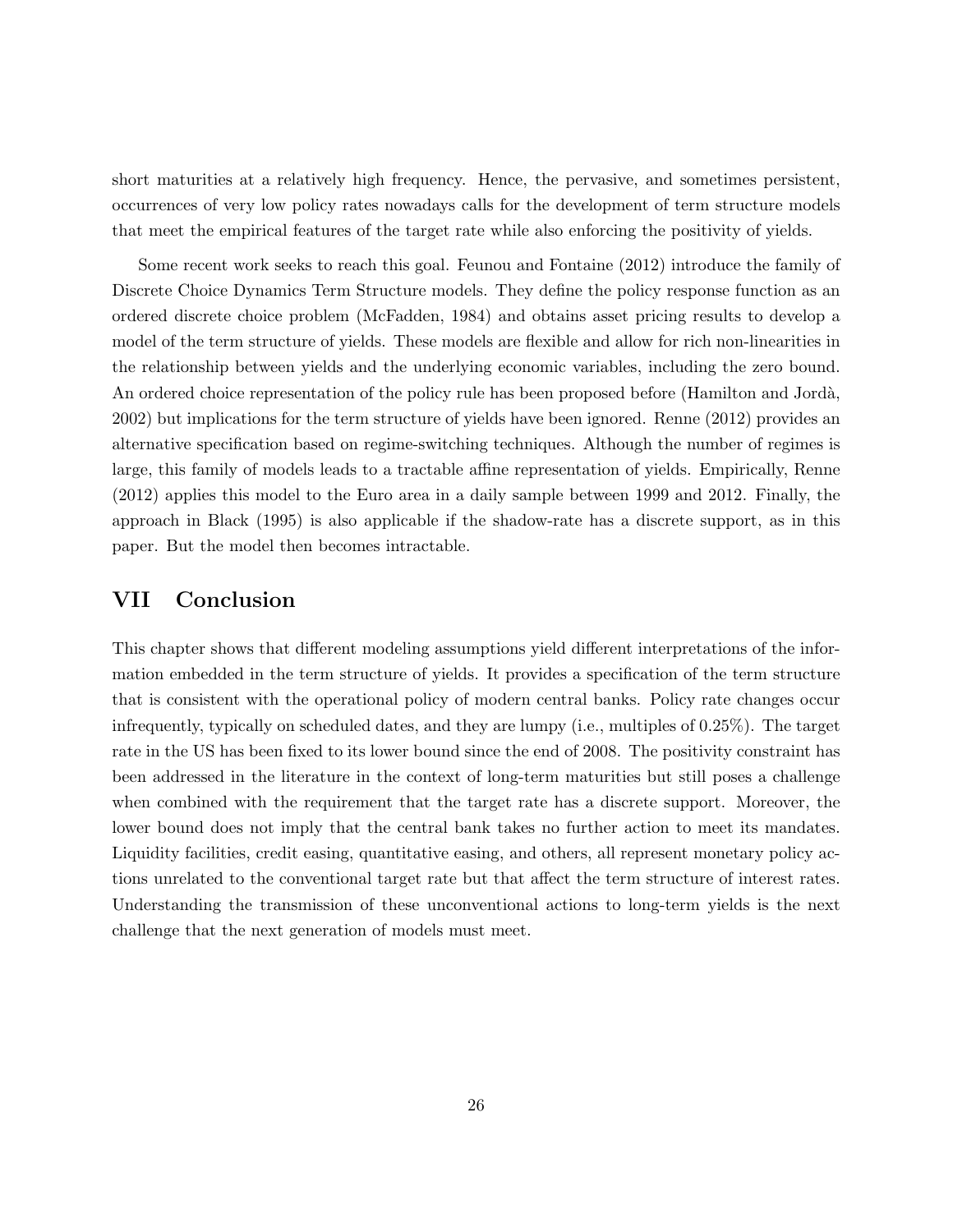## **References**

- Ahn, D.-H., R. Dittmar, and A. R. Gallant (2002). Quadratic term structure models : theory and evidence. *Review of Financial Studies 15*, 243–288.
- Balduzzi, P., G. Bertola, and S. Foresi (1997). A model of target changes and the term structure of interest rates. *Journal of Monetary Economics 39*, 223–249.
- Bech, M. L. and E. Klee (2009). The mechanics of a graceful exit: Interest on reserves and segmentation in the federal funds market. Working paper 416, Federal Reserve Bank of New York.
- Bhundia, A. J. and J. S. Chadha (1998). The information content of 3-month sterling futures. *Economics Letters 61* (2), 209 – 214.
- Black, F. (1995). Interest rates as options. *The Journal of Finance 50*, 1371–1376.
- Clarida, R., J. Gal´ı, and M. Gertler (2000). Monetary policy rules and macroeconomic stability : Evidence and some theory. *The Quarterly Journal of Economics 115*, 147–180.
- Cochrane, J. and M. Piazzesi (2002). The Fed and interest rates : A high-frequency identification. *American Economic Review 92, Papers and Proceedings*, 90–95.
- Cox, J., J. Ingersoll, and S. Ross (1985). A theory of the term structure of interest rates. *Econometrica 53*, 385–407.
- Diez de los Rios, A. and C. Reid (2008). Extracting policy rate expectations in canada.
- Duffee, G. (2002). Term premia and interest rate forecasts in affine model. *The Journal of Finance 57*, 405–443.
- Duffee, G. (2009). Sharpe ratios in term structure models. Working paper, Johns Hopskins University.
- Duffee, G. R. (1996). Idiosyncratic variation of Treasury bill yields. *The Journal of Finance 51* (2), 527–551.
- Feldhtter, P. and D. Lando (2008). Decomposing swap spreads. *Journal of Financial Economics 88* (2), 375  $-405.$
- Ferrero, G. and A. Nobili (2008). Futures contract as monetary policy forecasts. Technical Report 979, European Central Bank.
- Feunou, B. and J. Fontaine (2012). Discrete-choice term structure models : Theory and applications. Banque du Canada.
- Fontaine, J.-S. (2011). Fed funds futures and the federal reserve. Working Paper.
- Gurkaynak, R., B. Sack, and E. Swanson (2007). Market based measures of monetary policy expectations. *Journal of Business and Economics Statistics 25*, 201–212.
- Hamilton, J. (1996). The daily market for federal funds. *The Journal of Political Economy 104*, 26–56.
- Hamilton, J. (2009). Daily changes in Fed funds futures prices. *Journal of Money, Credit and Banking 41*, 567–582.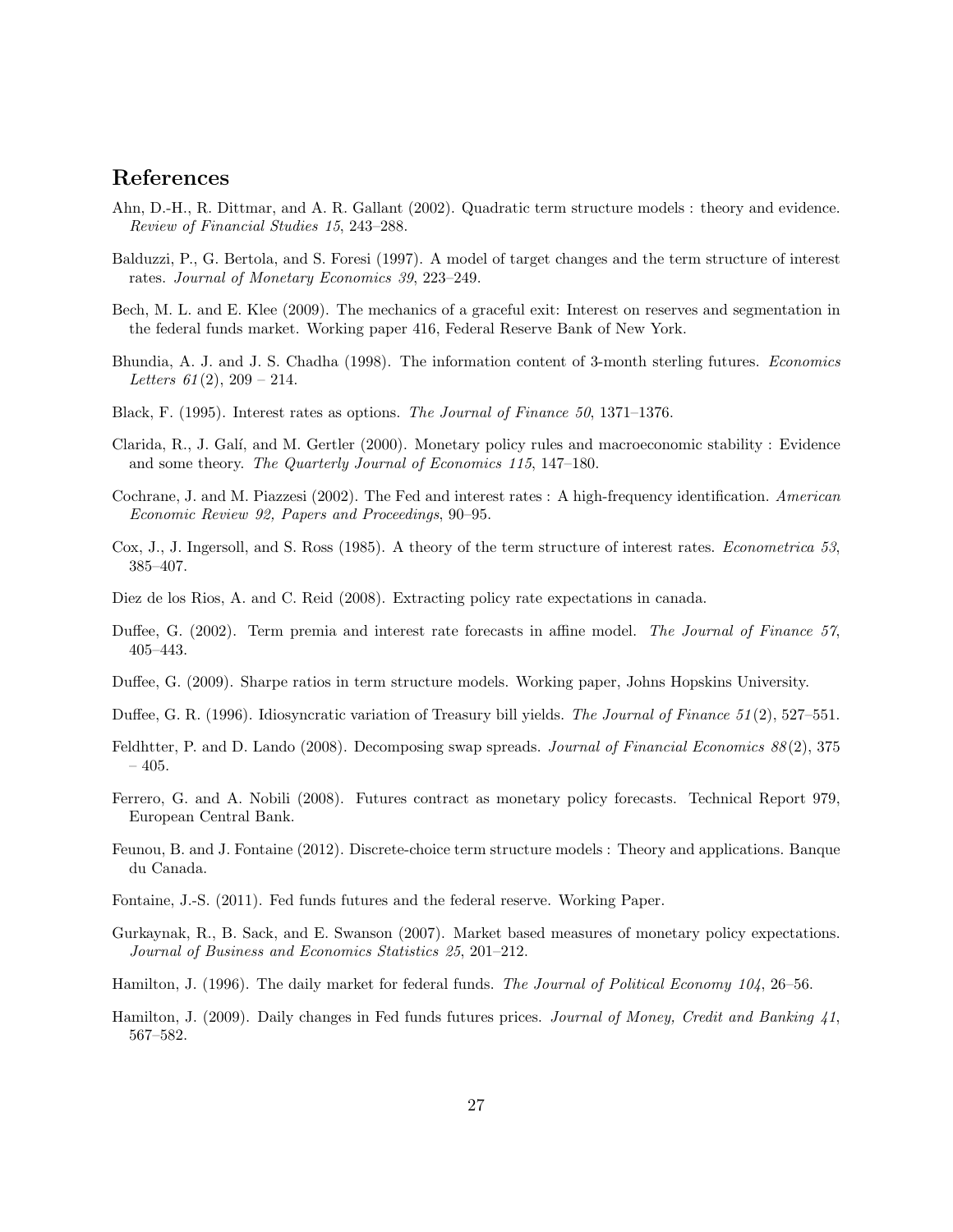- Hamilton, J. and O. Jord`a (2002). A model of the federal funds rate target. *The Journal of Political Economy 110*, 1136–1167.
- Hamilton, J. and T. Okimoto (2010). Sources of variations in holding returns for Fed funds futures contracts. *Journal of Futures Markets*. forthcoming.
- Hamilton, J. D. (1997). Measuring the liquidity effect. *The American Economic Review 87* (1), 80–97.
- Kim, D. H. and K. Singleton (2011). Term structure models and the zero bound: An empirical investigation of japanese yields.
- Krueger, J. and K. Kuttner (1996). The Fed funds futures rate as a predictor of Federal Reserve policy. *International Economic Review 16*, 865–879.
- Leippold, M. and L. Wu (2003). Design and estimation of multi-currency quadratic models. *European Finance Review 7*, 47–73.
- McFadden, D. L. (1984). *Handbook of Econometrics*, Chapter Econometric analysis of qualitative response models. Elsevier.
- Piazzesi, M. (2005a). Bond yields and the Federal Reserve. *The Journal of Political Economy 113*, 311–344.
- Piazzesi, M. (2005b). *Handbook of Financial Econometrics*, Chapter "Affine term structure models". Elsevier.
- Piazzesi, M. and E. Swanson (2006). Futures prices as risk-adjusted forecasts of monetary policy. Technical Report 2006-23, Federal Reserve Bank of San Francisco.
- Renne, J.-P. (2012). A model of the euro-area yield curve with discrete policy rates. Technical report, Banque de France. working paper.
- Rigobon, R. (2003). Identification through heteroskedasticity. *Review of Economics and Statistics 85* (4), 777–792.
- Rudebusch, G. (1995). Federal reserve interest rate targeting, rational expectations, and the term structure. *Journal of Monetary Economics 35* (2), 245 – 274.
- Sack, B. (2004). Extracting the expected path of monetary policy from futures rates. *International Economic Review 24*, 733–754.
- Sentana, E. and G. Fiorentini (2001). Identification, estimation and testing of conditionally heteroskedastic factor models. *Journal of Econometrics 102* (2), 143 – 164.
- Sin, C. and H. White (1996). Information criteria for selecting possibly misspecified parametric models. *Journal of Econometrics 71* (12), 207 – 225.
- Skellam, J. (1946). The frequency distribution of the difference between two Poisson variates belonging to different populations. *Journal of the Royal Statistical Society 109*, 296.
- Taylor, J. B. (1993). Discretion versus policy rules in practice. *Carnegie-Rochester Conference Series on Public Policy 39*, 195 – 214.
- Thornton, D. L. (2006). The daily liquidity effect.

Wright, J. (2012). What does monetary policy do to long-term interest rates at the zero lower bound?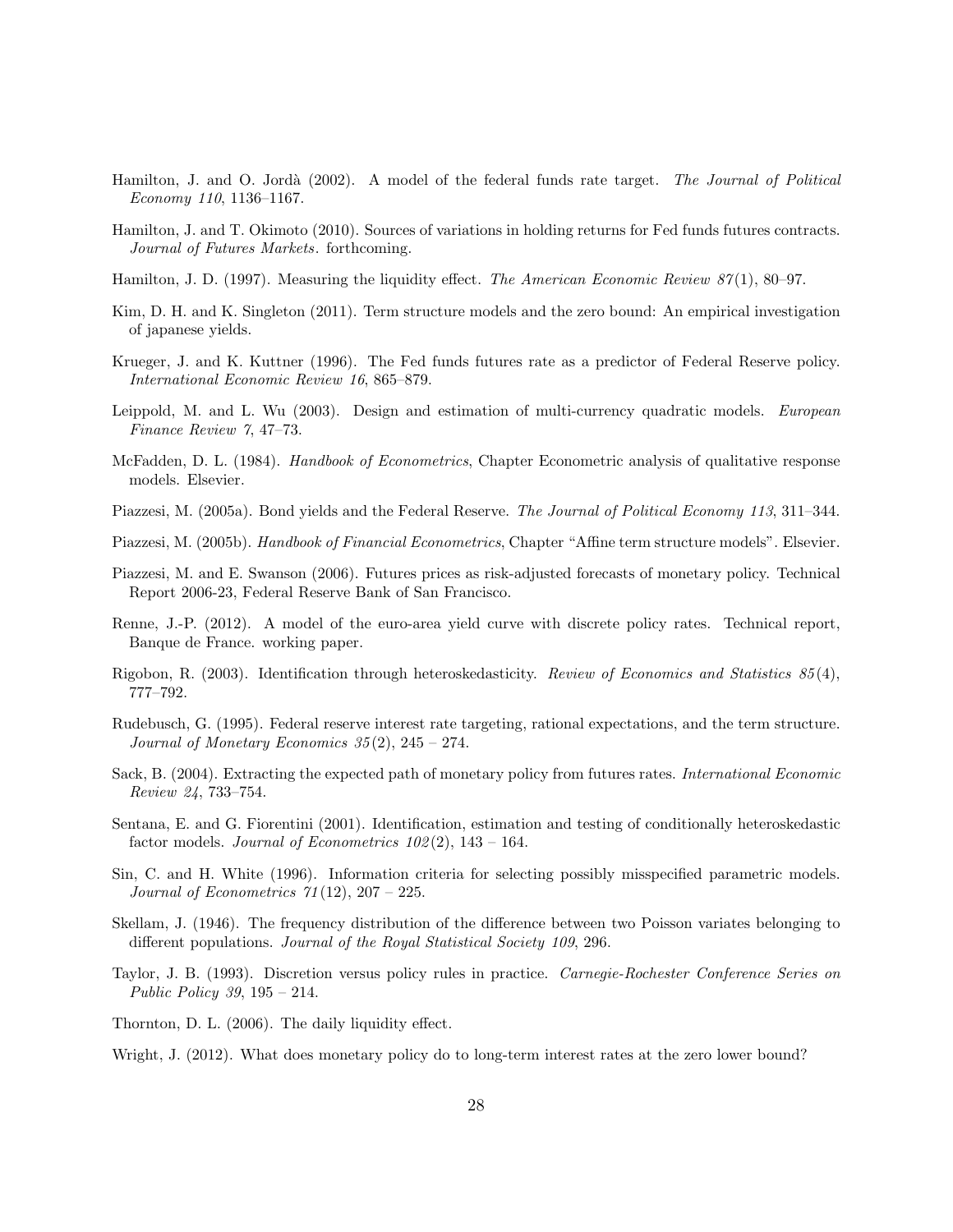# **Appendix**

## *A Discrete Changes and the Distribution of Yields*

Long-term yields evolve smoothly because the expectation operator is not restricted to the support of any random variable.<sup>21</sup> To see this, define the set of future dates where a meeting is scheduled,  $\mathcal{S}_t$ , and write the one-year yield,  $y_t^{(i)}$ , in terms of target rate expectations and a risk premium,

$$
y_t^{(1)} = E_t \left[ \frac{1}{365} \sum_{i=1}^{365} r_{t+i-1} \right] + r p_t^{(1)} = r_t + E_t \left[ \sum_{i \in \mathbb{S}_t} c_i \Delta_{t+i} \right] + r p_t^{(1)}
$$

where time is daily,  $\Delta_{t+i} = r_{t+i} - r_{t+i-1}$ ,  $c_i = \frac{365-i}{365}$  and  $rp_t^{(1)}$  is an adjustment for risk. Then, on days with no policy rate changes (i.e.,  $r_t = r_{t+1}$ ), yield changes are given by,

$$
y_{t+1}^{(1)} - y_t^{(1)} = \sum_{i \in \mathbb{S}} \left( E_{t+1} - E_t \right) \left[ c_i \Delta_{t+i} \right] + r p_{t+1}^{(1)} - r p_t^{(1)}, \tag{24}
$$

which shows that yields can change smoothly as economic information arrives since expectations and, a fortiori, expectation changes are not restricted to the discrete support. Moreover, yields average the expected changes over a sequence of future meetings. Finally, risk premium variations can also evolve continuously.

But discrete target changes affect the distribution of yields changes. Note that the first term in Equation 24 is different on days where a policy meeting is held. On non-meeting days, this term is the change in the expectations of future target rate. On meeting days, it is the policy rate innovation,  $n_{t+1} = E_t[r_{t+1} - r_t] - (r_{t+1} - r_t)$  (with a slight abuse of notation). Changes in expectations summarize the effect of a variety of "news" related to future policy and may be relatively close to a Gaussian distribution. In contrast, the innovations,  $n_{t+1}$ , can take only a few values ex-post. In general, the expectation term,  $E_t[r_{t+1}]$ , does not lie close to a point on the support of  $r_{t+1}$  and the policy innovation  $n_{t+1}$  will "jump" to one of these points. Large yield changes should be more common on days with policy meetings.

To confirm this effect, I consider Federal Funds futures contracts with maturities between 1 and 6 months. I count occurrences of rate changes in bins with different change sizes on days with a scheduled policy meeting. The edges of the bins are -7.5, -2.5, 2.5 and 7.5 bps.<sup>22</sup> I consider each maturity separately. The sample runs from 1994 until 2011 and covers 144 schedule meetings. I repeat the analysis for other days when no meeting occurs. Table IX reports for each bin the ratio of counts on meeting days to the average of counts across the preceding 20 non-meeting days. For each maturity, and for each bin, a ratio lower than one indicates that changes are less frequent on meeting days and on non-meeting days.<sup>23</sup>

As expected, small changes are less likely on meeting days. Overall, changes between -2.5 bps and 2.5 bps were between 15% and 25% less frequent on meeting days than on non-meeting days. In contrast, larger rate changes are more frequent. Changes between 2.5 and 7.5 bps (in absolute value) are typically 50% more frequent on meeting days. The difference is much greater for the 1-month contract: there are very few changes of this magnitude on non-meeting days at this maturity. Finally, rate changes greater than 7.5 bps (in absolute value) are typically twice as likely on meeting days than on non-meeting days. Therefore,

 $^{21}$ But it is restricted to its range

 $^{22}$ For comparison, the standard deviation of rate changes for the 6-month contract is 4.6 bps.

<sup>&</sup>lt;sup>23</sup>See Section A for a description of Federal Funds futures contracts. Note that the results are robust to changes in the size of the bins and to changes in the number of days used to compute the average counts on non-meeting days.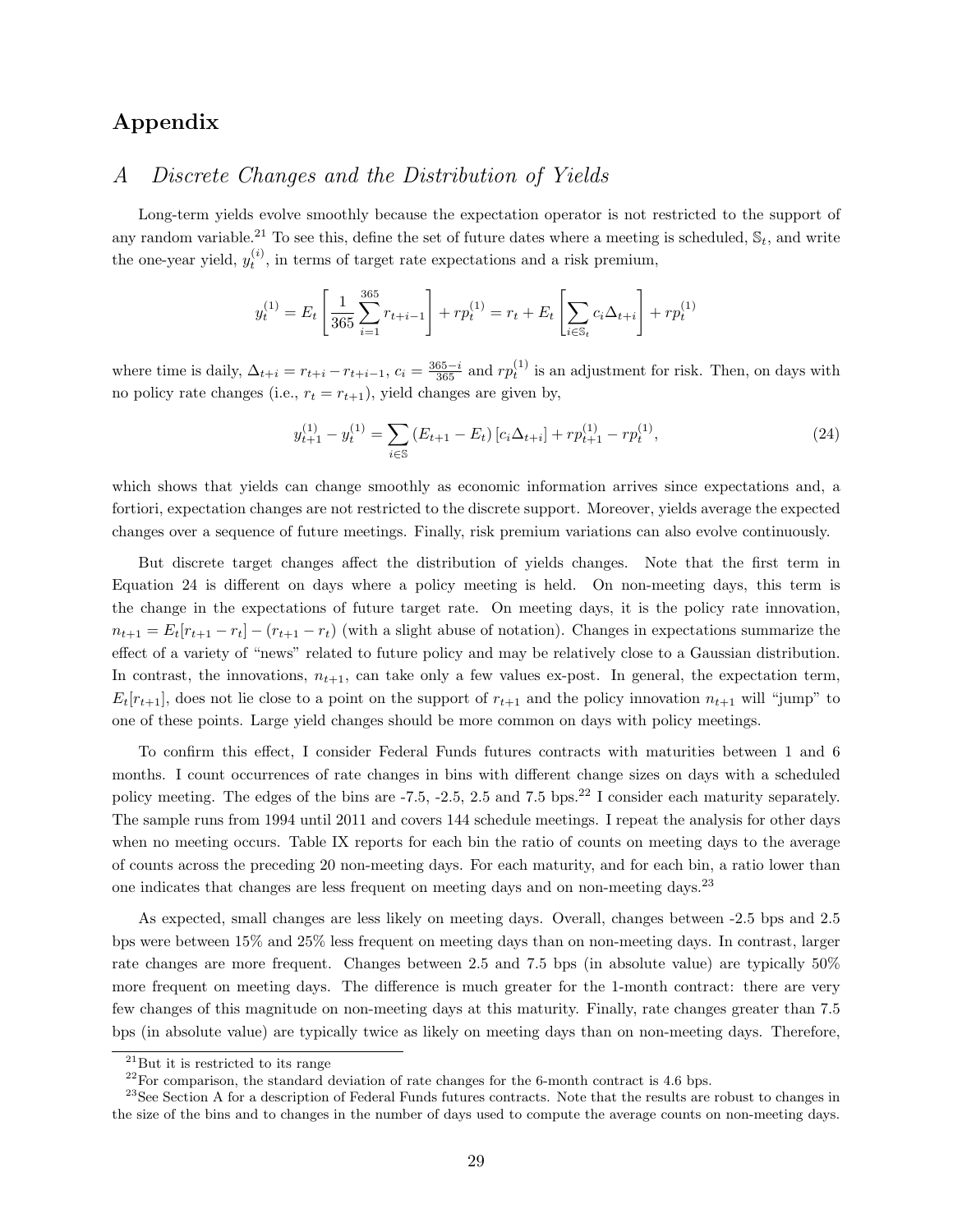#### Table IX: **Futures Rates Changes**

Relative frequency of futures rate changes on days with and without policy meetings. Each line corresponds to a different contract maturity. I report the ratio of the number of times a futures rate changes on days with or without policy meeting,  $P(x_i \le f_{t,n} - f_{t-1,n} \le x_{i+1} | I_t = 1)$  and  $P(x_i \le f_{t,n} - f_{t-1,n} \le x_{i+1} | I_t = 0)$ , respectively, where  $f_t$  is the rate on the *n*-month ahead contract,  $I_t$  is an indicator function equal to 1 when a meeting occurs, and *x<sup>i</sup>* are the edges of the different bins used to compute the probabilities. *P* is the empirical distribution. Daily data from Jan. 3rd, 1994 to Dec. 30th, 2011. Contract maturities between 1 and 6 months ahead.

|                       |      | Maturity |      |      |      |      |  |  |
|-----------------------|------|----------|------|------|------|------|--|--|
| $f_{t,n} - f_{t-1,n}$ |      |          | 3    |      | 5    |      |  |  |
| $-\infty < -0.075$    | 1.36 | 4.38     | 2.92 | 2.89 | 2.63 | 2.31 |  |  |
| $-0.075 \le -0.025$   | 5.74 | 1.41     | 1.66 | 1.43 | 1.41 | 1.28 |  |  |
| $-0.025 \leq 0.025$   | 0.84 | 0.80     | 0.83 | 0.81 | 0.76 | 0.80 |  |  |
| $0.025 \leq 0.075$    | 4.42 | 1.84     | 1.38 | 1.38 | 1.15 | 1.04 |  |  |
| $0.075 < \infty$      | 1.54 | 5.00     | 2.43 | 2.05 | 2.75 | 2.05 |  |  |

discrete changes in the target rate imply that yield changes have a more dispersed distribution on following policy announcements.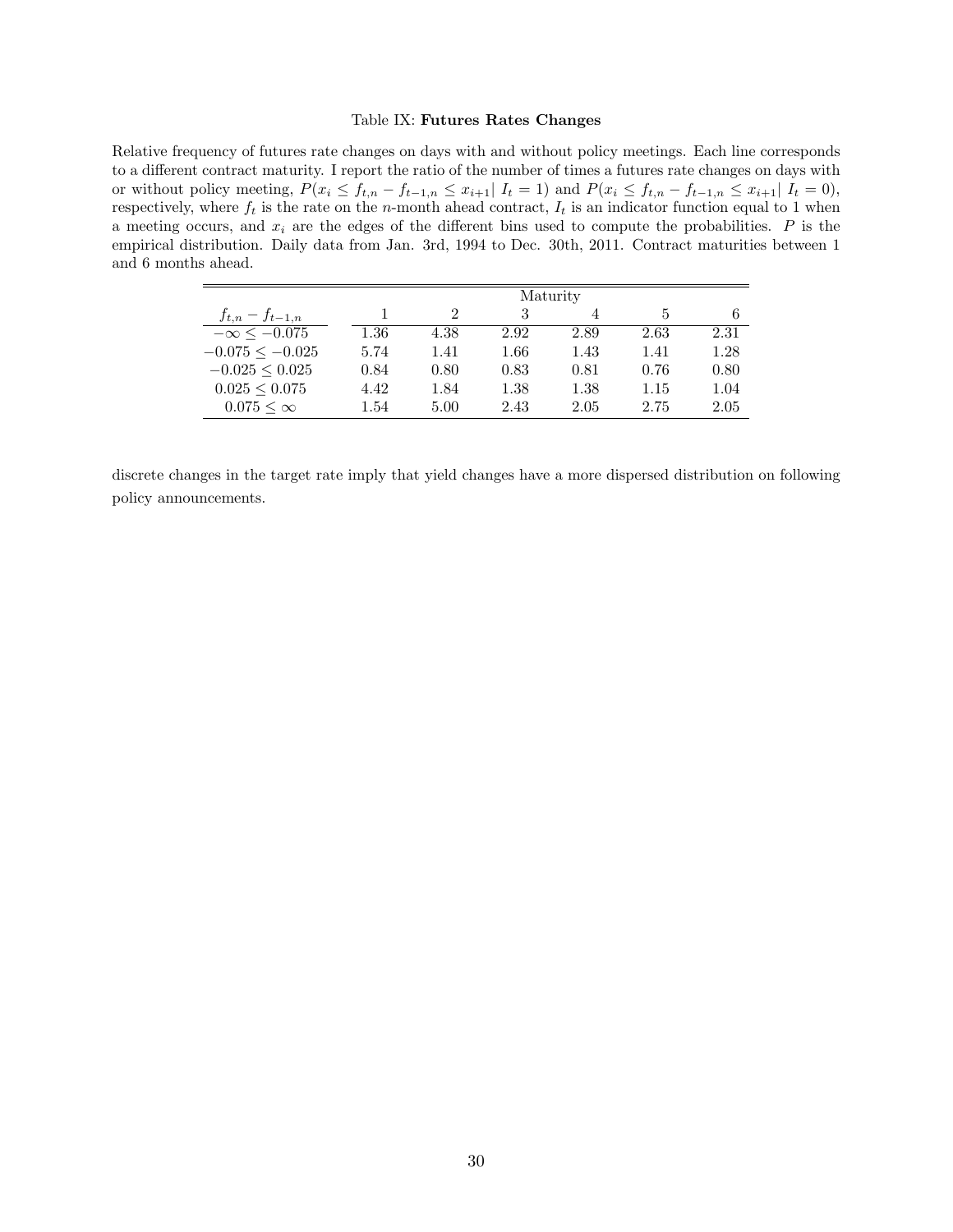

Figure 1: Target Rate The target Federal Funds rate and the 6-month ahead Federal Funds futures rates. Daily data 1994-2011. Figure 1: **Target Rate** The target Federal Funds rate and the 6-month ahead Federal Funds futures rates. Daily data 1994-2011.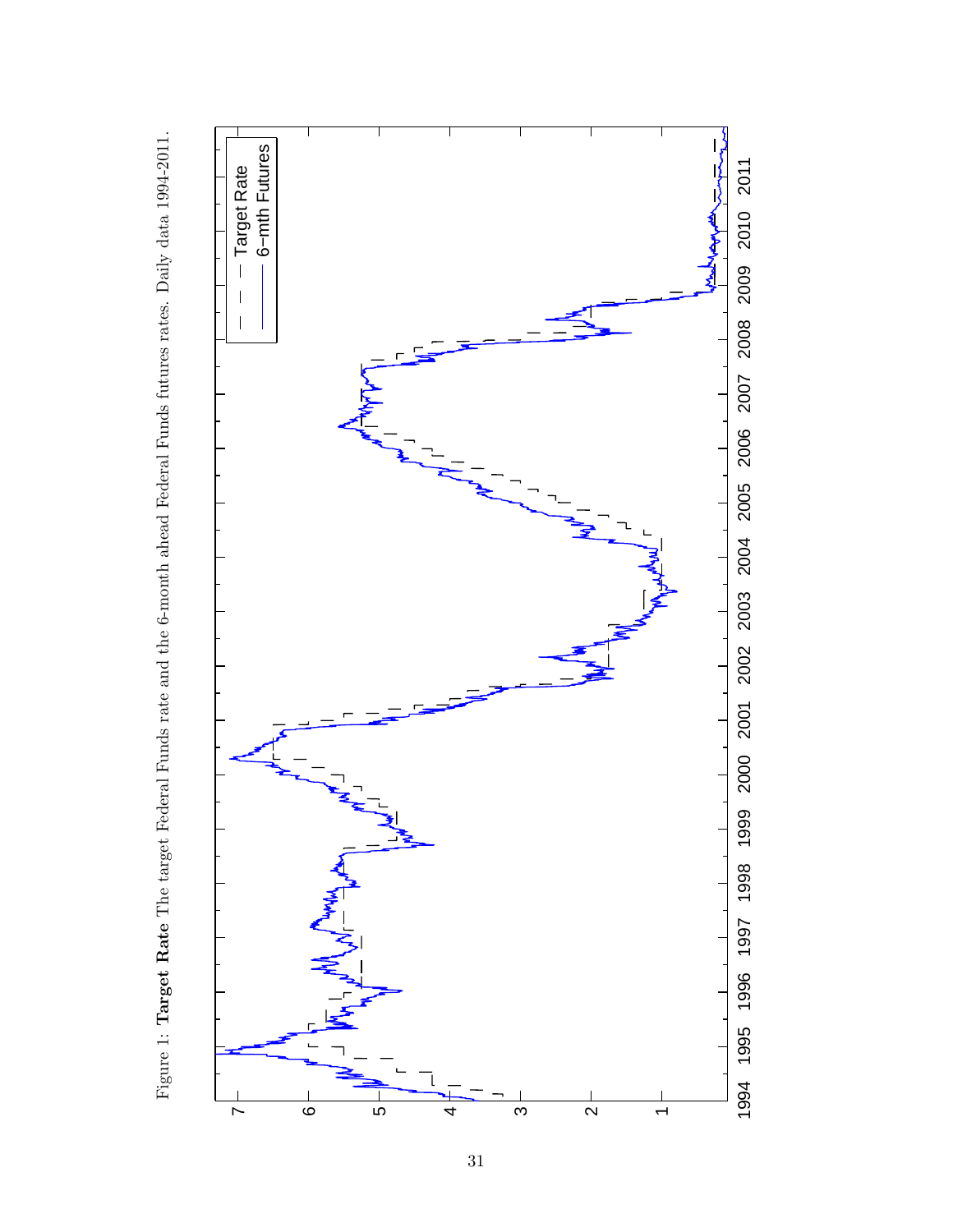

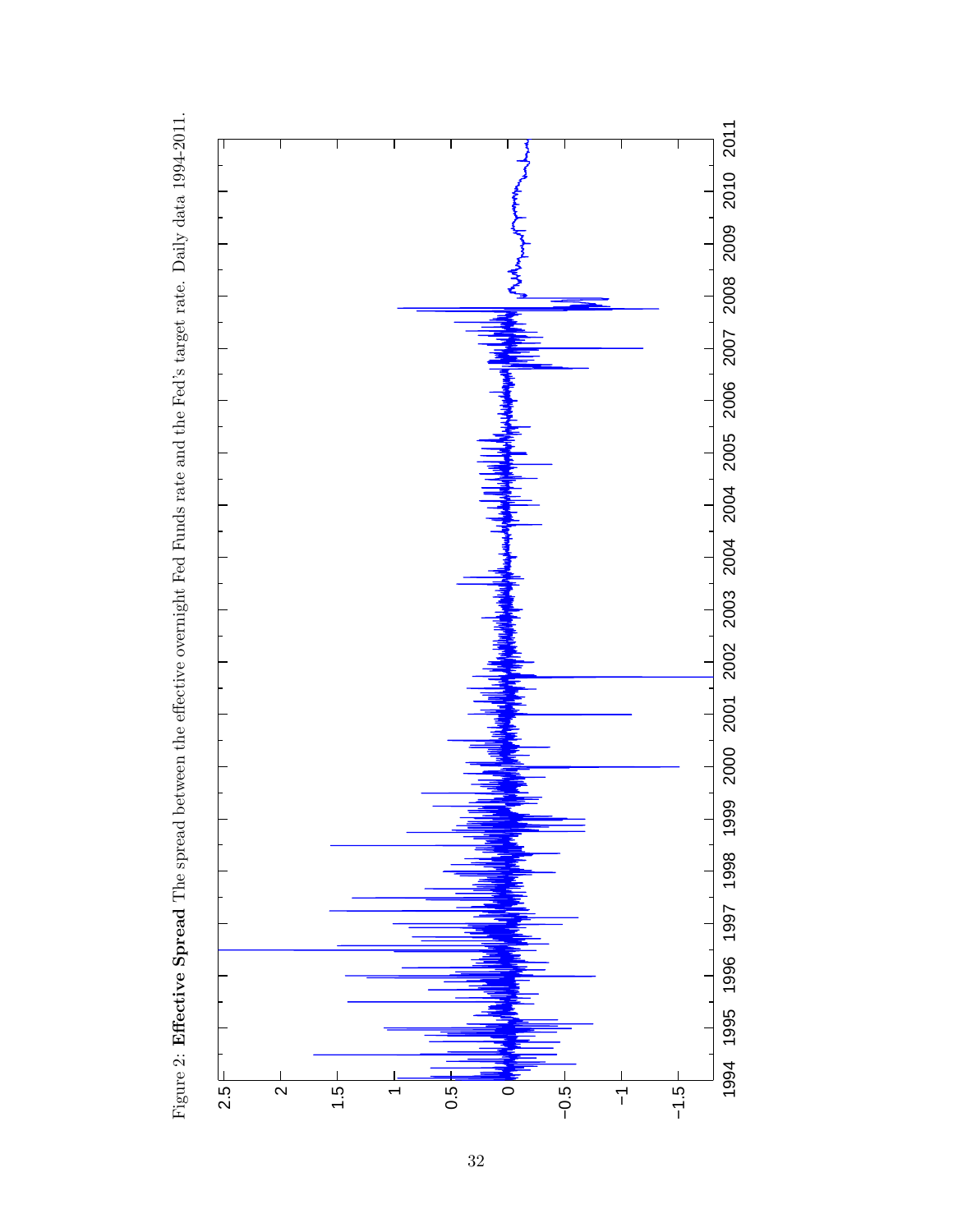(Predicting the Macro Factor). Correlations are computed for daily lags from 0 to 180. ADS index data from the Federal Reserve of Figure 3: Correlations of the Macro Factor and the ADS Index Sample correlations between the ADS index and lagged values of the the macro factor (Predicting the ADS index), and correlation between the macro factor and lagged values of the ADS index (Predicting the Macro Factor). Correlations are computed for daily lags from 0 to 180. ADS index data from the Federal Reserve of Figure 3: Correlations of the Macro Factor and the ADS Index Sample correlations between the ADS index and lagged values of the the macro factor (Predicting the ADS index), and correlation between the macro factor and lagged values of the ADS index Philadelphia. Daily data (1994-2011). Philadelphia. Daily data (1994-2011).

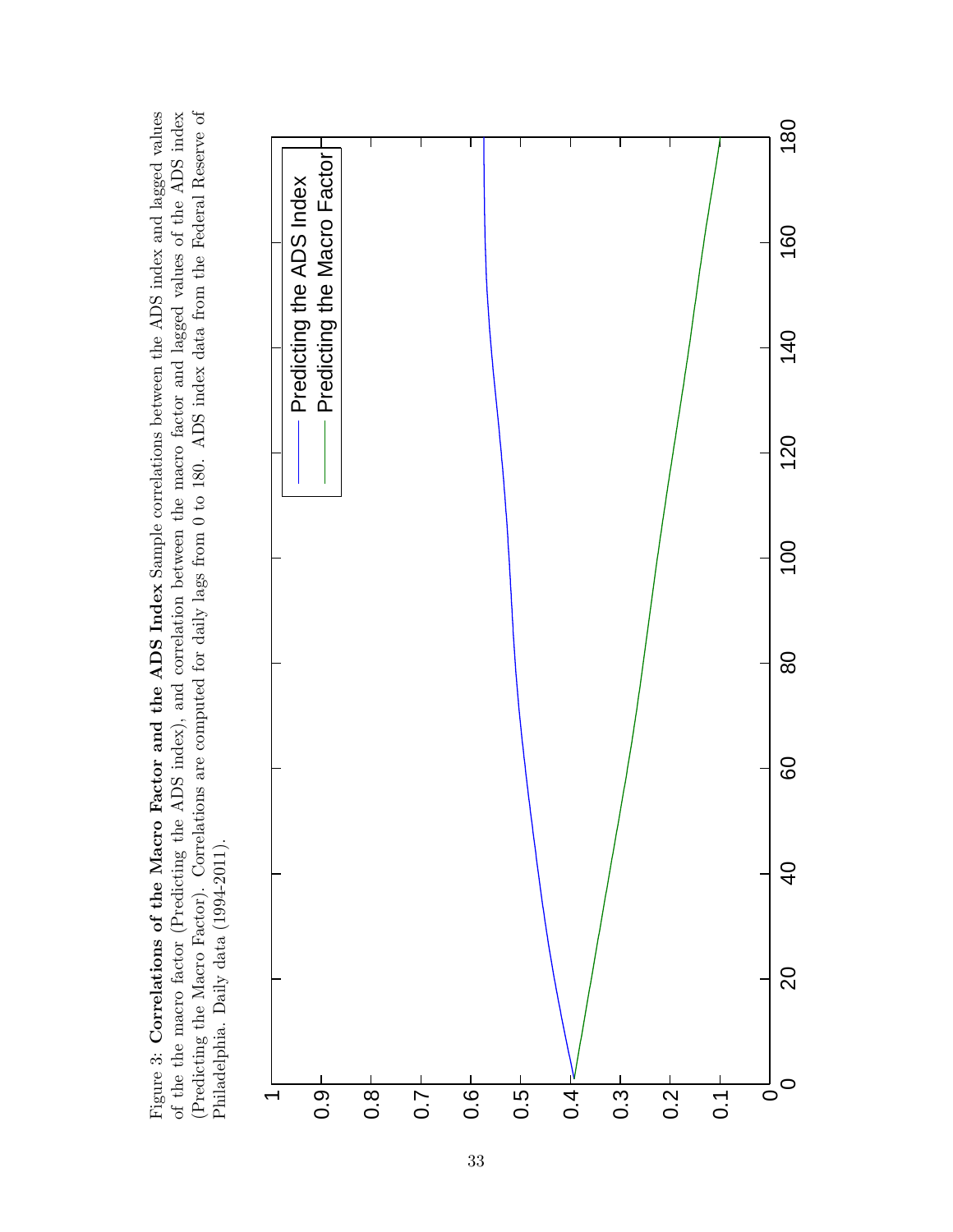

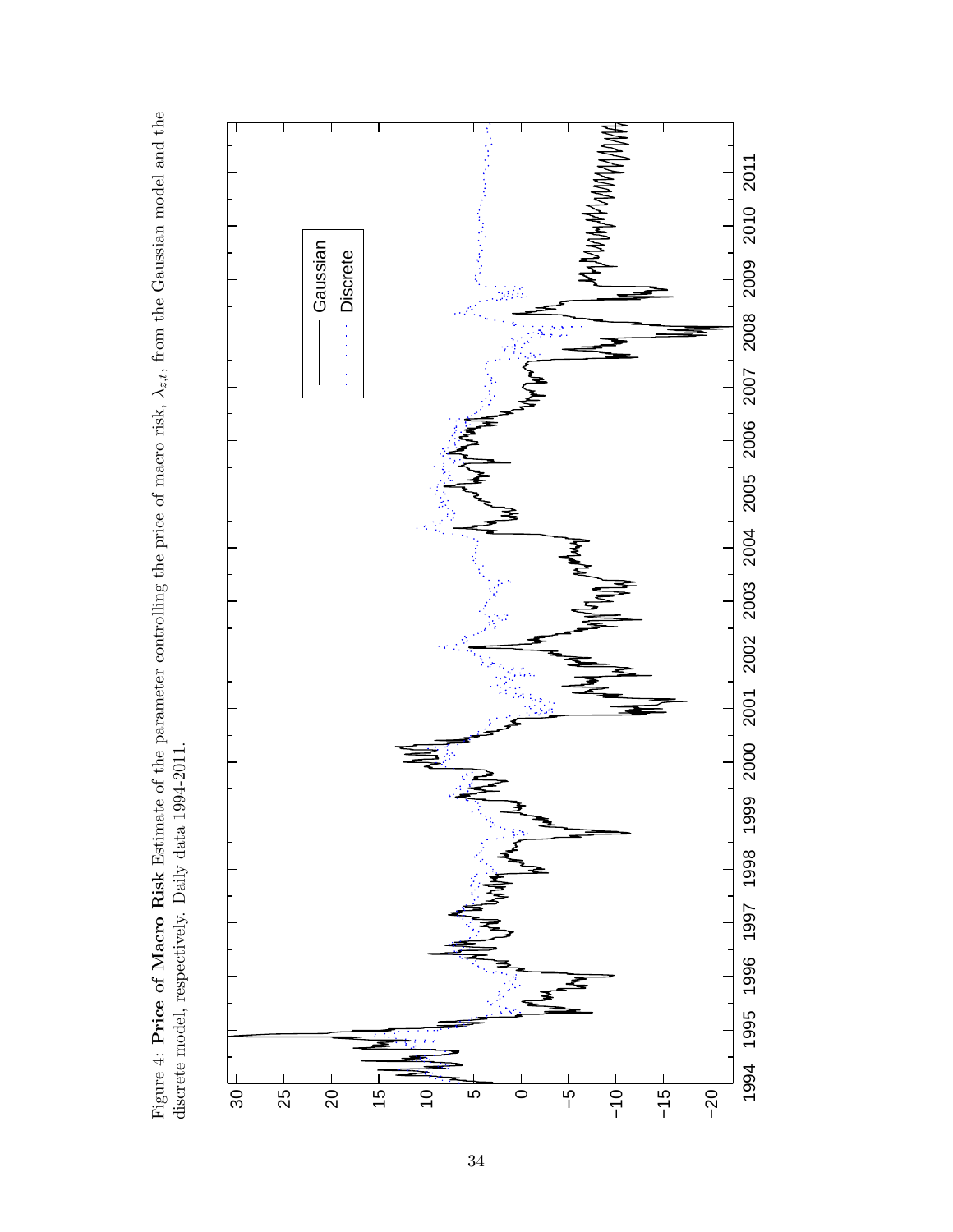Figure 5: Macro Factor and ADS Index The filtered values of the macro factor and the ADS index from the Federal Reserve of Philadelphia. Daily data (1994-2011). Figure 5: **Macro Factor and ADS Index** The filtered values of the macro factor and the ADS index from the Federal Reserve of Philadelphia. Daily data (1994-2011).

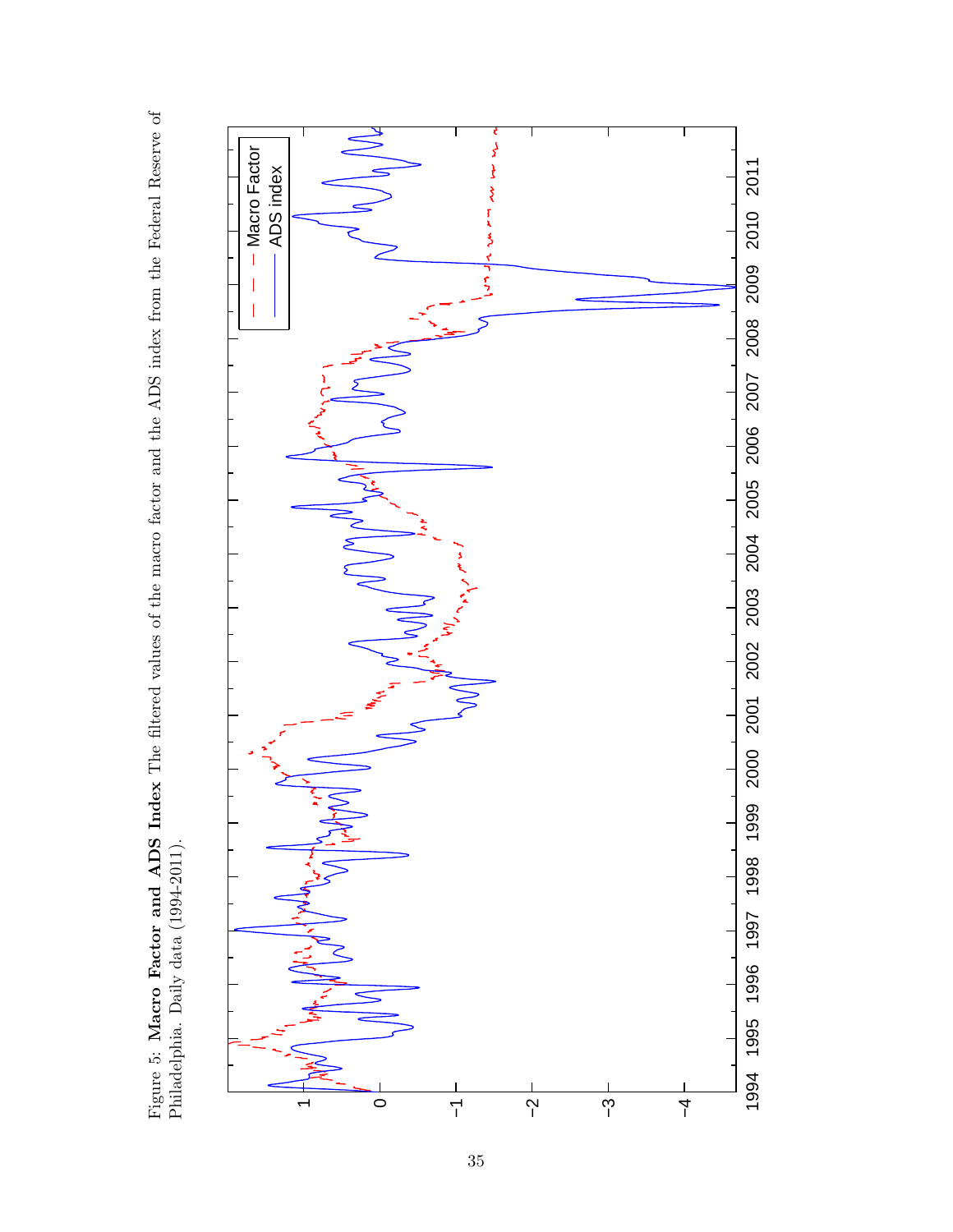Figure 6: Macro Factor in 2007-2011 The filtered values of the macro factor and the ADS index from the Federal Reserve of Philadelphia. Daily data (2007-2011). Figure 6: **Macro Factor in 2007-2011** The filtered values of the macro factor and the ADS index from the Federal Reserve of Philadelphia. Daily data (2007-2011).